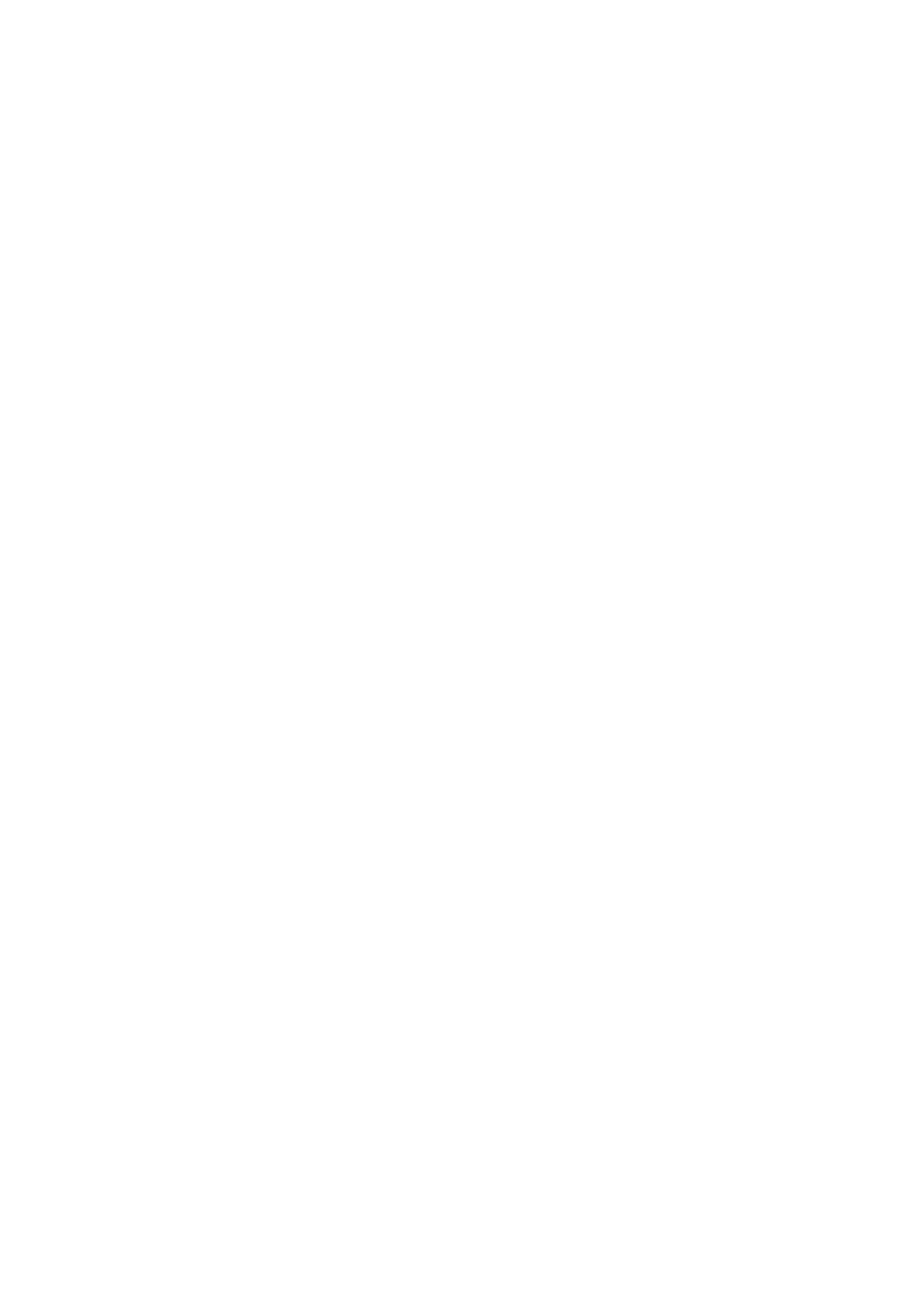# Table of Contents

| 1. TRANSBOUNDARY WATER CONFLICTS AND MANAGEMENT  4                    |  |
|-----------------------------------------------------------------------|--|
|                                                                       |  |
| 1.2. SPECIFIC VARIABLES THAT INFLUENCE SUCCESSFUL WATER COOPERATION 5 |  |
|                                                                       |  |
|                                                                       |  |
|                                                                       |  |
|                                                                       |  |
|                                                                       |  |
|                                                                       |  |
|                                                                       |  |
|                                                                       |  |
|                                                                       |  |
|                                                                       |  |
|                                                                       |  |
|                                                                       |  |
|                                                                       |  |
|                                                                       |  |
|                                                                       |  |
|                                                                       |  |
|                                                                       |  |
|                                                                       |  |
|                                                                       |  |
|                                                                       |  |
|                                                                       |  |
|                                                                       |  |
|                                                                       |  |
|                                                                       |  |
|                                                                       |  |
|                                                                       |  |
|                                                                       |  |
|                                                                       |  |
|                                                                       |  |
| 2.                                                                    |  |
| 3.                                                                    |  |
|                                                                       |  |
|                                                                       |  |
|                                                                       |  |
|                                                                       |  |
|                                                                       |  |
| ANNEX 5: THE ROLE AND REQUIRED QUALITIES OF WATER DIPLOMATS  44       |  |
|                                                                       |  |
| ANNEX 7: DUTCH NETWORK IN TRANSBOUNDARY WATER AFFAIRS  46             |  |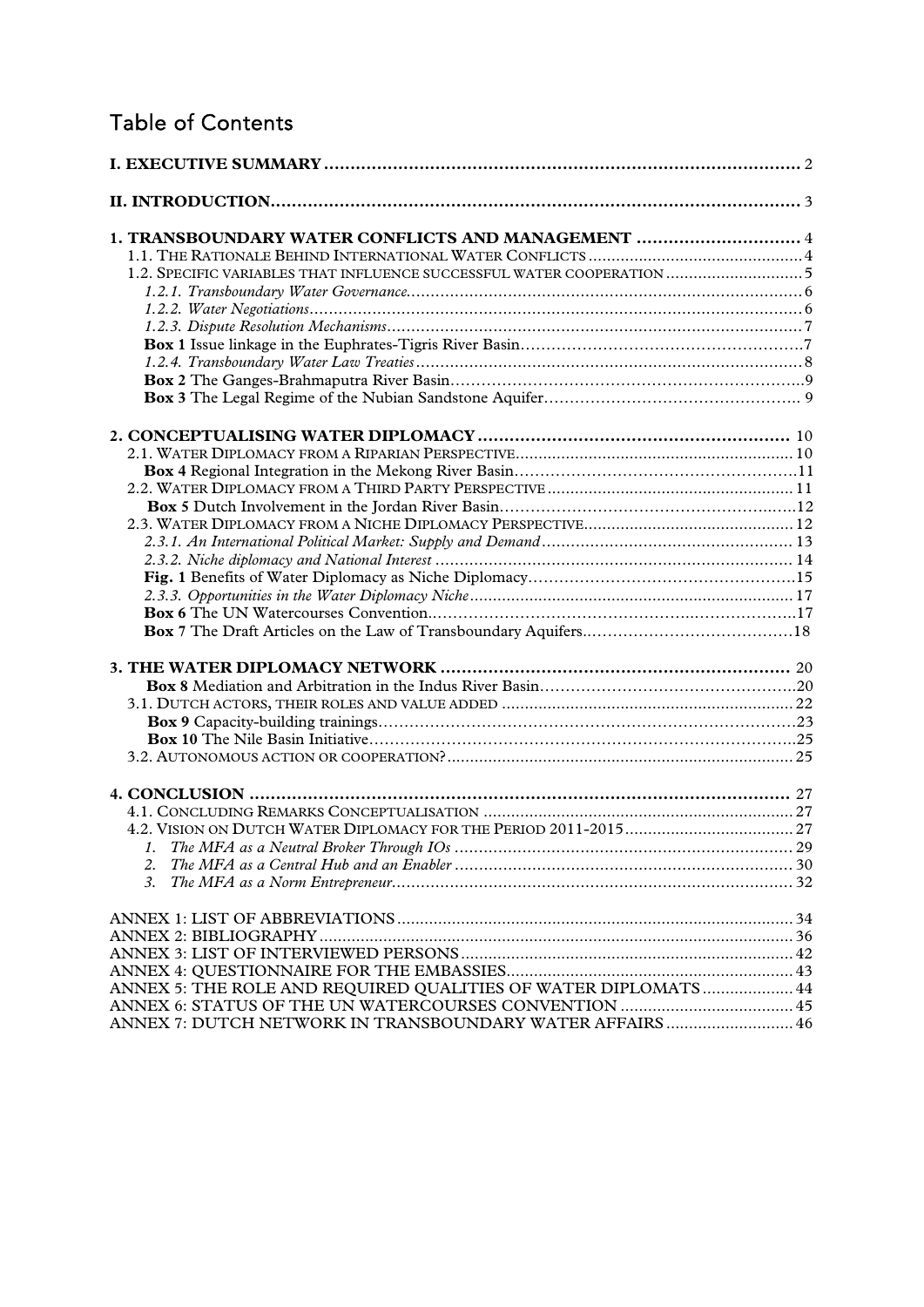## I. Executive Summary

#### **Water Diplomacy**

Conflicts over freshwater resources – such as rivers and aquifers – generally have to do with too much, too little or too polluted water. When defining water diplomacy, many different issue areas, actors and levels of contact come to mind. A distinction can be made between the perspective of riparian states among each other – those states that are located on or alongside a transboundary freshwater resource – on the one hand, and that of niche diplomacy, that is foreign policy specialisation, on the other hand. From a niche diplomacy perspective, water diplomacy activity is possible within a chain that starts from conflict prevention to increasingly more severe measures of intervention, including: good offices, mediation, fact-finding, conciliation, arbitration and adjudication.

#### **Water Diplomacy as a Niche for the Netherlands**

Water diplomacy has great potential as a foreign policy niche for the Netherlands. A policy domain can be called a niche if it abides by three criteria:

- 1. specific knowledge provision that is internationally in demand and scarce/competitive;
- 2. long-term investments, activity and a broad network in a related policy (sub-)area:
- 3. niche recognition in the form of institutional responsibility.

Niche diplomacy is a method for small and middle powers such as the Netherlands to effectively contribute to *global public goods development*, by building on an existing expert position and an established network. In a nutshell, the Netherlands is equipped to play a role in water conflict prevention and resolution – and to be acknowledged for it – due to the existing, but scattered, activity of the ministries, the Dutch water sector and the influential International Organisations (IOs) in the Netherlands.

#### **Policy Recommendations**

Many states, non-state actors and IOs are engaged in transboundary water affairs. The Ministry of Foreign Affairs (MFA) is advised to play the following roles:

- 1. *Neutral broker* via IOs: In the absence of a World Freshwater Court, the Netherlands accommodates the two main candidates: the Permanent Court of Arbitration (PCA, 2011 *Indus Waters* arbitration) and the International Court of Justice (ICJ, 1997 *Gabčíkovo-Nagymaros* case). The MFA is recommended to promote the role of the PCA in facilitating water conflict arbitration and similarly for the ICJ concerning adjudication.
- 2. *Central hub*: A central hub takes leadership in inter- and intra-national coordination for a dominant position in the international water diplomacy network. Many states and Dutch ministries show dispersed activity, and the MFA should aim to orchestrate the European and domestic activities in a way that adds more than the sum of its parts.
- 3. *Enabler*: An enabling MFA assists non-state actors and IOs to be active in a manner that is beneficial to them and for the broader conflict prevention niche. In concrete terms, the MFA would do well to facilitate (transboundary) (ground)water governance consultancy and basin-wide capacity-building trainings.
- 4. *Norm entrepreneur*: The MFA can build on its water network and past activity as the Chairman of the Drafting Committee to set up a lobby for the eleven ratifications still needed in order for the 1997 UN Watercourses Convention to go into force. The Netherlands can, in like manner, contribute to the global public goods development in the field of transboundary aquifers.

*The niche potential is clearly present; the challenge now for the MFA is to make water diplomacy a political priority in Dutch foreign policy.*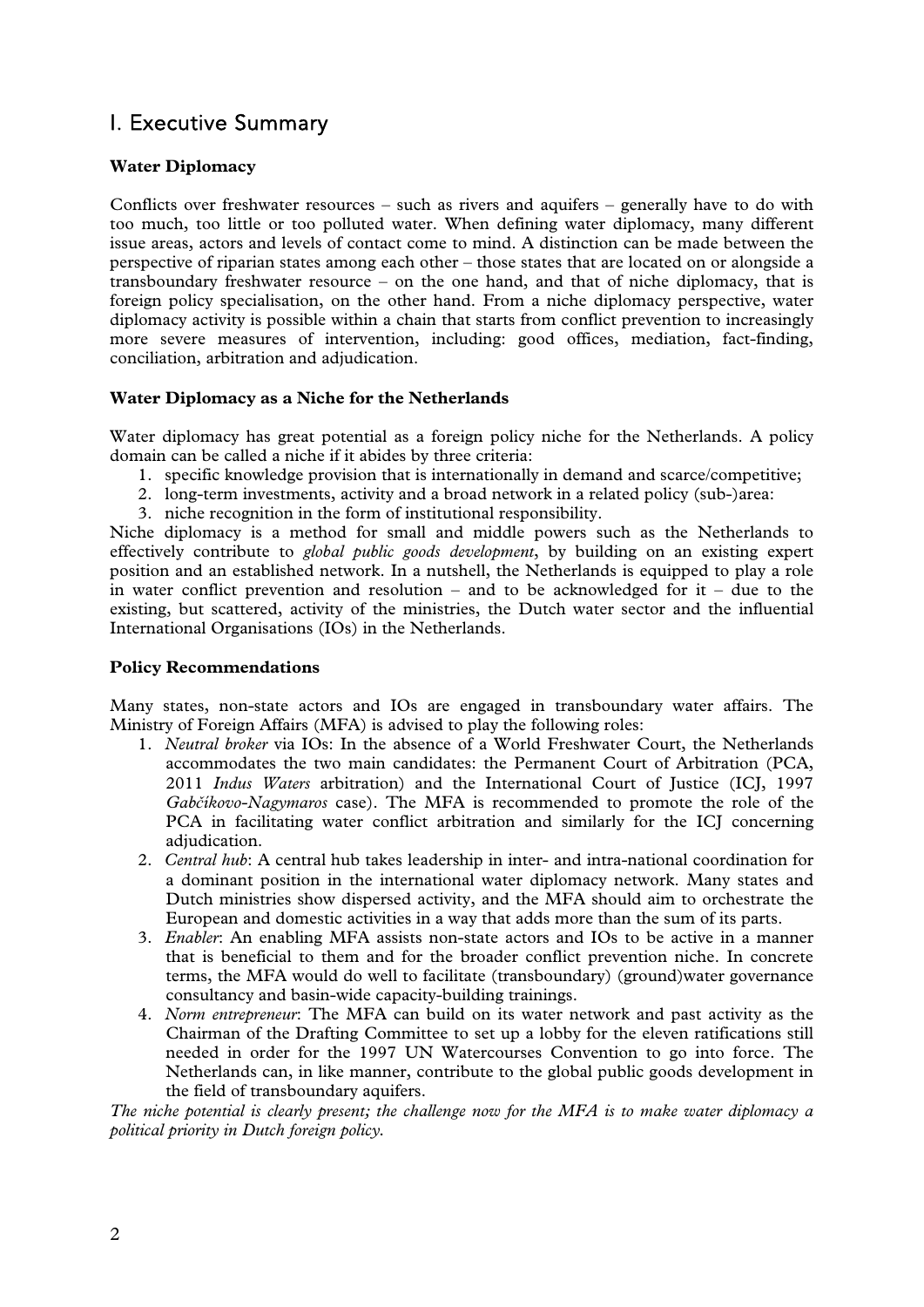### II. Introduction

The grounds for conducting this pilot study into water diplomacy are threefold. First, the Scientific Council for Government Policy (WRR) recently advised the government to start with niche diplomacy in the field of water management (WRR 2010b, 65-67). The WRR mentions water governance as a possible niche, but does not concretely address how to further develop this policy domain (WRR 2010, 65, 127). Second, the present coalition intends to focus development cooperation on areas where the Netherlands has added value, such as "water management, agriculture and civil society" (Coalition Agreement 2010, 9). Water governance is a promising field for foreign and development policy, since worldwide water shortage is not only caused by physical scarcity, but by water distribution decisions in the political arena as well (UNDP 2006, 2). Third, just as water issues can function as a catalyst for further economic integration between watercourse states themselves, such issues also provide an entrance point bilaterally for a knowledge partner such as the Netherlands. The study fits the focus of the present coalition on economic diplomacy, since a part of the water expertise of the Netherlands is nested in the private sector.

In brief, these three dimensions warrant a study into the potential of water diplomacy for the governing coalition for the period of 2011-2015. Emphasis is also put on how the Ministry of Foreign Affairs and the water sector can augment this potential. The scope is narrowed to freshwater diplomacy with regard to transboundary river<sup>2</sup> and aquifer<sup>3</sup> basins.

Before answering the central question on the potential of water diplomacy as a foreign policy niche for the Netherlands, **Chapter 1** evaluates the rationale behind water conflicts, the factors that encourage effective transboundary water management and the key substantive and procedural articles in international watercourse and aquifer law. **Chapter 2** offers a conceptualisation of the term "water diplomacy". It clarifies that water diplomacy can have various meanings depending on the level (bilateral to global), type (conflict-resolution, treaty development, etc.) and directness (inter-riparian or third-party niche diplomacy) of contact. The viewpoint of water diplomacy as Dutch niche diplomacy is given particular attention. **Chapter 3** provides an overview of the key water diplomacy players and networks. It also depicts the merits of the Dutch water sector. Finally, **Chapter 4** presents the conclusions and policy advice to the Ministry of Foreign Affairs (MFA) and Dutch water sector.

The methodology used to substantiate arguments throughout this report is based on a literature study of academic papers and government documents, structured interviews with policy-makers, water experts and professionals with hands-on and regional experience, and a questionnaire sent to the Dutch embassies of states in Euphrates-Tigris, Ganges-Brahmaputra, Indus, Jordan, Mekong, Nile River and Nubian Aquifer Basin (*see* Annex 3 and 4). The relevance of this study lies academically and policy-wise in the evaluation of niche and water diplomacy for foreign policy. This report argues that specialisation in foreign policy benefits from specific knowledge, a broad network and the facilitation of non-state actors. As such, this report can also be useful for the Commission that studies the modernisation of Dutch diplomacy.

<sup>2</sup> The 1997 UN Convention on the Non-Navigational Uses of International Watercourses defines an international watercourse as "a system of surface waters and groundwaters constituting by virtue of their physical relationship a unitary whole and normally flowing into a common terminus [...] parts of which are situated in different States"(UN 1997, Art. 2, paras. a-b).

 According to the UNGA resolution 63/124 on the Draft Articles on Transboundary Aquifers, a transboundary aquifer is "a permeable water bearing geological formation underlain by a less permeable layer and the water contained in the saturated zone of the formation; parts of which are situated in different States"(UNGA 2008, Art. 2, paras. a, c).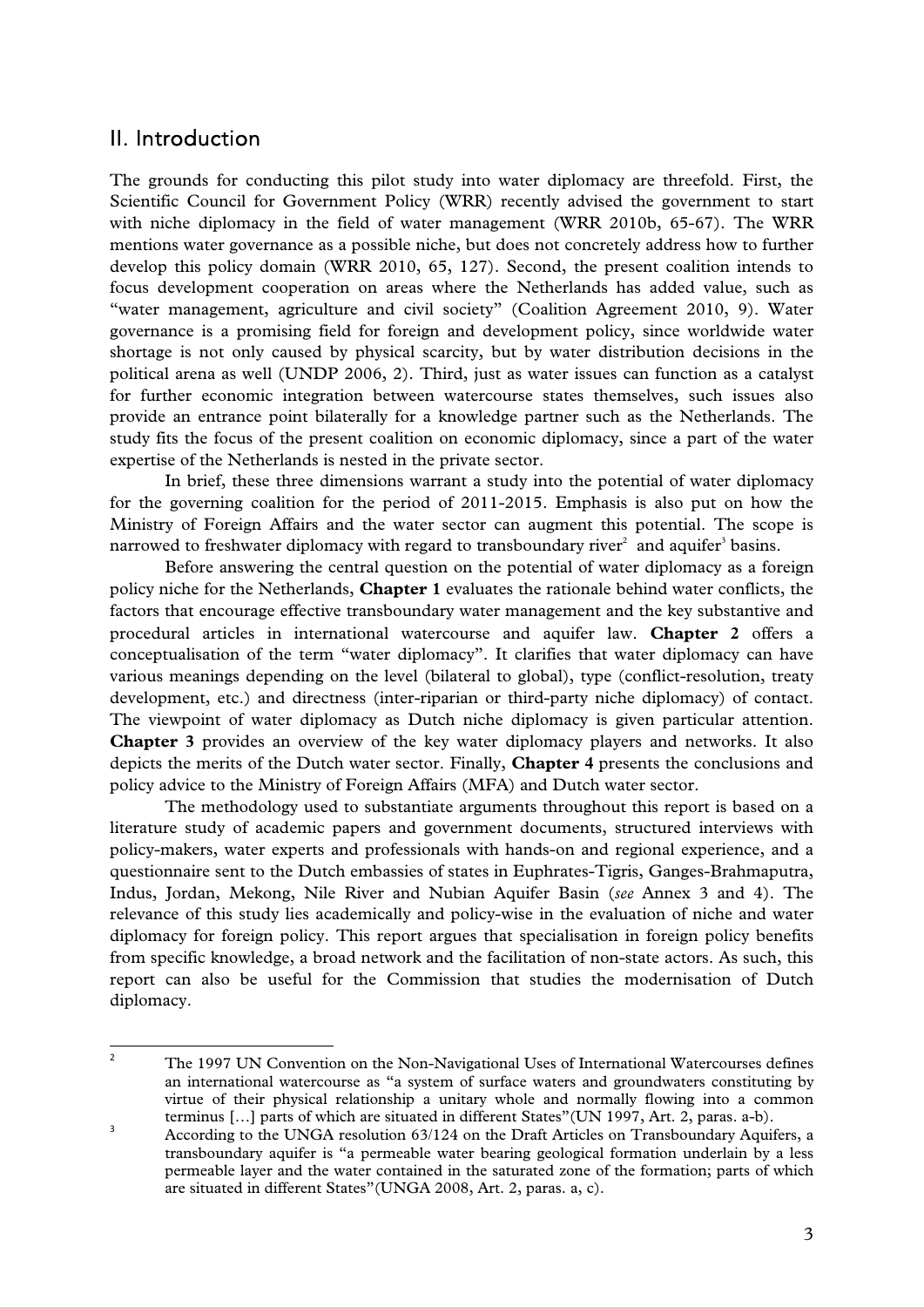### 1. Transboundary Water Conflicts and Management

"Too much, too little, too dirty" has been, in a nutshell, the summary of water issues worldwide for decades. Notable examples of these problems are, in the same order, the Mekong River, the West Bank Mountain Aquifer, and the Indus River. Along rivers and aquifers more and more activities are concentrated on using surface and groundwater for consumption, irrigation and hydropower. **Section 1.1** briefly deals with the general factors that lead to water conflicts, whereas **Section 1.2** does the same for specific variables that contribute to transboundary water cooperation.

#### **1.1. The Rationale Behind International Water Conflicts**

Although there is no "general template" to frame disputes over watercourses (Sands 2003, 419), certain variables do seem to frequently obstruct transboundary water cooperation.

- 1. **Multiple perspectives on water rights**: One dispute enabler is the presence of conflictive perceptions of water rights in a river basin. Three streams can be identified, that is, the "Harmon Doctrine", "historical rights", and rights to "equitable and reasonable utilization" (Salman 2003, 164; Delli Priscoli and Wolf 2009, 58-60). First, the Harmon Doctrine is based on the controversial judgment of Attorney General Judson Harmon a century ago, ruling that a "country is absolutely sovereign over the portion of an international watercourse within its borders", which entails that an upstream riparian state can ignore the needs of downstream states (McCaffrey 1996, 549). A riparian state is a state that is located on or alongside a (transboundary) freshwater resource. Upstream states often advocate that their contribution to the watercourse gives them more rights than downstream states. Upstream Turkey, China, India and Ethiopia do so regarding the Euphrates, Mekong, Ganges and Nile River respectively (Salman 2003, 164). However, the legality of the Harmon Doctrine has been frequently rejected, for instance by the *Lac Lanoux* case, and is not codified in international treaties (Delli Priscoli and Wolf 2009, 58). In the case of aquifers, limited notions of sovereignty have a basis in international customary law (UNGA 2008, Art. 3). Second, "historical rights" are in return argued for by downstream states that were guaranteed high water allocations in the past. The examples here are mainly Egypt and Sudan with their 1929 and 1959 colonial water agreements over the Nile, or Pakistan over the Indus River (Delli Priscoli and Wolf 2009, 58; Nicol and Cascao 2011, 318). In legal terms, these states tend to give more weight to the principle of not causing "significant harm" to existing users, than they do to the third principle of "equitable and reasonable utilization". The latter principle is mainly supported by disadvantaged states, which are either downstream riparian states (e.g. Bangladesh) or upstream states confronted with a downstream hegemon (e.g. Ethiopia).
- 2. **Hegemons and the distribution of power**: The basin-wide power distribution is also important for cooperation potential (Zawahri and Mitchell 2011; Gleick 1993; Lowi 1993). Relations between riparian states in Africa, Asia and the Middle East are neither hierarchic (e.g. sub-national or colonial) nor communal (e.g. the European Union) (Zeitoun, Mirumachi and Warner 2011, 165). Rather, in an anarchical system water relations tend to be hegemonic, where the 'first among equals' determines the status quo (*ibid*). Zeitoun and Warner (2006) coined the term 'hydro-hegemony'. From a realist perspective, the geographical position of the hegemon determines the likelihood of cooperative agreements (Lowi 1993, 10-11). With a downstream hegemon, such as the United States with the Columbia River, cooperation can take place, since the hegemon cannot unilaterally control the source. Quantitative research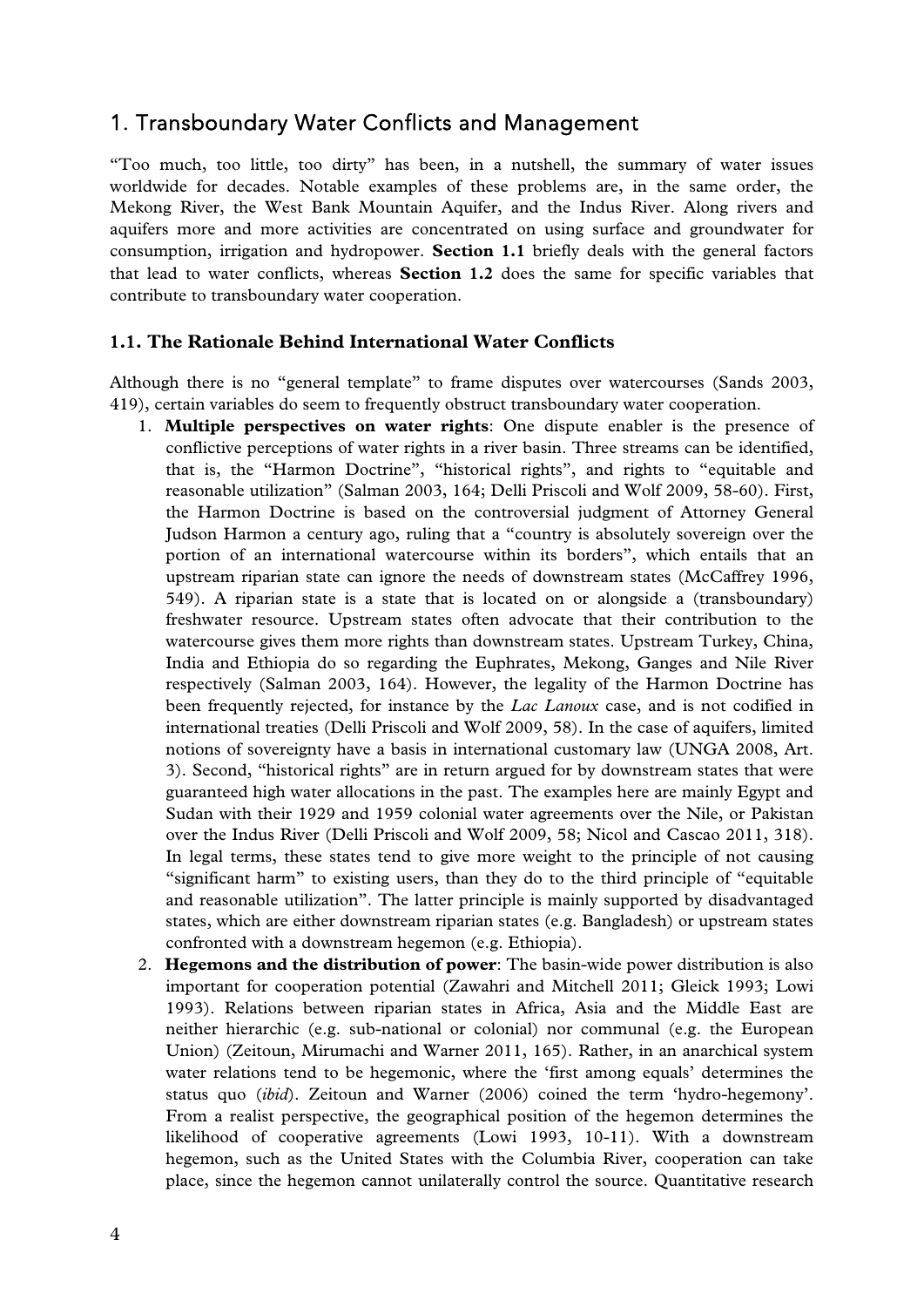has shown that within a hegemonic multi-stakeholder basin, riparian states that share interests do conclude bilateral agreements (Zawahri and Mitchell 2011). The most detrimental situation for basin-wide cooperation is an upstream hegemon who abides by the Harmon Doctrine, such as Turkey with the Euphrates River and China with the Mekong River (Lowi 1993, 10). Although such a realist reading of international water relations points out potentially salient variables, it is rather narrow and not universally applicable. To wit, power is not only based on military and economic capacity, but also on technical and legal aptitude, alliances, capacity for side-payments and issue-linkage, an upstream location, and a beneficial status quo that gives a particular state more time to negotiate without serious consequences (Cascao 2009, 248; Daoudy 2009, 367; Dinar 2009, 334). Side-payments and issue-linkage can compensate asymmetric power relations (Daoudy 2009, 382; Dinar 2009, 352). Also an emphasis on international water law and institutionalisation of contact through river basin organisations (RBOs) can challenge hydro-hegemony (Zeitoun and Jäkerskog 2011, *forthcoming*).

- 3. **Absence of treaties and joint institutions**: In basins with functional treaties and joint mechanisms, disputes are more likely to be solved (McCaffrey 2003, 87; Zawahri and Gerlak 2009, 213), whereas the lack thereof contributes to conflicts (Wolf 2007, 8). The Euphrates and Tigris River Basin is exemplary, where an effective RBO could inhibit unilateral development projects and the ensuing conflicts (Zawahri and Gerlak 2009, 219). International water treaties cannot guarantee cooperation, but water disputes are in any case more likely to arise when there are no relevant water agreements (Boisson de Chazournes 2003, 91; Vinogradov, Wouters and Jones 2003, 72). The absence of regulating treaties, RBOs or even "technical working groups" exacerbates water conflicts (Wolf 2007, 12).
- 4. **Unilateral action and sudden developments**: A disruptive variable of change is unilateral action by a riparian state that implements a project to the disadvantage of the other riparian states (Wolf 2007, 8). Examples include independent dam construction, aquifer usage and water diversion. A sudden population surge or environmental drawback can also trigger conflicts. Other quick changes can occur after secession, unification or independence (*ibid*).
- 5. **Existing political tension**: Stephen McCaffrey (2003, 53) notes that water cooperation is frequently unsuccessful in a situation of unrelated "political tension between the states concerned". The 1994 Israel-Jordan Peace Treaty was, for instance, not signed before the easing of the tensions between Israel and the PLO with the 1993 Oslo Accords (Haddadin 2000). The Indus Rivers Treaty between Pakistan and India is a notable exception.

In sum, obstructions to transboundary water cooperation – which can coexist or interact – are:

- 1. an upstream hegemon without the political will to cooperate;
- 2. conflicting perceptions of water entitlements;
- 3. rapid demographic or environmental changes in the river or aquifer basin;
- 4. large unilateral development projects without consultation;
- 5. the lack of a treaty between riparian states;
- 6. the absence of a River Basin Commission; and
- 7. general hostile political relations.

#### **1.2. Specific variables that influence successful water cooperation**

General factors that favour constructive transboundary water management are as follows: good bilateral relations or the absence of political tension within a river or aquifer basin; water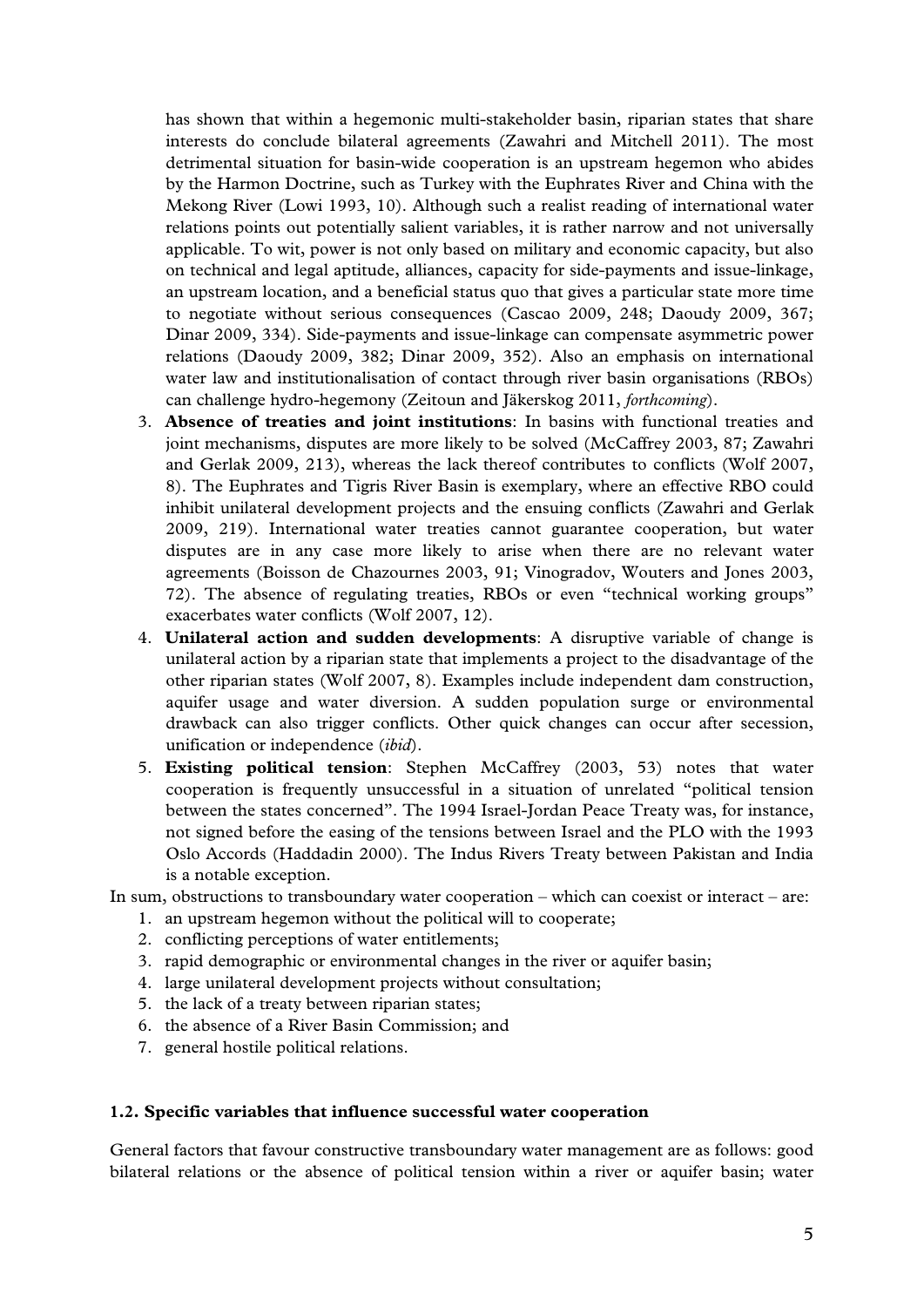scarcity, vulnerability and interdependence; a specific treaty with explicit substantive and procedural rules governing the basin; and an RBO with sufficient delegated power to perform independent technical studies and a conflict settlement mandate. In terms of conflict prevention, effective (transboundary) water governance is an important requirement (see **Section 1.2.1**). The legal best practices, negotiation necessities and other conflict resolution mechanisms are considered, sequentially, in the subsequent sections.

#### **1.2.1. Transboundary Water Governance**

According to the UNDP (2006, 2) water scarcity also depends on the ineffective management of water resources. Good transboundary (ground)water governance can, to prevent conflicts, introduce solutions and facilitate negotiations. Effective national governance can also reduce transboundary conflict potential. Solutions can be found in many directions, but transboundary arrangements to decrease the variability of discharges are important. Regarding river basins, states can invest in the resilience of the total transboundary river system, in order to store water in the rainy season and to enable the groundwater resources to recharge. This water can then be used in the dry seasons. Technical, economic and social water governance advice from third parties can contribute to benefit-sharing solutions (Phillips *et al.* 2006). A Water Resources Sector Strategy from the World Bank argues that "[e]xperience has shown that cooperative programs for water resources have been important to regional integration and stability" (World Bank 2004, 12).

#### **1.2.2. Water Negotiations**

Essentially, states need to deem it favourable to conclude a formal agreement (*ibid*. 221; Zawahri and Gerlak 2009, 213). This argument is based on the basic rationalist assumption that states will want to create an institution if the expected benefits outweigh the costs (Keohane and Nye 1977). Other factors also play a role in negotiations over water-sharing agreements.

- 1. **Scientific foundation**: A scientific framework of all relevant factors for the equitable distribution of water must exist prior to negotiation. Without models – of amongst others population growth; water quality and quantity in wet and dry seasons; current and planned usages of the river flow; socio-economic contribution of energy or irrigation development projects; and environmental impact on the ecosystem – constructive negotiation cannot take place. A basic lesson of argumentation theory is that if there is no agreement on the starting point, i.e. the scientific framework, it is hard to resolve the substantive dispute. Since each party brings their own experts with different opinions, a neutral fact-finding mission with an "authoritative" report is a good starting point (Sands 2003; 421).
- 2. **Side-payments**: Side-payments are effective instruments in treaty negotiations to compensate for upstream-downstream asymmetry if the downstream state has the financial capacity for it (Dinar 2006, 412). In order to find mutually satisfactory agreements, downstream states can reimburse upstream states for hydropower, pollution or flood control projects (Dinar 2009, 333). For instance, in the case of the Rhine River the regional powers Germany and France are upstream to the Netherlands. France only agreed to decrease chloride pollution with a 1976 agreement since the Netherlands – and to a lesser extent Germany and Switzerland – offered financial compensation (*ibid*. 341).
- 3. **Issue linkage**: Issue linkage is another instrument that can overcome conflicting interests between riparian states (Daoudy 2009, 367; Dinar 2009, 334; Zeitoun, Mirumachi and Warner 2011, 163). It plays a role when a downstream state has leverage on a different issue in relation to the upstream (hegemonic) state (Mostert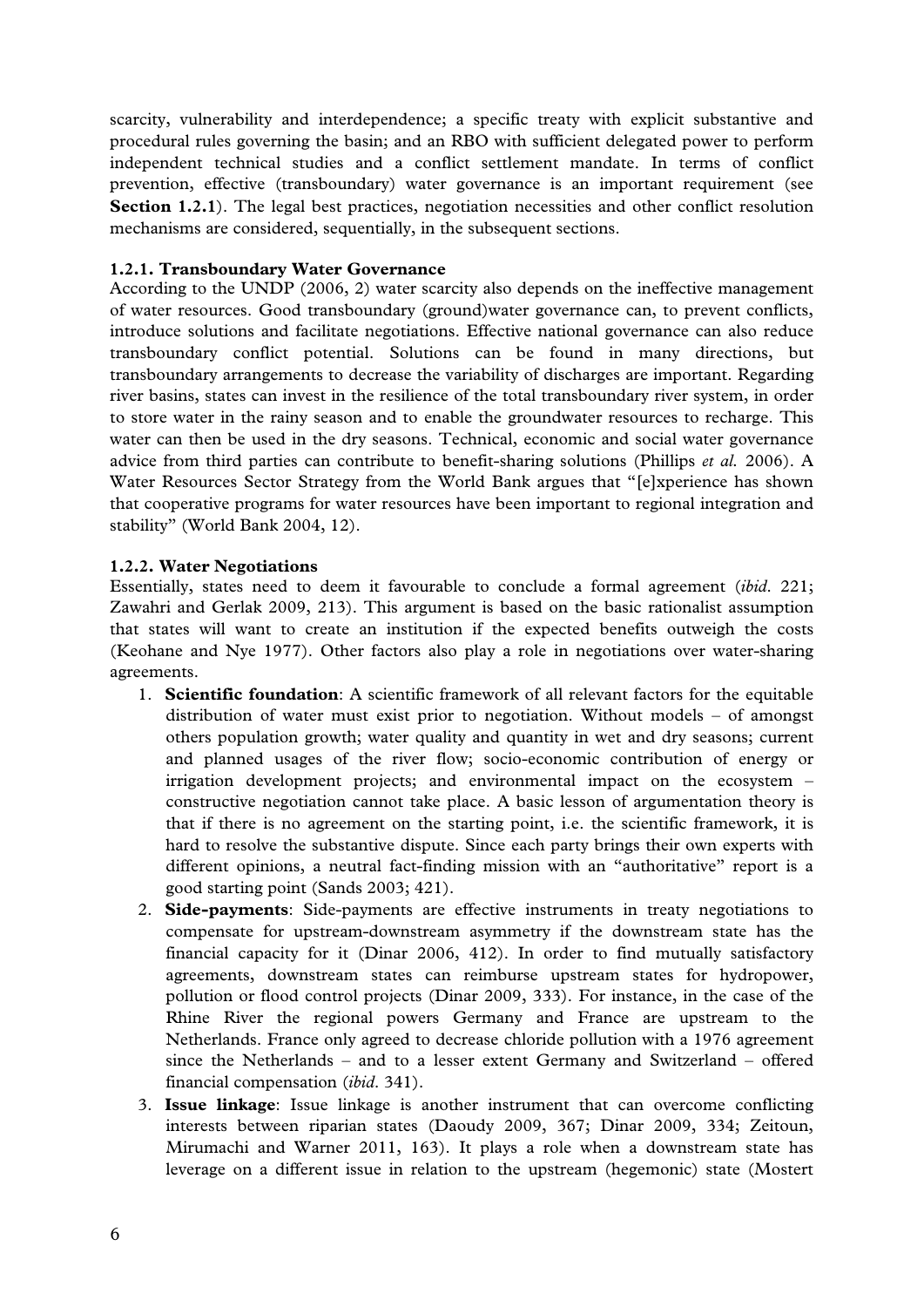2005, 7). Water conflicts are especially suitable for issue-linkage, since it includes many uses such as consumption, agriculture, and energy demands and their link to state security (Daoudy 2009, 368). The benefit-sharing model is essentially based on issue-linkage, since it tries to turn zero-sum games into win-win situations by combining various benefits.

#### **Box 1: Issue linkage in the Euphrates-Tigris River Basin**

In the Euphrates River Basin, Turkey is the upstream country, as the water stems from its Anti-Taurus mountain region. Syria and Iraq are the downstream riparian states with serious water scarcity, to the degree that a 1999 North Atlantic Treaty Organisation (NATO) conflict scenario predicted that three dry summers would lead to an invasion of Turkey by Syria and Iraq in 2010 (Lorenz and Erickson 1999, 47 *taken from* Jongerden 2010). The present conflict is exacerbated by the Greater Anatolia Project (*Guneydogu Anadolu Projesi*), which aims to construct 22 dams in total (Jongerden 2010, 138). Issue linkage has been salient in this basin, such as with the bilateral agreements with Iraq (1984) and Syria (1987), where Turkey assured a minimum average water flow of 500 cubic meters per second. The political deal with Syria was that it would, in turn, be tougher on the Kurdistan Workers Party (PKK), which contributed to the departure of their leader Abdullah Öcalan from Syria (Daoudy 2009, 377-379; Dinar 2009, 336; Jongerden 2010).

#### **1.2.3. Dispute Resolution Mechanisms**

Negotiations are frequently insufficient to reach solutions over water allocations in treaties or large infrastructure projects. The UN Watercourses Convention provides five dispute resolution mechanisms when simple negotiations fail, namely, good offices, mediation, conciliation, arbitration and adjudication (UN 1997, Article 33, para. 2). There exists a natural ordering in these means of dispute resolution. When negotiations stop or fail the ensuing step can be good offices, mediation, fact-finding or conciliation. The difference between good offices and mediation is that the former is a passive means of starting or continuing negotiations and the latter is known for active interventions and third-party proposals (Salman 2003, 176). With mediation both parties convene with the third-party at the same time, whereas with conciliation they meet separately to achieve concessions after which the third-party comes with recommendations to solve the dispute. All these forms of dispute settlement are, in contrast to arbitration and adjudication, not legally binding, unless otherwise agreed upon. It has to be noted that, in reality, the former mechanisms of conflict resolution sometimes intertwine or succeed each other, e.g. a mediator or fact-finder that offers a recommendation for the resolution of the dispute (Vinogradov, Wouters and Jones 2003, 29).

Mediation by a third-party during and after negotiations for formal water agreements is often crucial to reach agreements and to subsequently implement them (Dinar 2000; 400; Elhance 2000, 220; Zawahri 2009, 304). The lack thereof in the Euphrates-Tigris Basin partially explains the lack of an efficient RBO and enduring conflicts (Zawahri 2009, 304). Some general conditions determine the success of international water conflict mediation:

- 1. the riparian state representatives must think that "unilateral action" is not an option;
- 2. the failure of an agreement comes with "unacceptable economic or political costs";
- 3. the riparian representatives need to have "sufficient authority to speak" for their state;
- 4. the domestic and third parties must "exert pressure for a resolution";
- 5. the mediator needs to be legitimate for all parties;
- 6. the mediator or mediating party has credibility and a proven track record;
- 7. the mediating party needs technical know-how and accurate scientific data;
- 8. the third party promises the 'carrot' of financial assistance (Susskind and Babbitt 1992, 48; Nishat and Faisal 2000, 305; Zawahri and Gerlak 2009, 213).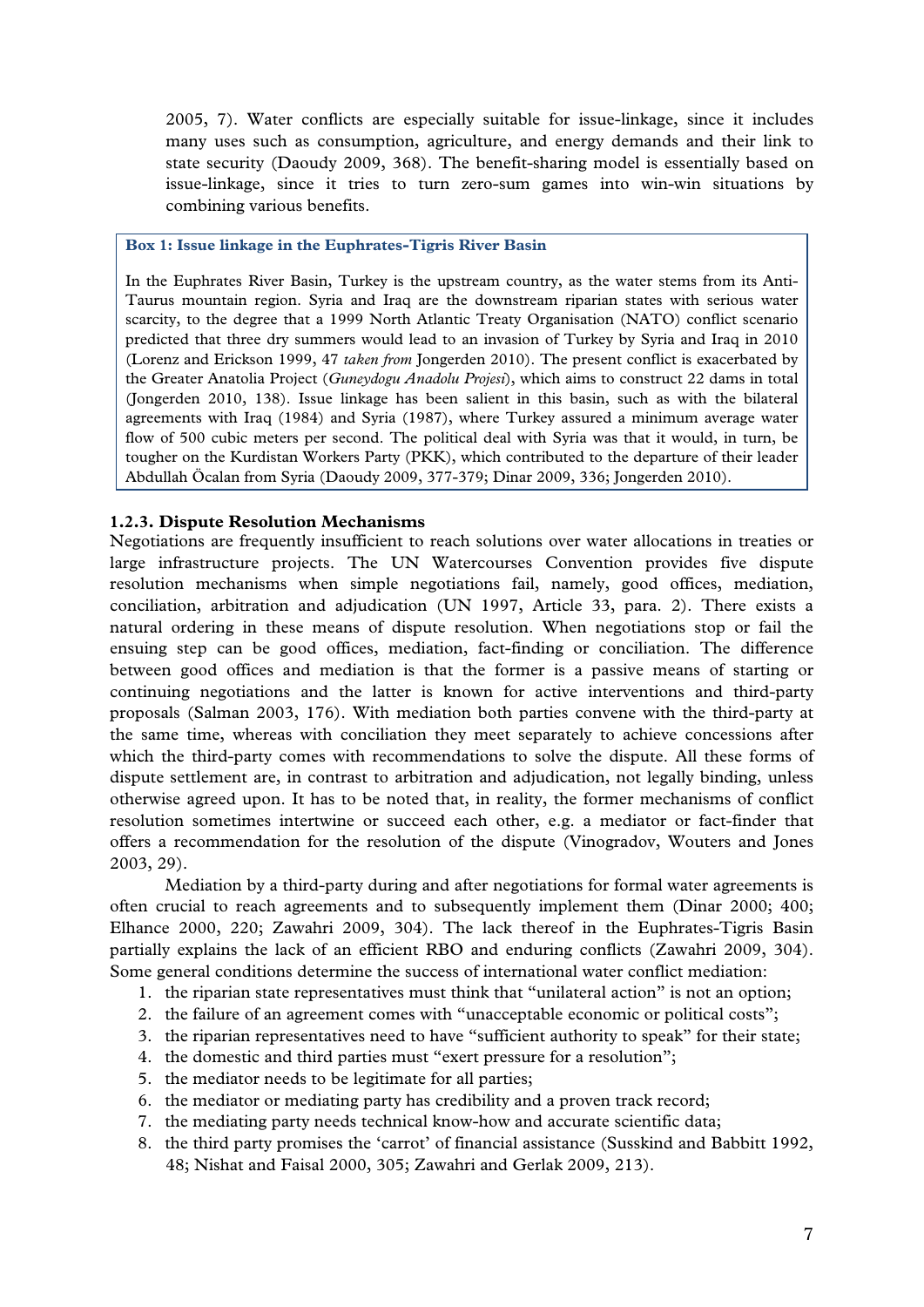The financial carrot has been significant for the conclusion of various treaties, such as in the case of institutional development of the Mekong River Commission (Browder 2000), the 1996 New Delhi Treaty on Sharing of the Ganges Waters (Nishat and Faisal 2000) and the 1960 Indus Waters Treaty (Salman 2003). More information on the roles and required qualities of water diplomats is given in **Annex 5**.

#### **1.2.4. Transboundary Water Law Treaties**

Treaties regarding watercourses are frequently "agreements to disagree reduced into writing" (Sands 2003, 418). That is to say, these agreements are often open to interpretation due to the compromises in the texts and, as a consequence, often lead to disputes. For instance, the present 1960 Indus Waters Treaty is ambiguous about the level to which India can use the three rivers that were allocated to Pakistan. On a very basic level, there is a distinction to be made between rivers or aquifer basins where there is no treaty or joint institution, cases where the "treaty is not, or is no longer, functional" and cases where "there is a functional treaty, sometimes including a joint mechanism" (McCaffrey 2003). The Nile, Jordan, Euphrates River Basins and West Bank Aquifer belong to the first category. The Amudarya, the Danube and the Syrdarya River fall amongst others under the second category. The latter category includes the Ganges, Indus and Mekong River Basins (*ibid*).

Certain factors, treaty provisions and pointers are salient for most watercourse treaties. Vinogradov, Wouters and Jones (2003, 70) argue that a "good" agreement comprises specifically worded provisions on "scope, substantive rules, procedural rules, institutional mechanisms, and dispute avoidance/settlement procedures". In addition, basin-wide membership is conducive to conflict prevention.

- 1. **Inclusive membership**: As state interests are interconnected by the shared watercourse, inclusive membership is beneficial in a river basin. When China and Myanmar are not part of the Mekong River Commission or when Egypt and Sudan do not join the Nile Cooperative Framework Agreement, they are not only free riding but also increasing uncertainty and tensions for the other riparian states.
- 2. **Scope**: A high-quality agreement is unambiguous in its "geographic or hydrological scope" and the activities it allows in those watercourses (Vinogradov, Wouters and Jones 2003, 46). The definition of terms as "international watercourse" and "river basin" can, for example, include or exclude aquifers and riparian states (*ibid*). The salience of documenting all possible uses of these rivers is illustrated by the Indus Waters Treaty. The vagueness of the activities permitted by India concerning the three rivers that were allocated to Pakistan in the 1960 Indus Waters Treaty presently still leads to conflicts.
- 3. **Substantive Articles**: There are two key substantive principles that need to be certified in all regional water treaties for good water governance. The principles of "equitable and reasonable use" and of avoiding "significant harm" to other riparian states should be included (Bertilsson 2010; Vinogradov, Wouters and Jones 2003, 18- 19). They are codified in the UN Convention on the Non-Navigational Uses of International Watercourses (*henceforth* the Watercourses Convention), which aims to be a "framework convention" for regional treaties (UN 1997, Preamble). These two principle substantive articles are also examples of international customary law (Boisson de Chazournes 2003, 108-9; Wouters 2003, 117; Caflisch 2003, 238; Vinogradov, Wouters and Jones 2003, 12-13). Ideally shares are clearly stated in agreements, based either on guaranteed volumetric allocations per second (Ganges Water Sharing Treaty) or on entire streams (Indus Waters Treaty).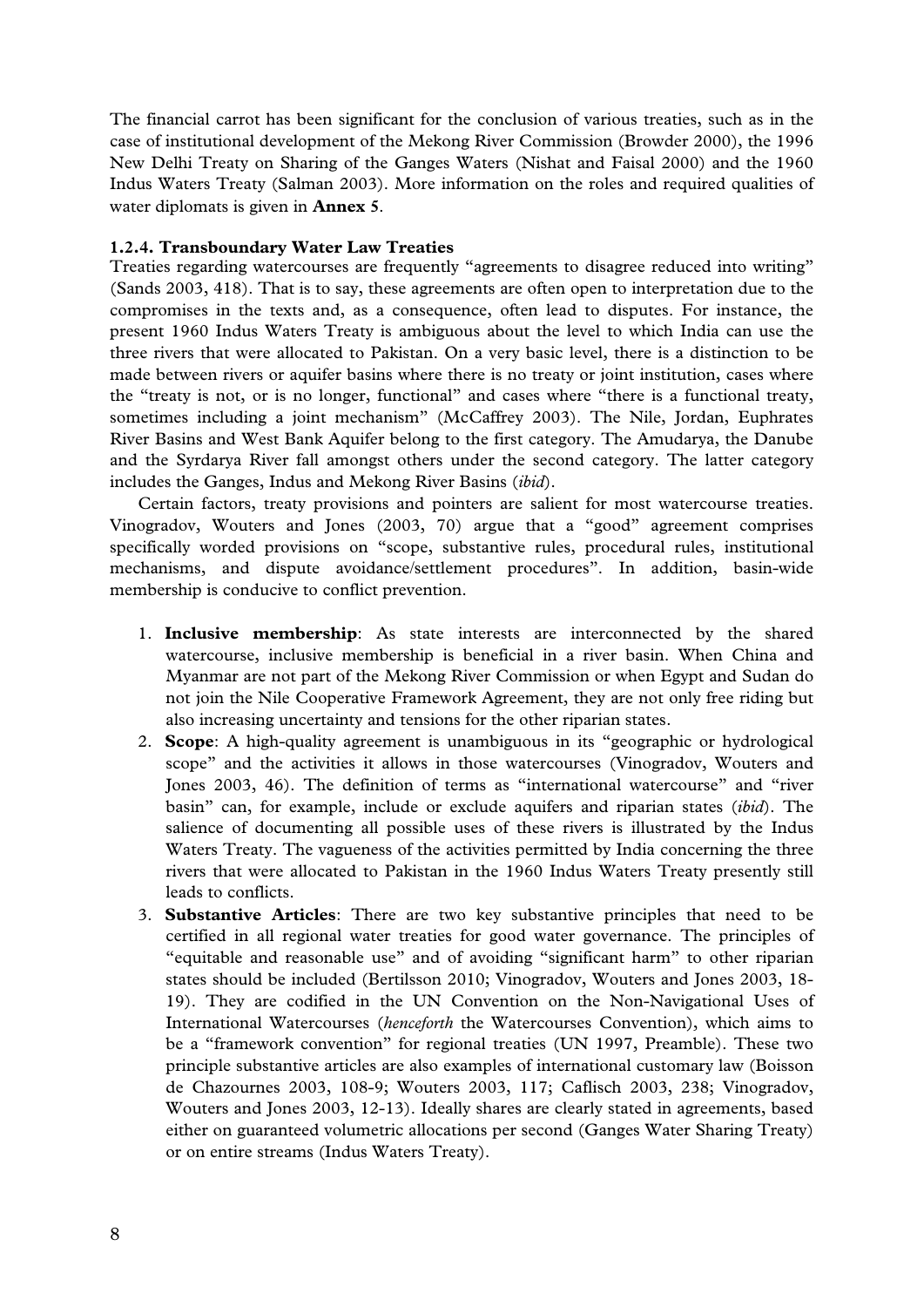#### **Box 2: The Ganges-Brahmaputra River Basin**

The Ganges flows from tributaries in China, India, Nepal and Tibet, through India and into Bangladesh, ending in the Bay of Bengal. Albeit that there is generally sufficient water for riparian states India and Bangladesh, the dry month January-May necessitates an agreement. On 12 December 1996 such an agreement came in the form of the New Delhi Treaty on Sharing of the Ganges Waters. The treaty includes articles on the length (thirty years); volumetric water allocation guarantees per season; "principles of equity, fairness, and no harm to either party"; the establishment of a Joint Committee; and dispute settlement guidelines (McCaffrey 2003, 77). The 1996 Treaty has a dry-season provision that orders Bangladesh and India to convene when the share of Bangladesh falls below 50,000 cubic metres per second outside of regular dry seasons.

- 4. **Procedural articles**: Articles on data-sharing and prior notification of "planned measures" need to be included, since they are prerequisites for effective cooperation (Bertilsson 2010; Vinogradov, Wouters and Jones 2003, 19, 57). Ideally states delegate monitoring and data-sharing authority to the RBO to create reliable data as a basis for negotiations (Stinnett and Tir 2009, 232-233). Another key procedural article is that on flexibility of the treaty to adjust to future challenges in terms of droughts, floods, population growth and uses of the river.
- 5. **Joint institution**: Crucial to the enforcement of an agreement is the founding of a joint institution in the form of a RBO (Wolf 2007, 8; McCaffrey 2003, 53; Vinogradov, Wouters and Jones 2003, 61; Stinnett and Tir 2009, 235). Strict rules are important for joint mechanisms, though they also need to be adaptive to future challenges.
- 6. **Dispute resolution articles**: Various dispute resolution mechanisms need to be included with increasing delegation of control to third-parties (Stinnett and Tir 2009, 233). An idea shared by many water and legal experts is that arbitration and adjudication are necessary, but last resort instruments (Jennings 2003, 28; Sands 2003, 23). In short, the goal ought to be to aim as high as possible with a ranking from diplomatic to judicial instruments in the order of negotiation, good offices, factfinding, mediation, conciliation, arbitration and adjudication.
- 7. **Compliance enhancement**: Enforcement (monitoring, sanctioning) and enabling (capacity-building) compliance articles are preferably included. The Rhine Commission applies both streams.

**Box 3: The Legal Regime of the Nubian Sandstone Aquifer** 

The Nubian Sandstone Aquifer System (NSAS) is a series of connected aquifers spread over two million square kilometres covering Libya, Egypt, Chad and North-Sudan (Puri and Aureli 2009, 276). The region is arid with "irregular rainfall" and the NSAS is a "finite, non-renewable water resource" (*ibid*). Most water is extracted for agricultural use by Egypt and Libya (*ibid*. 277; Salem and Pallas 2001, 41). Out of a total of 273 transboundary aquifers, only five are bound by a treaty. The Nubian Sandstone Aquifer is one of them. In 1992, Egypt and Libya signed the Regulation of the Joint Authority for the Study and Development of the Nubian Sandstone Aquifer and later also Chad (1998) and Sudan (1999) joined (Stephan 2009, 13). The joint mechanism is in charge of data collection and diffusion; technical education of personnel; and policy advice on groundwater management and environmental impact (*ibid*; Puri and Aureli 2009, 277). However, the agreement lacks dispute settlement rules (Burchi and Spreij 2003, 6; UNDP 2011b, 213). The 2000 Tripoli Agreement on Monitoring and Exchange of Groundwater Information of the NSAS does provide for mandatory data-sharing – including water salinity, yearly extractions and water level and socioeconomic data (*ibid*). In 2006, the aquifer states started the *Formulation of an Action Programme for the Integrated Management of the Shared Nubian Aquifer*, funded by the GEF in cooperation with the UNDP, IAEA and UNESCO-IHP (IAEA 2006; Puri and Aureli 2009, 277).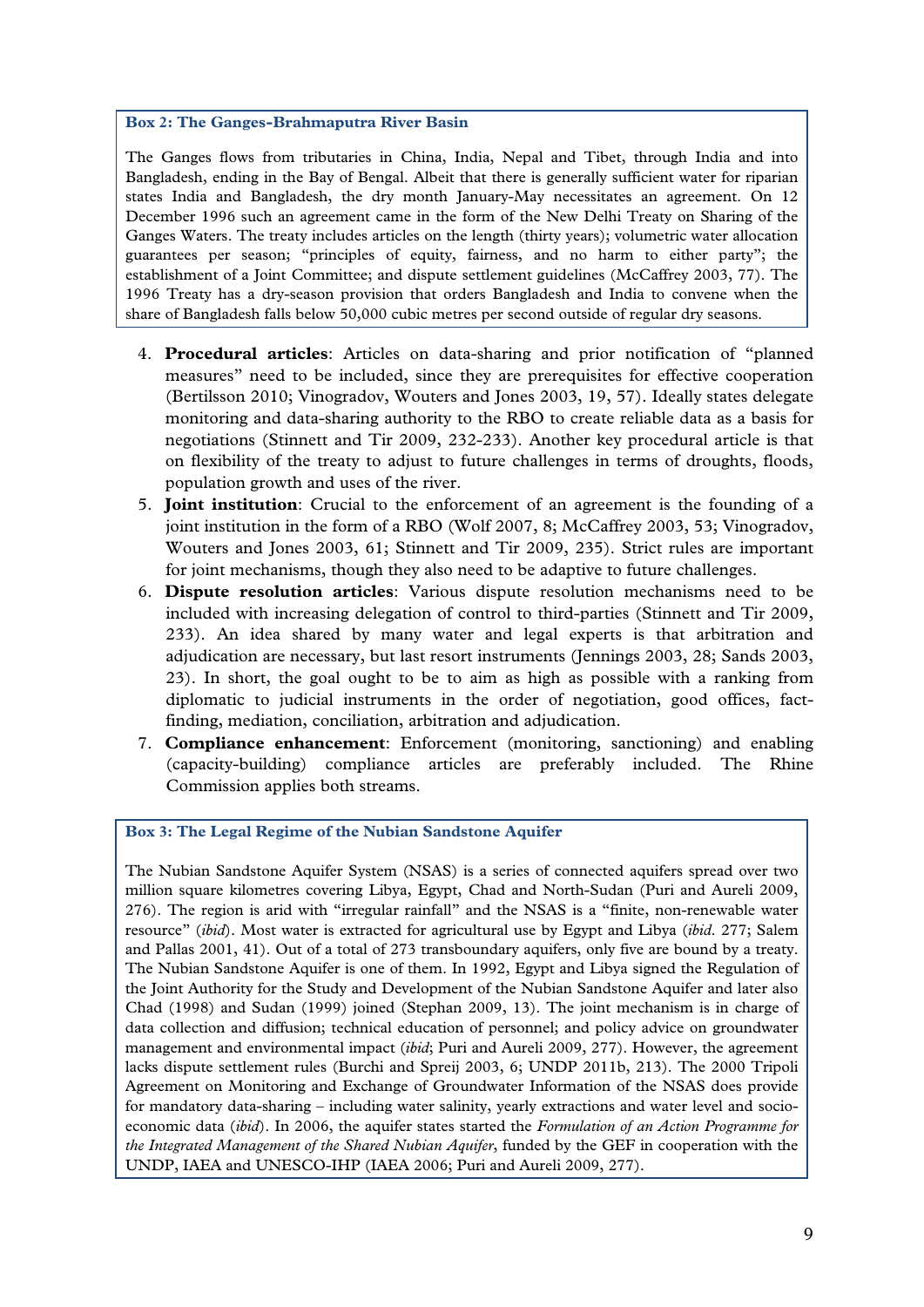## 2. Conceptualising Water Diplomacy

When defining water diplomacy many different issue areas, actors and levels of contact come to mind. A distinction can be made between the perspective of riparian states on the one hand and that of third parties on the other hand. The latter will be discussed in general in **Section 2.2** and in the context of Dutch niche diplomacy in **Section 2.3**. The former involves various actors and can take place on many levels, both in terms of geographical scale and depth of the diplomacy.

#### **2.1. Water Diplomacy from a Riparian Perspective**

Water diplomacy, also referred to as hydro-diplomacy, can be broadly defined as *all contact between (non-)state actors and at least one state or international governmental organisation over transboundary freshwater resources such as lake, river and aquifer basins*. 4

 Water diplomacy occurs on many levels. In terms of geographical scale, the contact can be on the bilateral (India and Pakistan on the Indus), basin-wide (Nile Basin Initiative), regional (EU Water Directive), and on the global level (UN Watercourses Convention). A salient characteristic of water diplomacy is the involvement of various technical actors in the negotiation process. Technical expertise from engineers, hydrologists and economists is necessary to have a scientific framework of a river or aquifer basin. This can function as a negotiation starting point. Next, politicians, diplomats and lawyers bargain over substance, compromises and treaty articles. These various actors are internationally active in treaty discussions, but are also present in technical and political committees of River Basin Organisations (RBOs). Non-state actors are salient in transboundary water affairs, but the conceptualisation below only touches upon them from the perspective of a state.

 Depending on the level of conflict, existing cooperation, and divergent aspirations, water diplomacy takes on different forms. The most commonsensical application is the contact that exists between riparian states to settle water disputes. Conflict is best not seen as a dichotomous variable, i.e. war or peace, but rather as an ordinal one. Wolf *et al*. (2003, 5) suggest such an ordering that ranges from a "[f]ormal declaration of war" to military, economic and diplomatic sanctions respectively or even "[m]ild verbal expressions displaying discord in interaction". The stage of the conflict determines the dispute settlement mechanism that can be used. Common steps are negotiation, good offices, impartial fact-finding, mediation and conciliation, whereas arbitration and adjudication only occur when all previous steps have failed (Subedi 2003, 34).

 At the other end of the spectrum cooperation varies from trust building, to scientific cooperation, to economic cooperation, to an international treaty and a joint institution, and finally to regional integration (Wolf *et al*. 2003, 5; Sadoff and Grey 2005, 5). Sadoff and Grey (2002, 392-393) argue that water diplomacy, when seen as bi- or multilateral contact with the goal of cooperation, can lead to four types of benefits:

- 1. "*benefits to the river*" of good governance that prevents overexploitation;
- 2. "*benefits from the river*" such as food from irrigation and hydropower;
- 3. "*reducing costs arising because of the river*" such as costly sanctions;
- 4. "*benefits beyond the river*" where water relationships are a "catalyst" for further cooperation and even "economic integration".

"Benefits beyond the river" follow the Neo-Functionalist argument of "spill over" (Phillips *et al*. 2006, 15). According to this logic, transboundary water cooperation can spill over to other

 4 *Please note* that lakes and other freshwater resources such as glaciers and ice-caps are not within the scope of this report, which focuses on transboundary rivers and aquifers.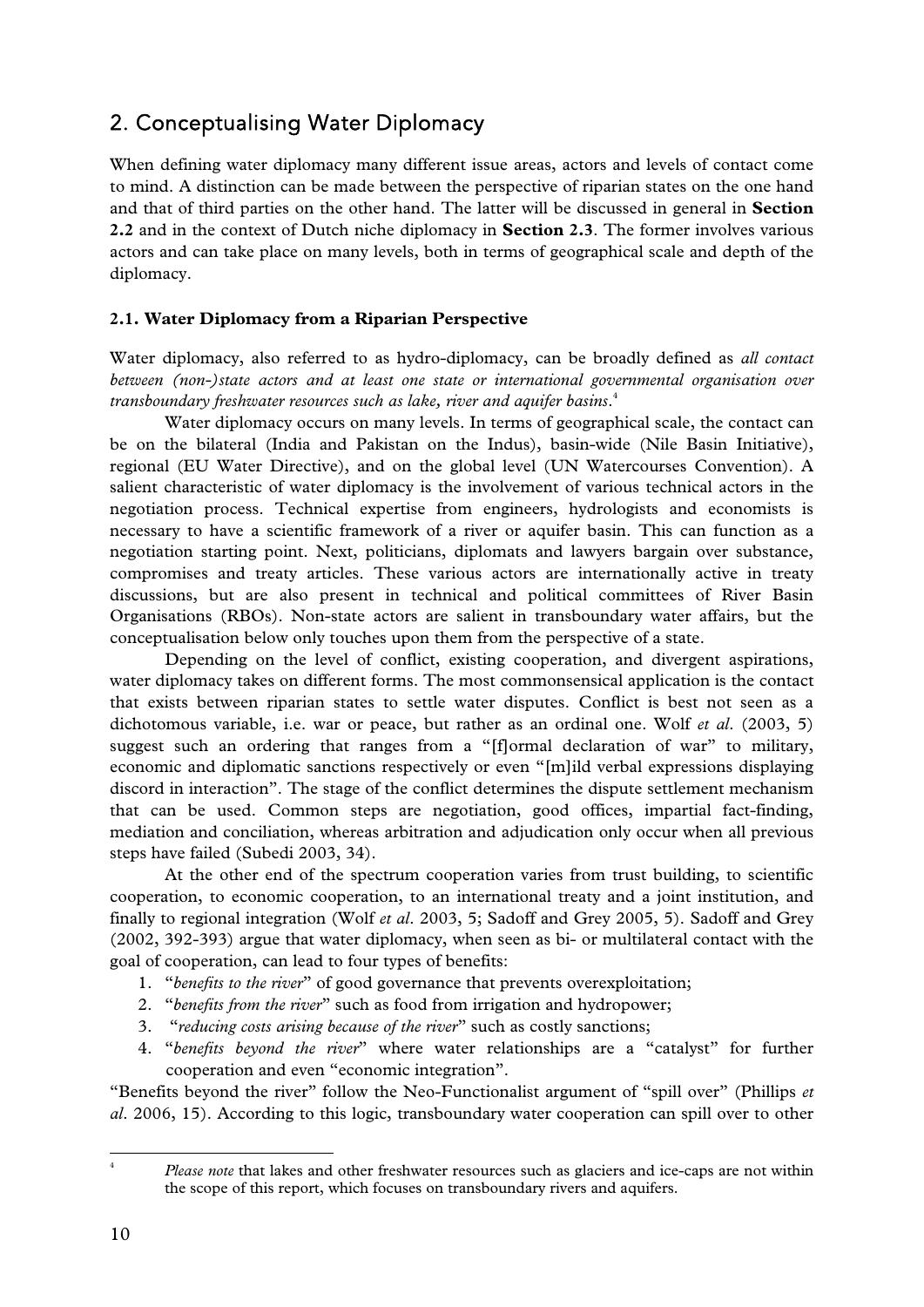areas just as the European Coal and Steel Community added to regional integration in Europe. For example, due to scarce water in the South African Development Community (SADC) there is a high level of interdependence between the states that can function as a "driver of peaceful negotiations and cooperation" (*ibid*. 35). Regional integration is facilitated by possibilities for benefit-sharing, since issue-linkage augments the "basket of benefits" (Phillips *et al*. 2006, 36). Water cooperation as a catalyst for trade expansion is most apparent in the agriculture and hydro-energy sectors, which depend on the transboundary river or aquifer. The Lesotho Highlands Water Project is a dam development project funded by South Africa (95%) and Lesotho (5%) that diverts water from the Orange River to the Vaal River in South Africa in exchange for financial compensation and hydropower benefits for Lesotho (Bertilsson 2010; Vinogradov, Wouters and Jones 2003, 52).

#### **Box 4: Regional Integration in the Mekong River Basin**

The Mekong River flows from the Himalayas in Tibetan China through China, Myanmar (Burma), Thailand, Cambodia, Laos and Vietnam into the South China Sea. On the  $5<sup>th</sup>$  of April in 1995, the four downstream states Thailand, Cambodia, Laos and Vietnam signed the *Agreement on the Cooperation for the Sustainable Development of the Mekong River Basin*. The Mekong Agreement refers to the principle of benefit-sharing in its Preamble. One concrete example is that Thailand pays Laos for hydro-electricity (Sadoff and Grey 2002, 400; Schmeier 2009). In 1992, the Asian Development Bank helped to found the Greater Mekong Subregion (GMS) and all the riparian states are member-states. The GMS aims to boost integration in "agriculture, energy, environment, human resource development, investment, telecommunications, tourism, [...] transport and trade" (ADB 2011). Schmeier (2009, 47-48) argues that water cooperation has formed the basis for political and economic integration with the GMS, albeit that multilateral integration and trade have been modest so far.

In short, water diplomacy occurs on many levels, by various actors and can range from conflict prevention, to treaty-making, to ensuring regional integration. In all cases, it is often a lengthy process and third parties play a large role.

#### **2.2. Water Diplomacy from a Third Party Perspective**

From a third party point of view water diplomacy is one of aiding or convincing (riparian) states as a part of national (e.g. Netherlands) or organisational (e.g. World Bank) foreign and/or development policy. The roles states and international organisations (IOs) can play, vary over the geographical scale, type of service offered, and the depth of involvement.

 On a global level, states can actively pursue the development of international water law, such as striving for the creation or ratification of a convention on transboundary aquifers or international watercourses. On a regional level development actors – such as the World Bank, the UNDP, the Global Environment Facility (GEF), United States Agency for International Development (USAID), the UK Department for International Development (DFID), Swedish International Development Cooperation Agency (SIDA) or the Netherlands Directorate-General for International Cooperation (DGIS) – can act as donors for projects regarding drinking water and sanitation, irrigation, flood control, hydropower, etcetera. Such aid can be financial, such as World Bank funding for the implementation of the Indus Rivers Treaty, or knowledge-based via technical assistance, capacity-building programmes, and RBO technical committee envoys.

 These methods of development assistance also contribute to conflict prevention or even resolution by enabling the signing of a treaty. Policy-makers and scholars that use the term water diplomacy often imply conflict resolution. Conflict settlement mechanisms are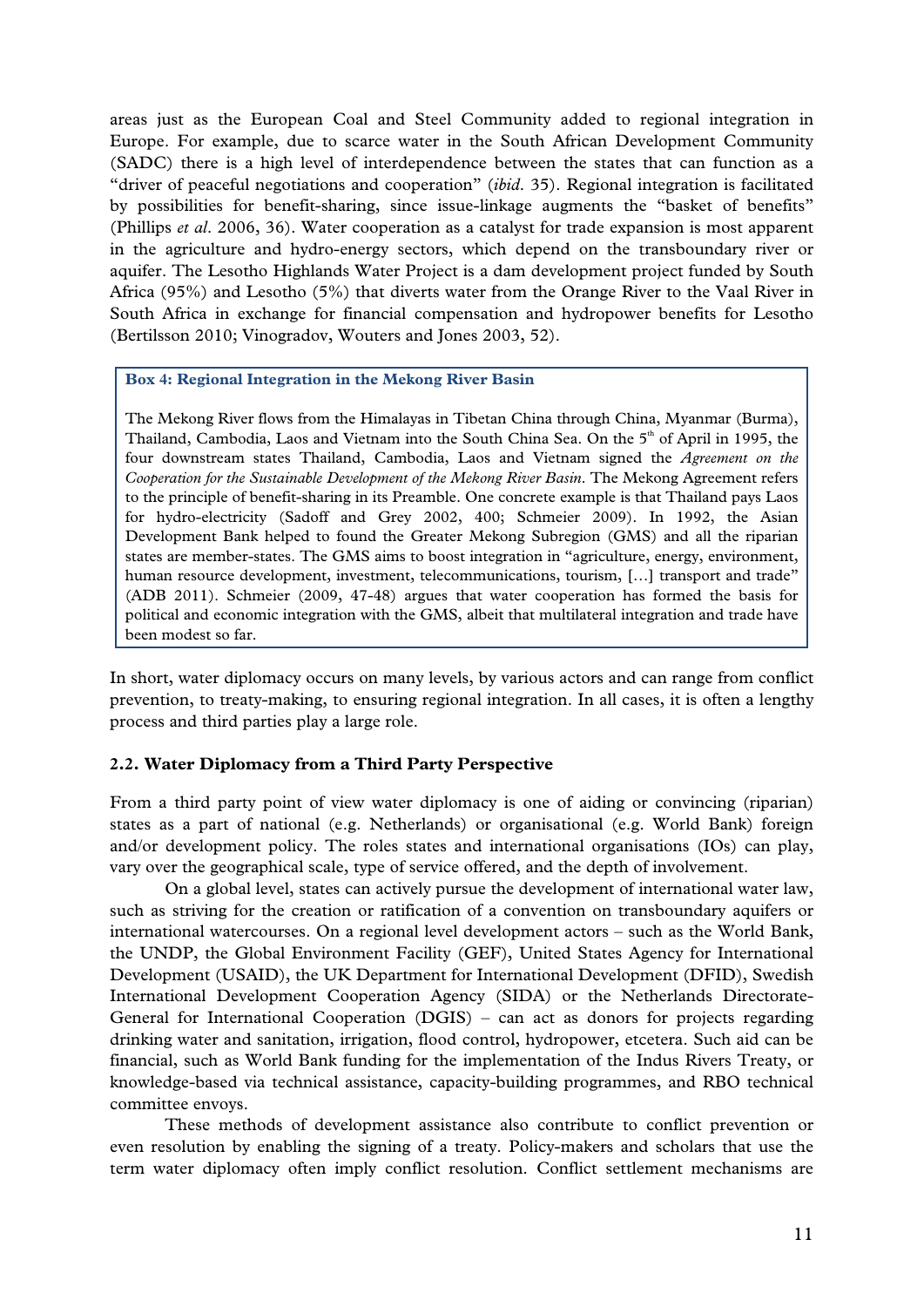good offices, mediation, fact-finding, conciliation, arbitration and adjudication. This level of third party diplomacy is often referred to as "track I diplomacy", since it targets official government representatives (Bigdon and Korf 2004, 3; Mostert 2005, 20). Examples include the World Bank mediation and the Permanent Court of Arbitration (PCA) involvement in the Indus Rivers conflicts between India and Pakistan. On a lower level of politics, track I diplomacy also occurs in the form of programmes for government representatives that encourage data-sharing (e.g. the EXACT Regional Water Data Banks project).

#### **Box 5: Dutch Involvement in the Jordan River Basin**

The principal headwaters of the Jordan River are the Hasbani River from Lebanon, the Dan, originating in Israel and the Banias from the Golan Heights in Syria. The Jordan River forms the border between Israel and the West Bank on the one hand and Jordan on the other hand. "[P]reexisting political tensions in the Middle East" hinder cooperation, whereas other riparian states might have been able to use their "wider relationship" to solve the dispute (McCaffrey 2003, 56). Since 2002, the Netherlands sponsors the Executive Action Team (EXACT) Multilateral Working Group on Water Resources, a knowledge sharing and cooperation enhancing working group established after the Oslo Accords between Israel, Jordan and the Palestinian Authority. This EXACT working group is led by the United States. The EU and Italy are also donors. The Netherlands sponsors five projects on artificial recharge and water treatment in Israel, Jordan and the Palestinian Territories. Through the Middle East Desalination Research Center (MEDRC) in Oman, the Netherlands is also involved in desalinisation research and training in the interest of a sustainable water supply for the Middle East and North Africa (MENA) Region. Both Israel and the Palestinian Authority are partners to the centre.

"Track II diplomacy" is not aimed at government officials, but at knowledge groups and civil society *(ibid)*. As such, depoliticised solutions are searched for through research and trainings. An example is a Palestine-Israeli Non-Governmental Organisation (NGO) that forwarded the Geneva Initiative where experts from both sides enter into a dialogue and present a model solution to the (water) conflict. Track II diplomacy can also include government representatives that do not confront each other but meet through third party capacity-building (UNESCO and Arab Water Academy trainings).

 In sum, there are various ways of implementing third party water diplomacy as a part of foreign policy. The four main diplomatic instruments are:

- 1. promoting the advancement of international water law (conflict prevention);
- 2. development and technical assistance (conflict prevention);
- 3. capacity-building trainings (conflict prevention); and
- 4. good offices, mediation, fact-finding and conciliation (conflict resolution).

Water diplomacy can also be seen as part of foreign policy to make a difference in the field of freshwater resources. Multiple IOs and states are active in this sector, and for a state such as the Netherlands it could even be a form of niche diplomacy.

#### **2.3. Water Diplomacy from a Niche Diplomacy Perspective**

The Scientific Council for Government Policy (WRR 2010a, 2010b) has recently advised the Dutch Government to engage in niche diplomacy. The key words according to the WRR are specialisation, sustainability, visible foreign policy, individual agenda-setting, and knowledge (WRR 2010a, 13; WRR 2010b, 64-65). Australian foreign Minister, Gareth Evans, defined niche diplomacy as: "concentrating resources in specific issue areas best able to generate returns worth having, rather than trying to cover the field" (Evans and Grant 1991, 323). In more practical terms, a niche is a specific policy area in which a state has specific knowledge, a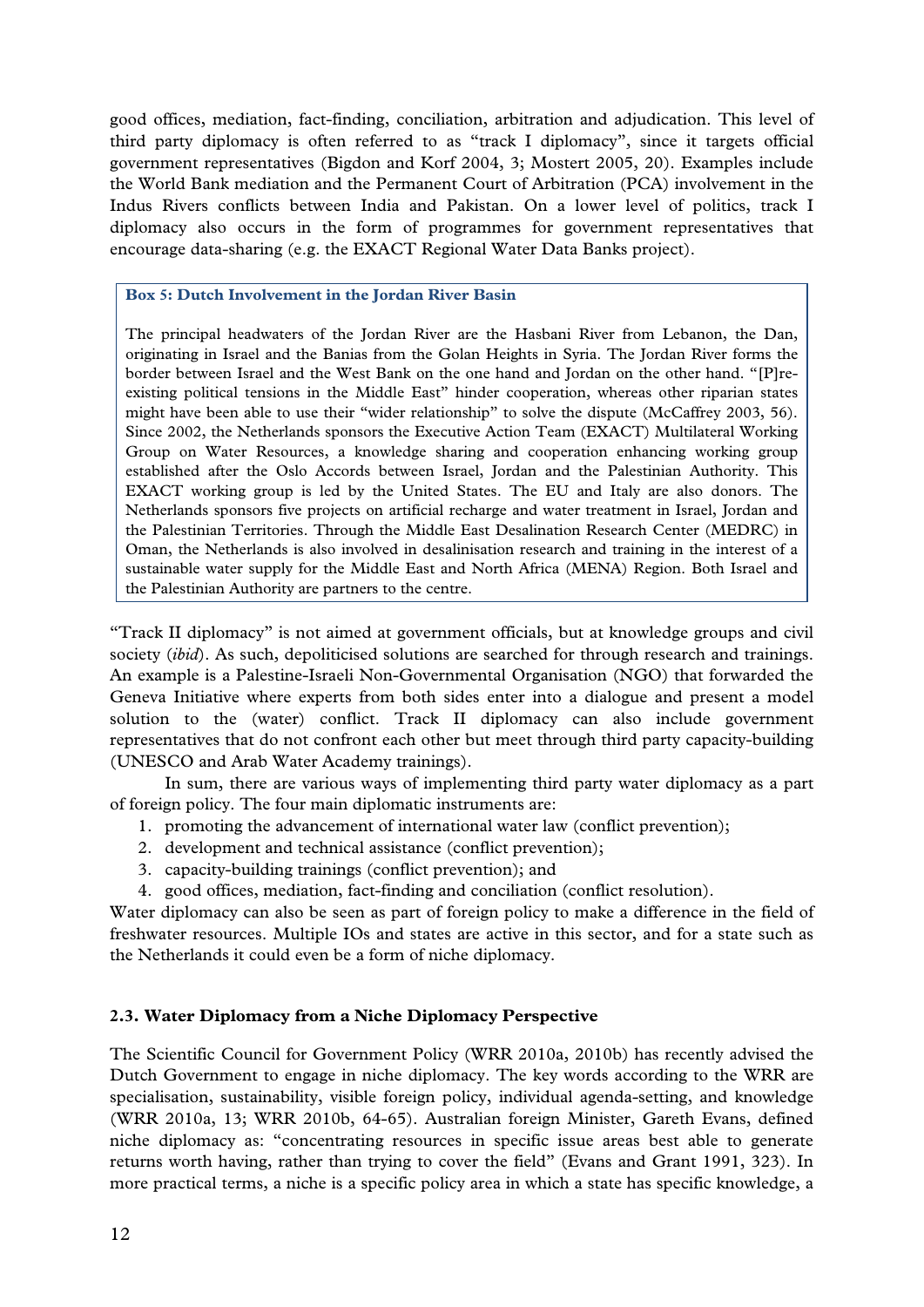developed network, and sustainable activity. It asserts these in the hope of distinguishing itself in the international community, for which it is accordingly rewarded in terms of international institutional responsibility (Cooper 1997; Evans and Grant 1991; Henrikson 2007; WRR 2010b; Van Genderen 2011).

In the WRR reports, water management is recommended as a possible niche, next to food security (WRR 2010a, 13; WRR 2010b, 65-67). However the WRR reports offer solely a preliminary "thinking exercise" on niche diplomacy (WRR 2010b, 65, 127). Hence, the WRR does not offer specific recommendations on how to increase that potential. The discussion below treats, respectively, the international demand and supply of water knowledge, the Dutch national interest, and opportunities for the Netherlands within the water diplomacy niche.

#### **2.3.1. An International Political Market: Supply and Demand**

The idea of a "political market" can be useful to understand niche diplomacy (Henrikson 2007, 67-68). Where companies use economic niches in the market for profit, many small and middle powers strive to specialise in order to gain influence and create or adapt international institutions. In market terminology, the success of such a niche largely depends on the "demand", since it has to be able to "sell" the importance of its specific knowledge or contribution abroad (*ibid*. 68). Consequently, a state becomes "relevant" to other states that require such knowledge and can gain influence as a knowledge partner (ibid, Cooper 1997).

 From a political market perspective two factors are important for niche development. On the one hand, *international demand* for your knowledge is essential. Great powers like the United States and China – or regional powers like Germany, France and the United Kingdom in Europe – have the capacity to set the agenda for other states, but that is less true for small and middle powers. The Netherlands therefore has a larger possibility of contributing to the international community if it addresses issues that are internationally relevant such as water governance in the MENA-region.

 On the other hand, a state can only claim a niche on the basis of the uniqueness of the product, service or knowledge due to its scarcity or competitive position. It is almost impossible to be the leader in a whole policy domain, which renders further specialisation desirable. Human rights are a good example here. Finland aims to have the right to broadband internet become an international legal right; the Netherlands fights for LGBT rights and Bolivia tries to take leadership on the right to water. Similarly in the international water sector China invests in hydro energy through dams; France houses the two leading drinking water companies Suez and Veolia; and in terms of branding, the Stockholm World Water Week is well known. In which sub-sectors is the Dutch water sector then competitive? The supply side of the Netherlands mainly lies in flood control, water quality improvement and water governance (I&M 2009, 243).

- 1. **Flood control**: The main international strength of the Dutch water sector lies in the flood control and delta technology sector. In 2009, delta technology accounted for four of the 6.5 billion euro of the total Dutch water-related export, amounting to a global market share of around six per cent (NWP 2011, 13-14). In the subfield of delta construction, the Netherlands is the market leader with forty per cent of the global market that is freely accessible – mainly due to the companies Van Oord and Boskalis (NWP 2011, 13). The international demand is rising due to climate change and population growth. Many states query for Dutch water expertise regarding flood prevention, such as the United States after hurricane Katrina, Indonesia, Bangladesh, and Vietnam.
- 2. **Drinking water and sanitation**: In the WRR report (2010a, 13, 271), the Dutch government was advised to focus its development policy on food security and water. The Ministry of General Affairs (MGA) and the Directorate-General for International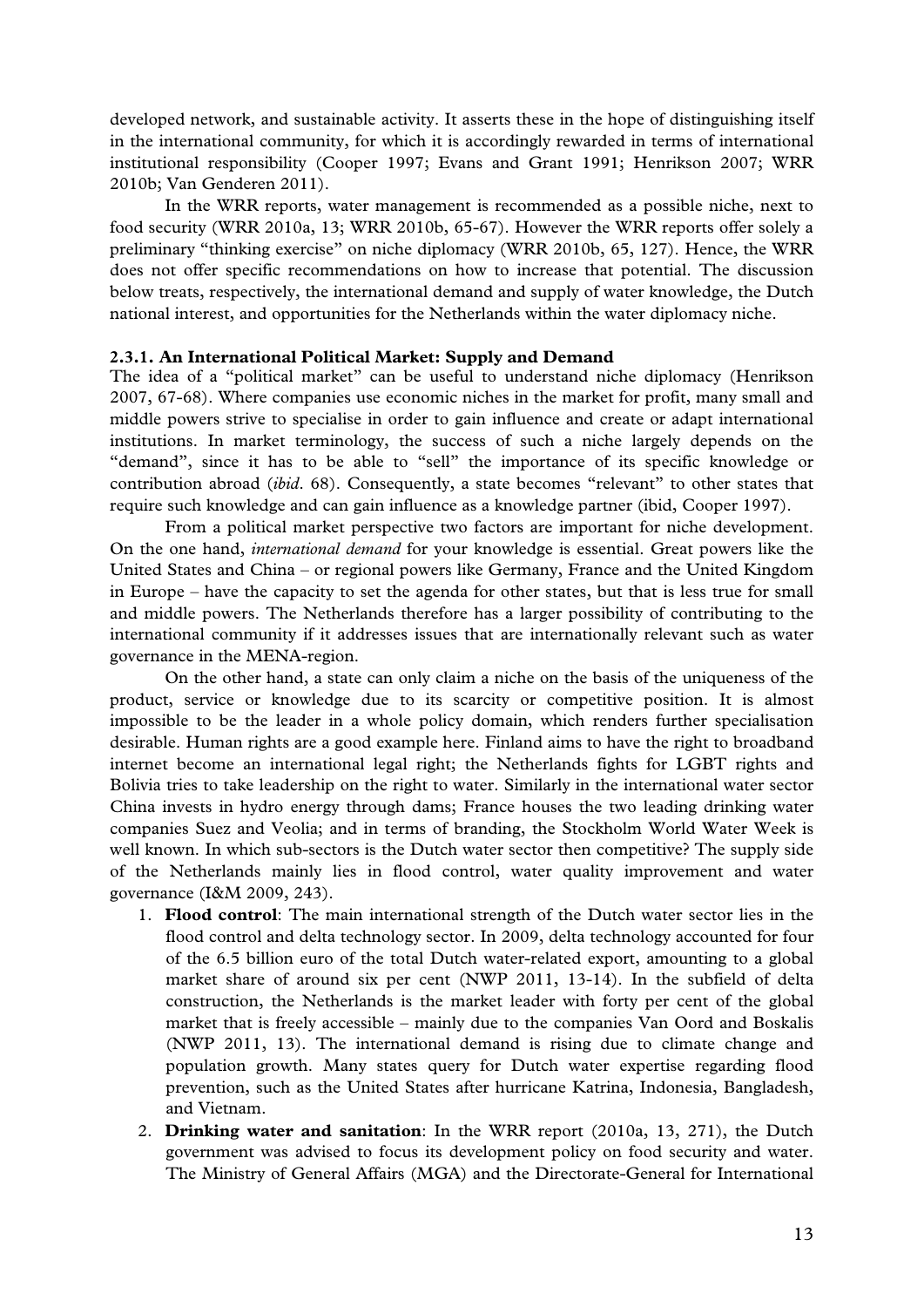Cooperation (DGIS) subsequently agreed that these Dutch strengths deserve emphasis due to the regional demand and their status as Millennium Development Goals (MFA 2010, 4; MGA 2011, 3). In 2008, 900 million people did not have access to a sustainable water source and 2.6 billion people lacked access to improved sanitary facilities (WHO 2010, 7). The international demand for aid and knowledge is thus vast. The Dutch supply has also been large, since the Netherlands aimed to grant fifty million people access on both levels by 2015 (I&M 2009, 242). Only the African and Asian Development Bank went beyond that goal (WHO 2010, 65). Between 2006- 2008 only Japan, the United States and Germany donated more to water and sanitation (WHO 2010, 88-89). Despite the removal of clear targets with the present coalition government, the Netherlands will still play a large role in the water and sanitation sector. With Prince Willem-Alexander of Orange as the chair of the UNSG Advisory Board on Water and Sanitation, the Netherlands also enjoys niche recognition.

3. **Water governance**: The knowledge of the Dutch water sector in (ground)water governance of (transboundary) rivers is particularly relevant for water diplomacy in the sense of transboundary conflict prevention. The Netherlands offers national technical assistance, to states such as Egypt, Syria and Vietnam, and transboundary technical assistance on integrated water resources management and remote sensing in many basins such as the Mekong and Nile River Basin. In short, there is a large *international demand* for water knowledge from many countries that face water pollution, floods and fresh water scarcity. On the supply side, the Netherlands is *competitive* with its knowledge and projects in flood control, drinking water and sanitation and water governance.

#### **2.3.2. Niche diplomacy and National Interest**

Niche diplomacy is traditionally seen as the active foreign policy specialisation that middle powers use to still have influence (Cooper, 1997). The reason is that middle powers do not have the capacity to be active in all sectors (Behringer 2005, 307; Cooper, Higgott and Nossal 1993, 25; Cooper 1997, 5). After 1945, almost every Foreign Minister has labelled the Netherlands a 'middelgrote mogendheid', that is, a 'middle power' (Heldring 2007). Indeed, the most recent Prime Ministers Kok (1994-2002), Balkenende (2002-2010) and Rutte (2010-present) and Foreign Ministers Van Aartsen (1998-2002), De Hoop Scheffer (2002- 2003), Bot (2003-2007), and Verhagen (2007-2010) all refer to the Netherlands as not a 'klein' [small], but a 'middelgroot land' [medium-sized country] (Balkenende 2002; 2003; 2005a; 2005b; Bot 2003; 2005; De Hoop Scheffer 2003; Kok 1994; 2001; Rutte 2011; Verhagen 2005). Concerning the reason for this middle power self-image, Dutch ministers often cite their active foreign behaviour next to their economic strength (Balkenende 2005a, Bos 2009; Bot 2005; Verhagen 2007). It can be argued that, if anything, a middle power identity is based on:

- 1. the absence of the economic and military *capacity* comparable to great powers such as the permanent five members of the UN Security Council, the BRIC countries, Germany and Japan;
- 2. *niche diplomacy* on specific issues within development cooperation, human rights, environmental matters, peacekeeping or other sectors; and
- 3. *international recognition* by other states of this identity with institutional responsibility (Van Genderen 2011, 14-15).

Niche diplomacy is thus also opportunistic action in an international society that rewards foreign activity with 'enhanced status', 'institutional positions' and influence (Cooper, 1997: 5). However, boosting the general standing of a country is not a sufficient ground to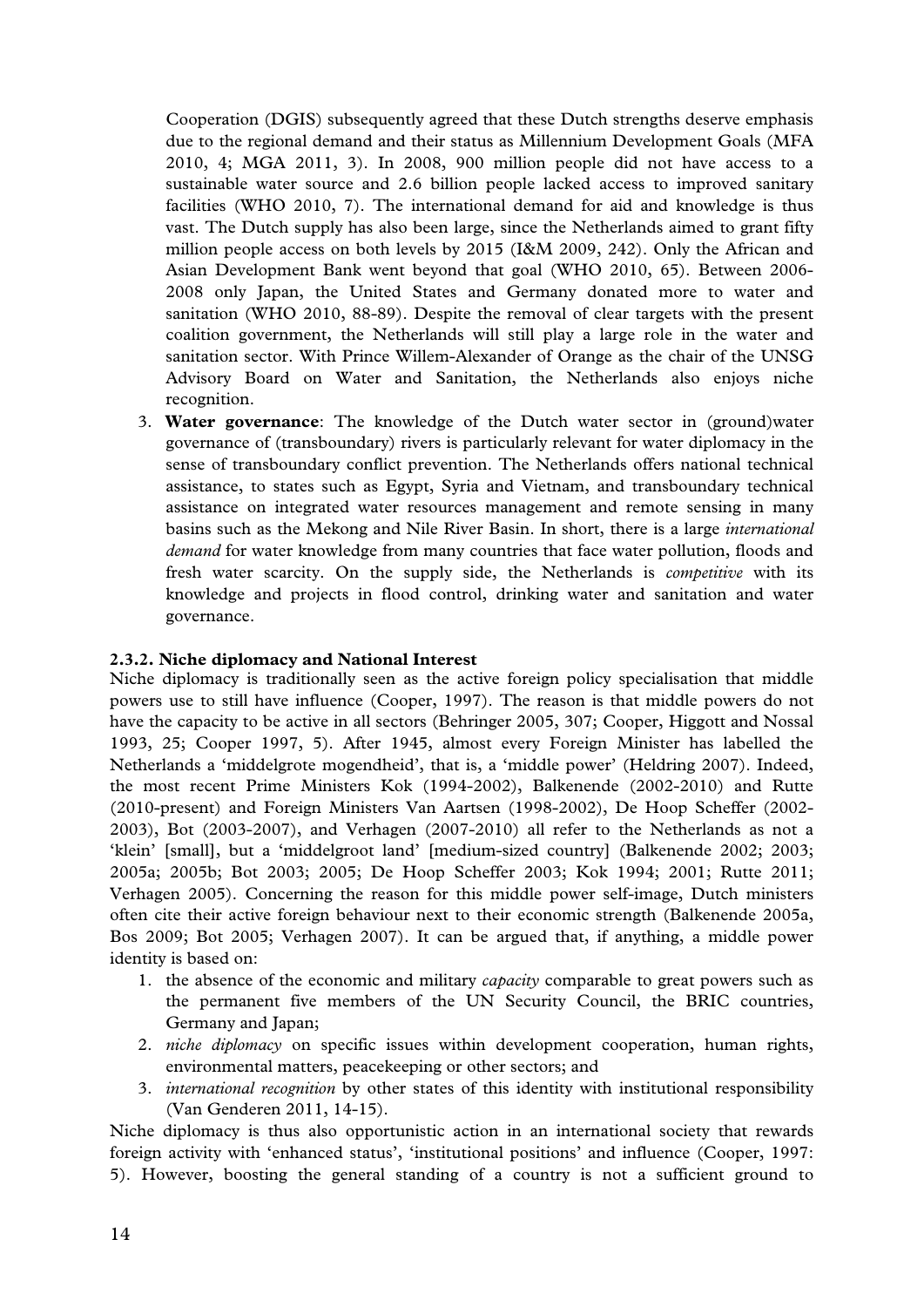implement niche diplomacy (Van Genderen 2011, 18). If the MFA, I&M and EL&I aim to make water diplomacy a policy priority they can do so for various reasons. Such grounds include the following: contributing to global public goods; cost-saving; economic diplomacy; improved bilateral relations; helping out to foster a positive image in regions where that image is very negative; and increasing regional or international stability (see **Figure 1**).



**Figure 1: Benefits of Water Diplomacy as Niche Diplomacy** 

- 1. **Norm entrepreneurship in global public goods**: It is the instrument for small and middle powers to make a difference internationally on issues that are important to them (Evans 1991; Cooper 1997; Cooper 2009; Henrikson 2005). Since smallness is mostly a perceptual matter – between the Netherland's own conception and recognition by other states (Hey 2003, Keohane 1968) – international activity can be rewarding. Hence there are aspiring states that are militarily, geographically and demographically small, but have the economic capacity to engage in niche diplomacy just like middle powers. To name a few, Qatar, Singapore, Switzerland, Sweden and the Netherlands have such a capacity and willingness. Activity in peacekeeping, human rights or water efforts can be rewarded with a greater voice in the NATO; a seat in the Human Rights Council or with UN positions respectively. The foremost reason for specialisation is that a knowledge partner position grants smaller powers the opportunity to increase their contribution to global public goods. For instance, the chairmanship of Prince Willem-Alexander of Orange of the UNSGAB gives the Netherlands a greater voice in water and sanitation affairs. The network and expertise can be used in favour of a role as a "norm entrepreneur" in international water law (Ingebritsen 2002).
- 2. **Cost-effectiveness**: Many non-state actors and IOs in the Netherlands contribute to water conflict prevention and resolution, albeit in a dispersed manner. Coordination and facilitation of this activity by the MFA is a cost-effective way to contribute to global problems. Specialising foreign policy and development cooperation can be costeffective. The present coalition has vowed to cut spending by 18 billion euro in four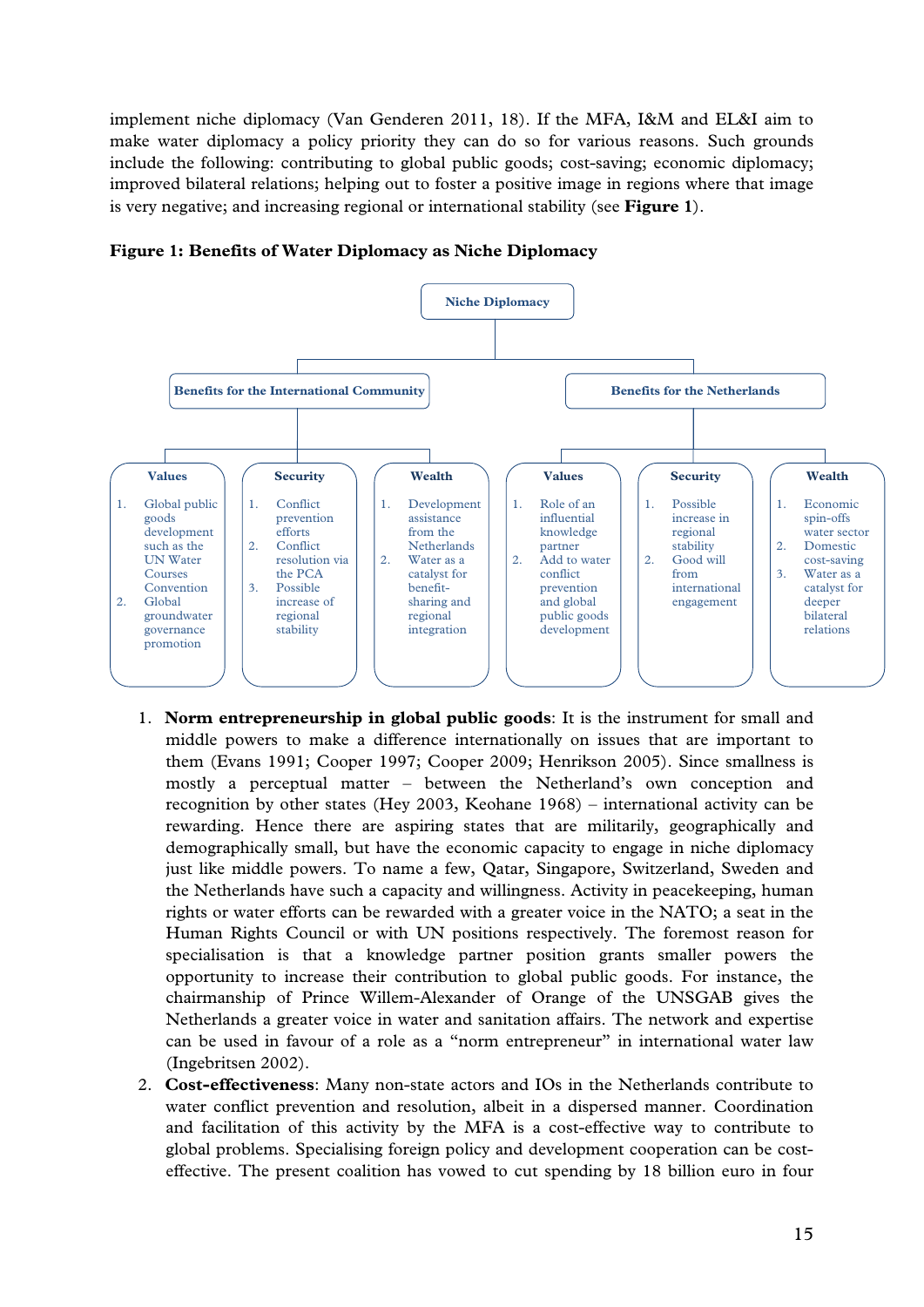years. Development assistance will drop from 0.8% of the GDP in 2010 to 0.7% in 2012, which includes funding for peacekeeping missions (MFA 2010, 5). Thematically, DGIS narrows their development cooperation focus to Dutch strengths such as water and food security (Coalition Agreement 2010, 9; MFA 2011b, 6-7). Despite general cuts, in 2011 that means an additional thirty million euro for water and climate, where the Netherlands has "added-value" (Knapen 2011b; MFA 2010, 16; MFA 2011a, 3). Niche development largely financed from the development cooperation budget is extra cost-effective, since development spending of 0.7 per cent of the GDP is an OECD norm. Niche diplomacy does not entail that the Netherlands ought to halve its representation at the UN Security Council, NATO or World Trade Organisation (WTO), or that unforeseen chances on other themes cannot be acted upon. In terms of costs, the WRR agrees that niche development costs are "negligible" relative to total foreign policy expenditures (WRR 2010, 65).

- 3. **Economic spin-off**: A niche in water or food security can also lead to economic spinoffs. With peacekeeping, human rights and various other policy priorities this link is not there. The WRR (2010a, 2010b) advised the Netherlands to develop water and food security further in its foreign policy due to a competitive advantage in the water and agriculture sector. Water is also an economic top sector of the Ministry of Economic and Agricultural Affairs (EL&I) that deserves extra stimulation (Coalition Agreement 2010, 10, Topteam Water 2011). Water export rather steadily comprises roughly two per cent of the total export of the Netherlands (Gibcus and Snel 2010, 6). Paying more attention to conflict prevention in Dutch foreign policy can, for example, enable international consultancy in water governance and remote sensing, i.e. (hydrological) data gathering by means of aircrafts or satellites, which is for a large part situated in the private sector.
- 4. **Catalyst for bilateral relations**: Also for bilateral relations in general and development cooperation partners specifically – water is a promising issue. The interministerial programme *Water Mondiaal* addresses sustainable bilateral cooperation with Bangladesh, Egypt, Indonesia, Mozambique and Vietnam. With these states there is a special relation since they can use Dutch knowledge of delta technology and water governance (I&M 2009, 245). In **Section 2.2** it was already mentioned that water cooperation can function as a catalyst for bilateral cooperation in other sectors as well. Such spill-over can be promoted by the Netherlands. Many emerging economies in South-East Asia and the MENA-region have trouble with water abundance, scarcity or pollution. With the Dutch water sector expertise in water governance and flood control, further relations can be enabled. In relations with development partners, water governance already receives special attention. Within development cooperation the choice for the fifteen partner countries partially depended on applicability of four themes of which water was one (MFA 2011a, 14). The Netherlands will intensify their water relations with Benin, Ghana, Kenya, Mali, Rwanda, and South Sudan.
- 5. **Public diplomacy compatibility**: With a visibly active foreign policy, states also show their good will. The fact that many non-state actors contribute to a reputation of water knowledge and involvement adds to this credibility. Fostering good will through Clingendael water diplomacy trainings at the Arab Water Academy could, for instance, improve the Dutch reputation in Arab countries. Water diplomacy can be a very positive public diplomacy tool that enables a state to "win friends around the globe" (Seib 2011).
- 6. **Regional stability**: Water diplomacy in the sense of aiding conflict prevention by training courses, international legal development or mediation can add to regional stability. The Netherlands and Europe benefit from a stable environment in North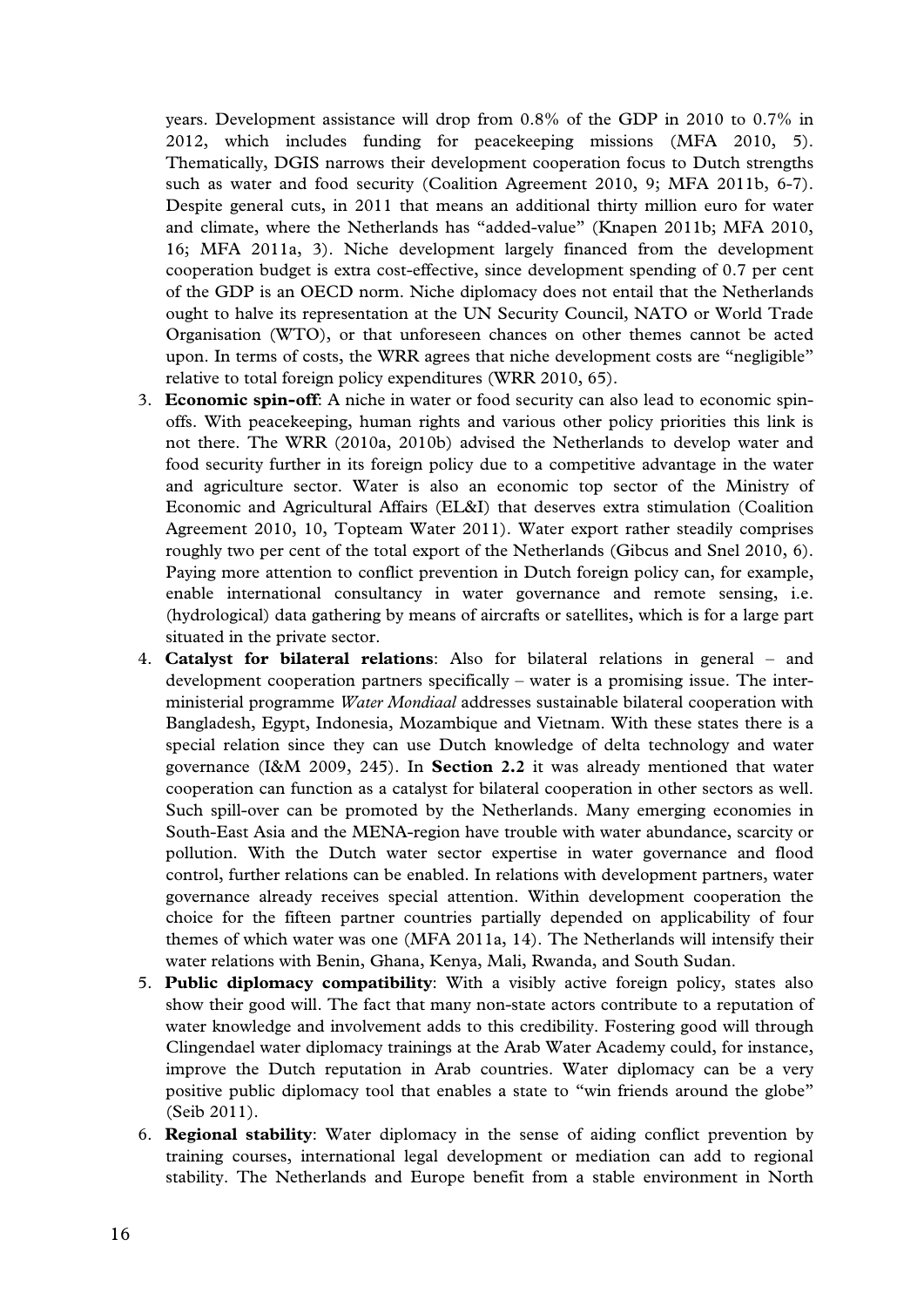Africa, Eurasia and the Middle East. In the 2009 report, *Verkenningen*, from the Ministry of Defence (MinDef), water conflicts are seen as a possible scenario, especially in the Middle East and Africa, as water stress is likely to increase in the future (MinDef 2010, 137). European states including the Netherlands can become involved in the resolution of such resource-based conflicts (*ibid*. 78). Water diplomacy is needed since water scarcity has to do with inadequate water governance as well, rather than solely with physical scarcity (UNDP 2006). With the expected population growth to 9 billion people in 2050 and 10 billion people in 2100 (UN News 2011), conflicts over food and water could become more heated.

In short, there are many grounds for making water diplomacy – in the sense of conflict prevention and resolution – a foreign policy priority. The main reason is that transboundary water affairs is an area in which the Netherlands, with its expertise and network, can add to global public goods.

#### **2.3.3. Opportunities in the Water Diplomacy Niche**

A specific policy domain can be called a niche if it abides by three criteria:

- 1. specific knowledge provision that is internationally in demand and scarce/competitive;
- 2. long-term investments, activity and a broad network in a related policy (sub-)area:
- 3. niche recognition in the form of institutional responsibility.

As mentioned above the Dutch water sector has such specific water knowledge that the MFA can facilitate to play a role in water conflict prevention and resolution (see **Section 3.1**). Apart from a central coordinative and enabling function, the MFA itself can also play a role as a norm entrepreneur. The Netherlands has a tradition and reputation in international legal leadership. In 1609, Hugo Grotius wrote *Mare Liberum*, on the freedom of the seas. In international freshwater law, the Netherlands has been active in the past and it can contribute to global public goods development once more.

#### **1. UN Convention on the Non-Navigational Uses of International Watercourses**

The UN Convention on the Non-Navigational Uses of International Watercourses (*henceforth* UN Watercourses Convention) has been open for signature from 21 May 1997 onwards.

#### **Box 6: The UN Watercourses Convention**

It is the first attempt at a legally binding document on international watercourses (Boisson de Chazournes 2003, 92). The treaty weighs upstream and downstream interests and "legal entitlements" (Boisson de Chazournes 2003, 94; Vinogradov, Wouters and Jones 2003, 17). Certain articles have already crystallised into international customary law, which is legally binding. This is certainly true for Article 5 on the principles of reasonable and equitable utilisation (*Gabčíkovo-Nagymaros* case para. 85; Boisson de Chazournes 2003, 108-9; Wouters 2003, 117) and Article 7 on "no significant harm" (*Corfu* Channel and *Trail Smelter* case; Caflisch 2003, 238) – which have been thoroughly discussed in the UN and ILC. For this reason, they project a "compromised, carefully balanced and skilfully crafted text" (Subedi 2003, 38). The framework agreement is, however, rather vague at times, which leaves room for different interpretations; treaty enforcement is not backed up by mandatory arbitration or adjudication; and unconfined aquifers are not covered by the 1997 Convention (Delli Priscoli and Wolf 2009, 57). The Watercourses Convention and its draft articles have already been used as a "roadmap" with the Cooperative Framework Agreement of the Nile and the Revised protocol on Shared Watercourses in the SADC (Boisson de Chazournes 2003, 95-96).

As of 10 November 2011, 24 states had ratified, accepted, acceded to or approved the Watercourses Convention (see **Annex 6**). Article 36 of the treaty posits that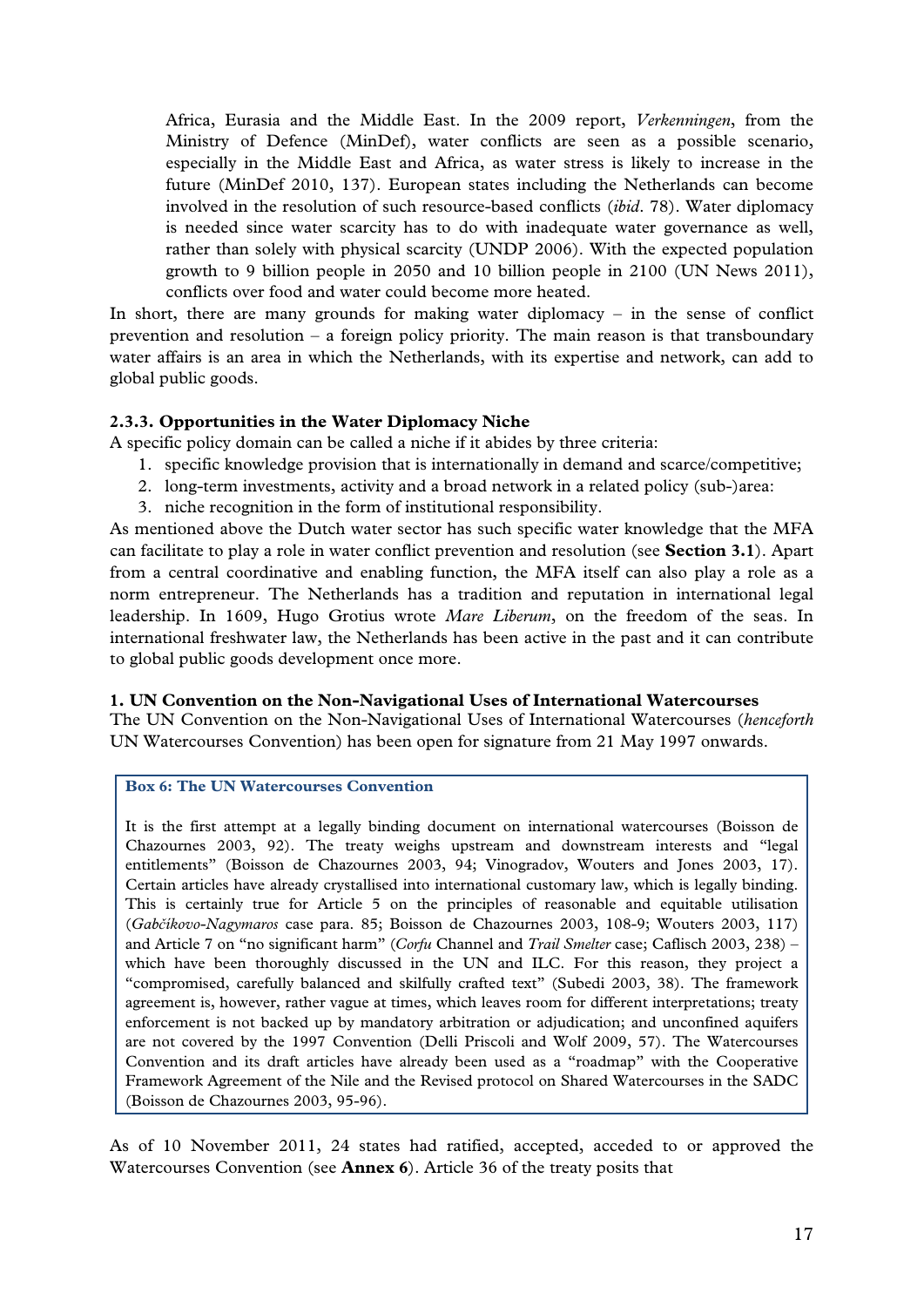[t]he present Convention shall enter into force on the ninetieth day following the date of deposit of the thirty-fifth instrument of ratification, acceptance, approval or accession with the Secretary-General of the United Nations (UN 1997).

Hence only eleven more states need to follow to have the convention enter into force. Funding and autonomous lobbying are opportunities for the Netherlands to become associated with the UN Watercourses Convention. The Netherlands could join the World Wildlife Fund (WWF) global initiative for the ratification process of the UN Watercourses Convention. The campaign globally focuses on awareness raising, regionally on EU, SADC and ECOWAS bloc ratification and nationally on capacity-building and consultancy.

The Netherlands itself has already played a large role in the EU campaign for bloc ratification. In 2009, the Netherlands gave a presentation on the UN Watercourses Convention in front of the EU Water Directors. The Netherlands was also Chairman of the Drafting Committee during the 1997 UN Watercourses Convention drafting negotiations. In this role, the Netherlands was able to add an article that made arbitration or ICJ adjudication optional after a declaration (UN 1997, Art. 33, para. 10). If the Netherlands wants to play a role in the success, 2012 is the year to prepare a final lobby. The WWF expects to reach the 35 member parties before the end of 2013. The Netherlands can set the agenda at the EU and table the Convention in its broad network of development partners with a water focus.

#### **2. The Draft Articles on the Law of Transboundary Aquifers**

Groundwater comprises 97 per cent of global freshwater – when excluding freshwater in the form of ice and snow in polar ice and glaciers – and is responsible for half of the global drinking water supply (Stephan 2009, 4; Stephan 2010). Hence it greatly exceeds the amount of water covered by the 1997 UN Watercourses Convention. Nevertheless, the field of international law concerning transboundary aquifers is still undeveloped in comparison to that of international rivers.

#### **Box 7: The Draft Articles on the Law of Transboundary Aquifers**

On December 11<sup>th</sup> of 2008, the UN General Assembly (UNGA) adopted Resolution A/RES/63/124 on the law of transboundary aquifers (UNGA 2008). The draft articles aim to have the same framework character the UN Watercourses Convention. As such, the draft articles show a great resemblance in terms of substantive and procedural articles on the principle of equitable and reasonable utilisation, the obligation not to cause significant harm, and prior notification of planned measures and data-sharing. However, major differences exist as well. First, the draft articles have not been subject to negotiation and compromise, which enables more far-going obligations. For instance, there is a clause on the "sovereignty over the portion of a transboundary aquifer or aquifer system located within its territory" (UNGA 2008, Art. 3). This sovereignty is limited to those uses that are "in accordance with international law and the present articles" (UNGA 2008, Art. 3). Second, the draft articles lack rigid dispute settlement rules. Article 15 provides for consultation, negotiation and voluntary fact-finding, whereas the 1997 Convention establishes mandatory factfinding with de *facto* conciliation capacity and possible arbitration and adjudication (UN 1997, Art. 33; UNGA 2008, Art. 15).

The Netherlands could lobby to turn the draft articles into a convention, but that might not be the best solution. The precedent from the UN Watercourses Convention tells that the formal renegotiation procedure can take two to three years and the ratification another ten to fifteen years. For the development of customary international law, a set of guidelines or a resolution can be more promising. Although the draft articles are not legally binding at present, they serve as guidelines for regional frameworks. For example, the 2010 agreement on the Guarani Aquifer System (Argentina, Brazil, Paraguay, Uruguay) refers to Resolution 63/124 (Stephan 2010). If the United Nations General Assembly (UNGA) decides to go for a convention, the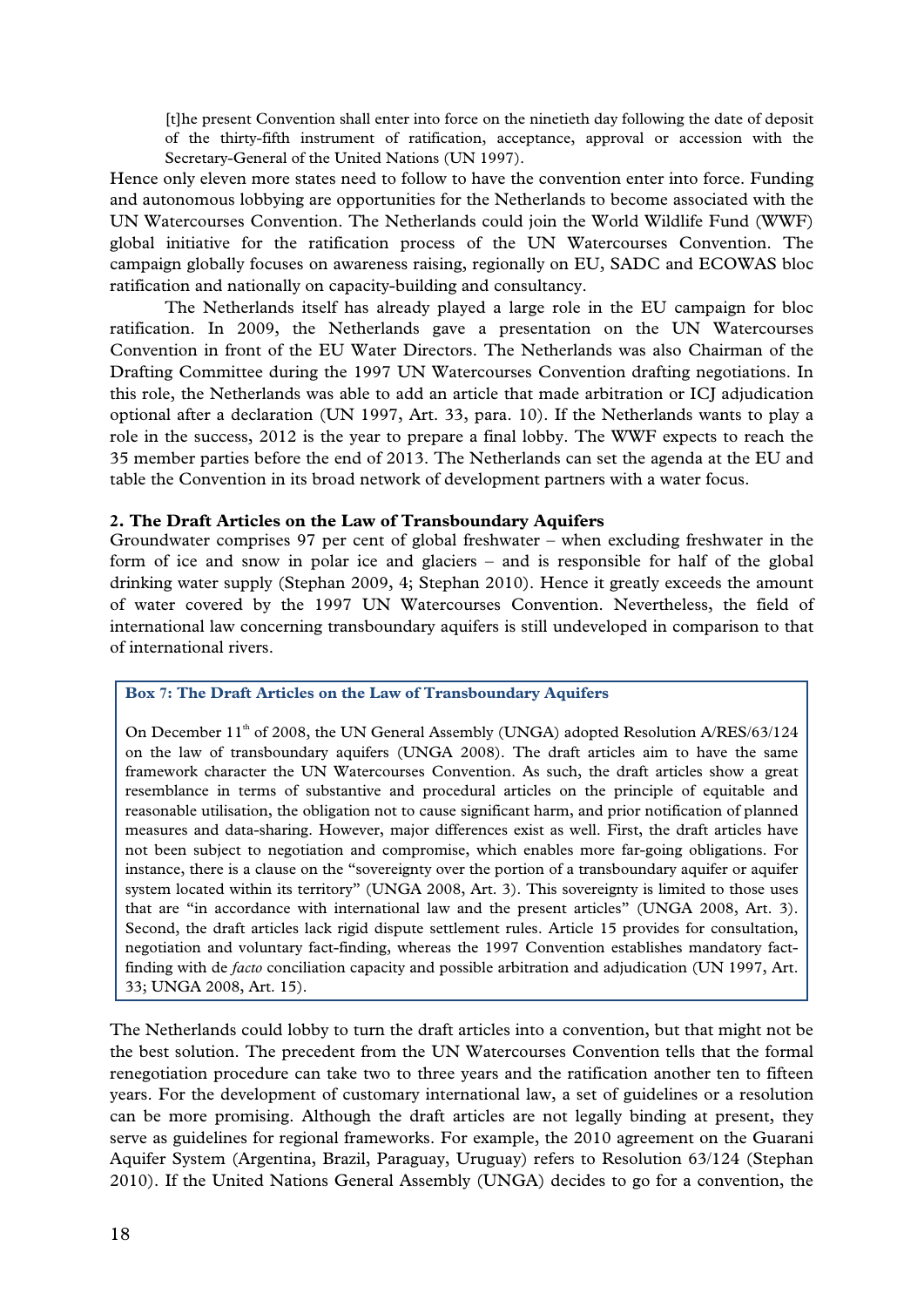Netherlands can help in the campaign. If not, the Netherlands could seek to play a larger role in groundwater governance (see **Chapter 4**).

#### **3. UNECE Water Convention**

The 1992 United Nations Economic Commission for Europe (UNECE) Convention on the Protection and Use of Transboundary Watercourses and International Lakes (UNECE Water Convention) also presents opportunities. This Convention has a broad scope and includes transboundary aquifers. In 2003 an amendment was adopted for articles 25 and 26 of the UNECE Water Convention, giving states outside the UNECE region the opportunity to become a party to the treaty (UNECE 2009). The Netherlands and Serbia have ratified the amendments and Germany, Switzerland and the Czech Republic are currently doing so. The Netherlands, i.e. the MFA and I&M, could lobby with the abovementioned states for the 23 necessary ratifications for the amendment to go into force. Subsequently the lobby could be directed at non-European states to adopt the UNECE Water Convention.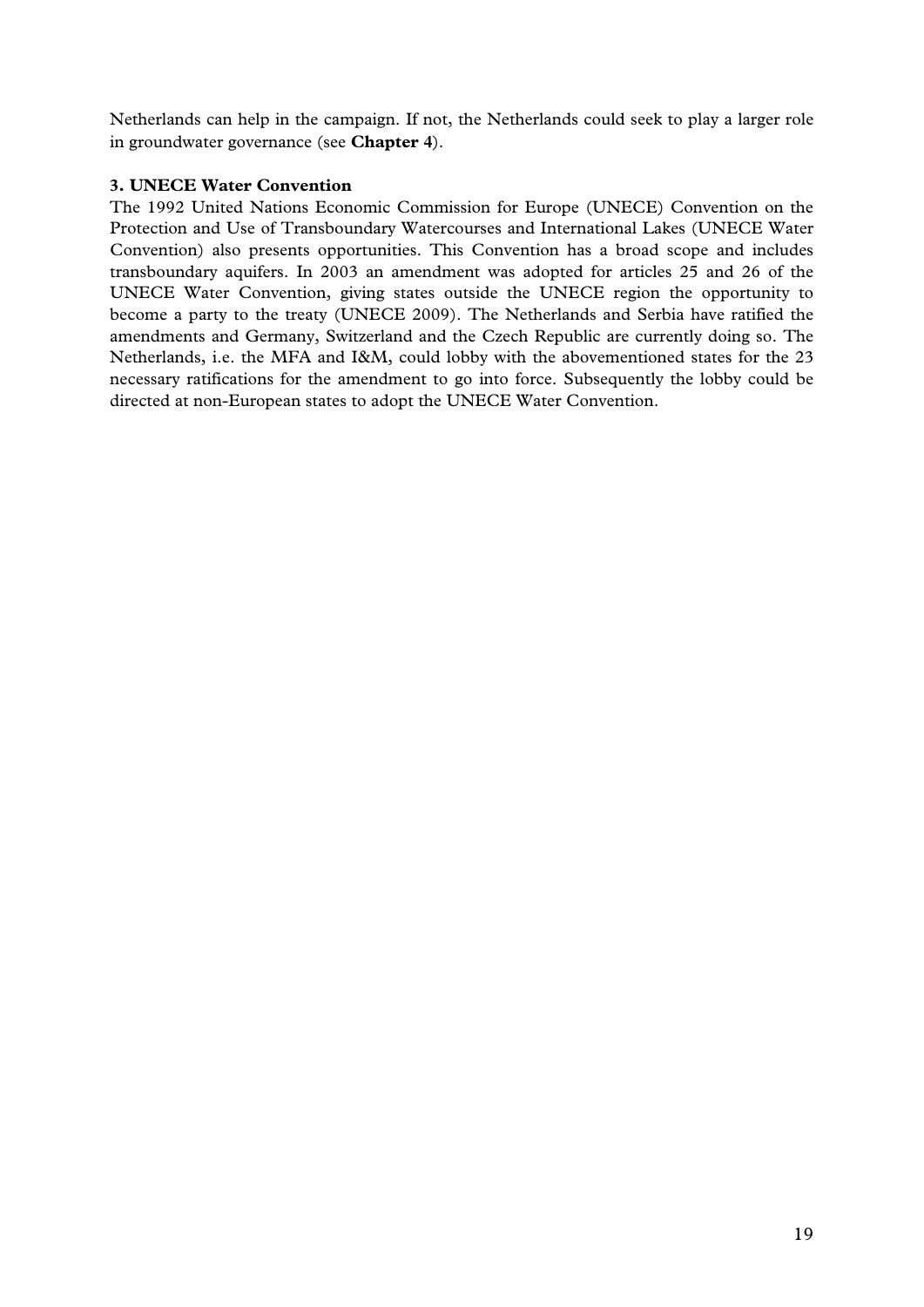## 3. The Water Diplomacy Network

In general the "international architecture" of transboundary water resources management consists of:

- 1. "global and regional institutions" and other (state) actors that set rules, offer advice and "technical, training and financial support" (e.g. globally the World Bank and UNDP; regionally the EU, SADC and ECOWAS; nationally development agencies such as DGIS, knowledge institutions like the Water Governance Centre, training institutions such as the Arab Water Academy, think tanks such as SIWI or facilitating organisations such as the Strategic Foresight Group);
- 2. transboundary river and aquifer basin organisations (e.g. the Permanent Indus Committee and the Joint Authority of the Nubian Sandstone Aquifer);
- 3. "national water management institutions" (e.g. the Ministry of Water Resources in India or, more specifically, the Institute for Groundwater in Egypt)
- 4. local capacity-building and "training programmes" (e.g. Mekong Institute) (WWF 2010, 1).

On a global level, UN-Water is a very small organisation that aims to be a platform for the coordination of the 28 other UN agencies that are active in water affairs. In the Task Force on Transboundary Waters, which is coordinated by UNESCO and UNECE, there are still 17 members. **Section 3.1** and **3.2** discuss the Dutch water diplomacy network and possibilities for inter-state cooperation. This section briefly touches upon the key IOs and states globally.<sup>5</sup>

1. **World Bank**: The World Bank is globally the most active donor and facilitator in transboundary river cooperation. The Bank is deeply involved in the Indus and Nile, but also in the Mekong and Euphrates River Basin. The success of the Bank also lies in its ability to raise state funds for its programme, such as almost 200 million US dollars for the Nile Basin Initiative so far. This is particularly impressive as the water diplomacy sector is generally rather scattered. An example of successful mediation is the nine years of World Bank involvement in the Indus dispute between Pakistan and India, which led to the 1960 Indus Waters Treaty (Salman 2003; Zawahri 2009).

**Box 8: Mediation and Arbitration in the Indus River Basin** 

The Indus River originates in China, in the Tibetan plateau, but passes mostly through India and Pakistan, finally emptying into the Arabian Sea. Nine years of World Bank mediation led to the 1960 Indus Waters Treaty (Zawahri 2009). According to Salman (2003, 187-192), the reasons for success were the following:

- 1. long-term high-level contact between Bank President Black and the riparian state PMs;
- 2. "flexibility" in its proposals to suit both parties;
- 3. capacity to both "obtain concessions and to apply pressure" due to financial aid;
- 4. ability to raise the 800 million US dollars needed for the implementation stage;
- 5. the "active role in the implementation" stage by the Bank to keep the treaty in force.

The 1960 Treaty hands the flows from the Eastern Rivers (the Sutlej, Beas and Ravi) to India and the Western Rivers (the Indus, Jhelum and Chenab) to Pakistan (Indus Waters Treaty 1960; Wouters 2003, 138). The World Bank has often intervened: in the Baghliar conflict, an independent expert mediated and presently India and Pakistan have referred a dispute to the Permanent Court of Arbitration. The case concerns an Indian 330MW Kishanganga hydropower project on the Indus River tributary Jhelum, which Pakistan sees as a violation of the Indus Waters Treaty.

5

 *Please note*: These IOs and states were frequently mentioned in the interviews, the literature and the questionnaires. This short inventory is non-exhaustive and the authors apologise for possible omissions.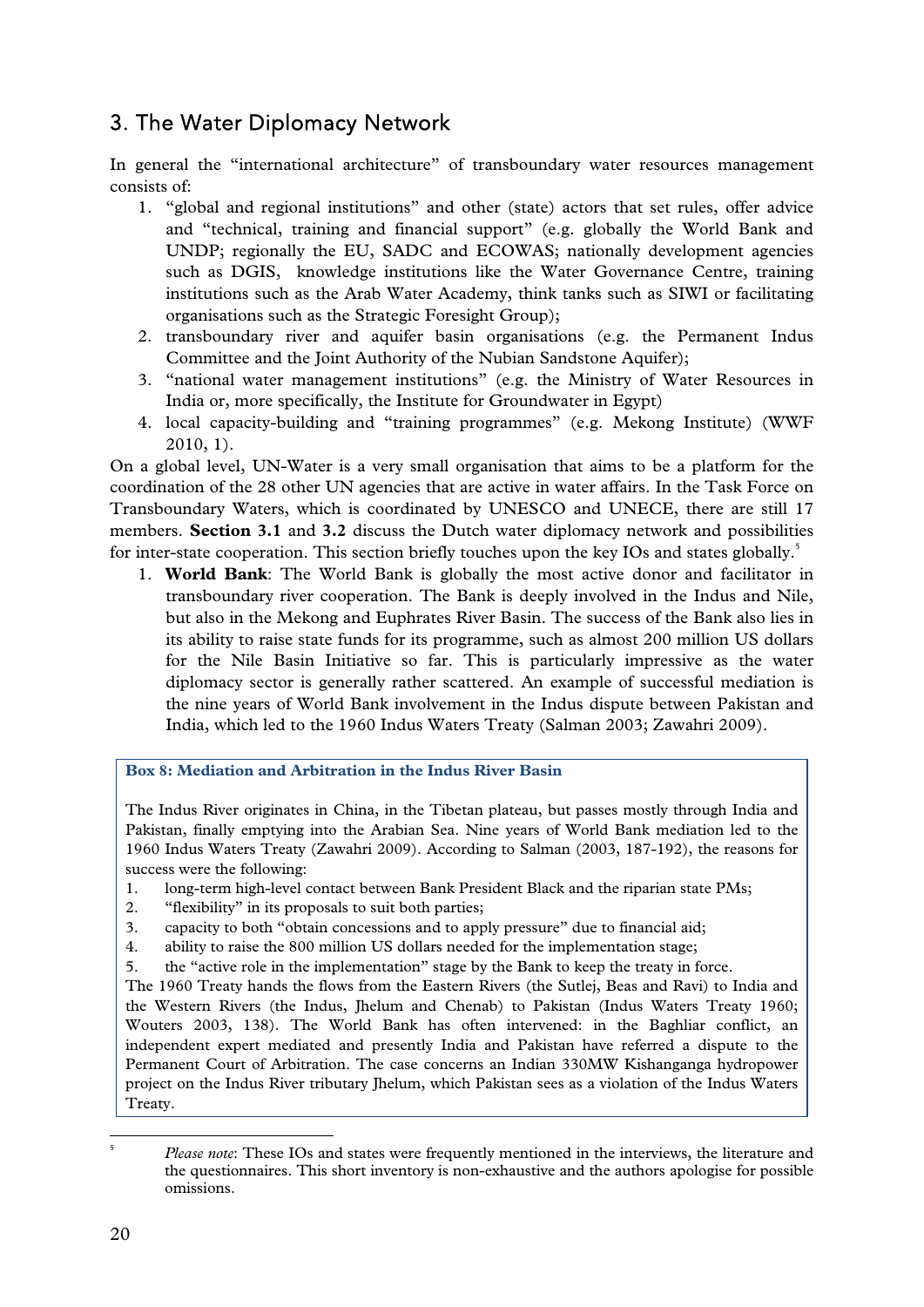- 2. **UNESCO**: The United Nations Educational, Scientific and Cultural Organisation in Paris hosts one of the main UN programmes in the field of freshwater resources: the International Hydrological Programme (IHP). In relation to water diplomacy, two activities in the framework of the programme are especially important. "From Potential Conflict to Cooperation Potential" (PCCP) uses research, track II training, workshops and capacity-building programmes to promote transboundary river cooperation (UNESCO 2011). Regarding aquifer best practices development, UNESCO-IHP has the International Shared Aquifer Resource Management (ISARM) Initiative. UNESCO is also active via the category 1 UNESCO centre UNESCO-IHE and the category 2 centres, which operate under the auspices of UNESCO (e.g. IGRAC and the Dundee IHP-HELP Centre for Water Law, Policy and Science). UNESCO-IHE and IGRAC are considered further in **Section 3.1**. The Dutch input into the IHP is channelled through the National Committee IHP-HWRP.
- 3. **GEF**: The Global Environment Facility is an international financing organisation, which has the International Waters projects as one of its focal points. In the first fifteen years, after its inception in 1991, the GEF financed projects for the value of 1 billion US dollars (UN-Water 2008, 12). The GEF projects focus on legal, institutional and conflict management aspects of transboundary waters (*ibid*). The GEF is the main financer of the transboundary aquifer research and projects. The GEF finances the new initiative on *Groundwater Governance: A Global Framework for Country Action*, from UNESCO-IHP, the Food and Agriculture Organisation (FAO), the International Association of Hydrogeologists (IAH), and the World Bank.
- 4. **UNDP**: The United Nations Development Programme has a current project load in transboundary water resources of 1 billion US dollars, including co-financing from for instance the GEF (UN-Water 2008, 13). The UNDP approach, such as in the Nile, the Euphrates and the Mekong River Basin, is threefold: fact-finding to build a technical framework; "Strategic Action Programmes" and aid in the implementation of this programme with trust- and capacity-building, technical and legal advice; and fundraising (UN-Water 2008, 13; UNDP 2011a).
- 5. **IAEA**: The International Atomic Energy Agency (IAEA) is mainly active in transboundary aquifer management. The IAEA focuses, for example, on technical, legal and institutional frameworks to promote cooperation in the Nubian Sandstone Aquifer system, North-Western Sahara Aquifers, the Nile Basin Aquifers, and the Guarani Aquifer system (UN-Water 2008, 12). The Nile Basin Aquifer project aims to incorporate the groundwater strategy into the broader river and lake cooperation (*ibid*).
- 6. **Regional UN organisations**: The United Nations Economic Commission for Europe (UNECE) spreads the knowledge from the 1992 Convention on the Protection and Use of Transboundary Watercourses and International Lakes. In Central Asia it facilitates the transboundary waters dialogue and offers technical assistance (UNECE 2011). The United Nations Economic and Social Commission for Western Asia (UN ESCWA) offers advice and capacity-building programmes for transboundary aquifer conflict prevention (ESCWA 2011a). ESCWA engages policy-makers, decision-makers and parliamentarians of the Arab Region in workshops with training manuals on water resources law and governance, data-sharing, negotiation and dispute resolution (ESCWA 2011b). In Africa, the United Nations Economic Commission for Africa (UNECA) advises and tries to establish dialogues among riparian states of Lake Chad, the Congo, the Nile, and the Zambezi River (UN-Water 2008, 13-14). The United Nations Economic and Social Commission for Asia and the Pacific (UN ESCAP) established the Mekong Committee, which is currently known as the Mekong River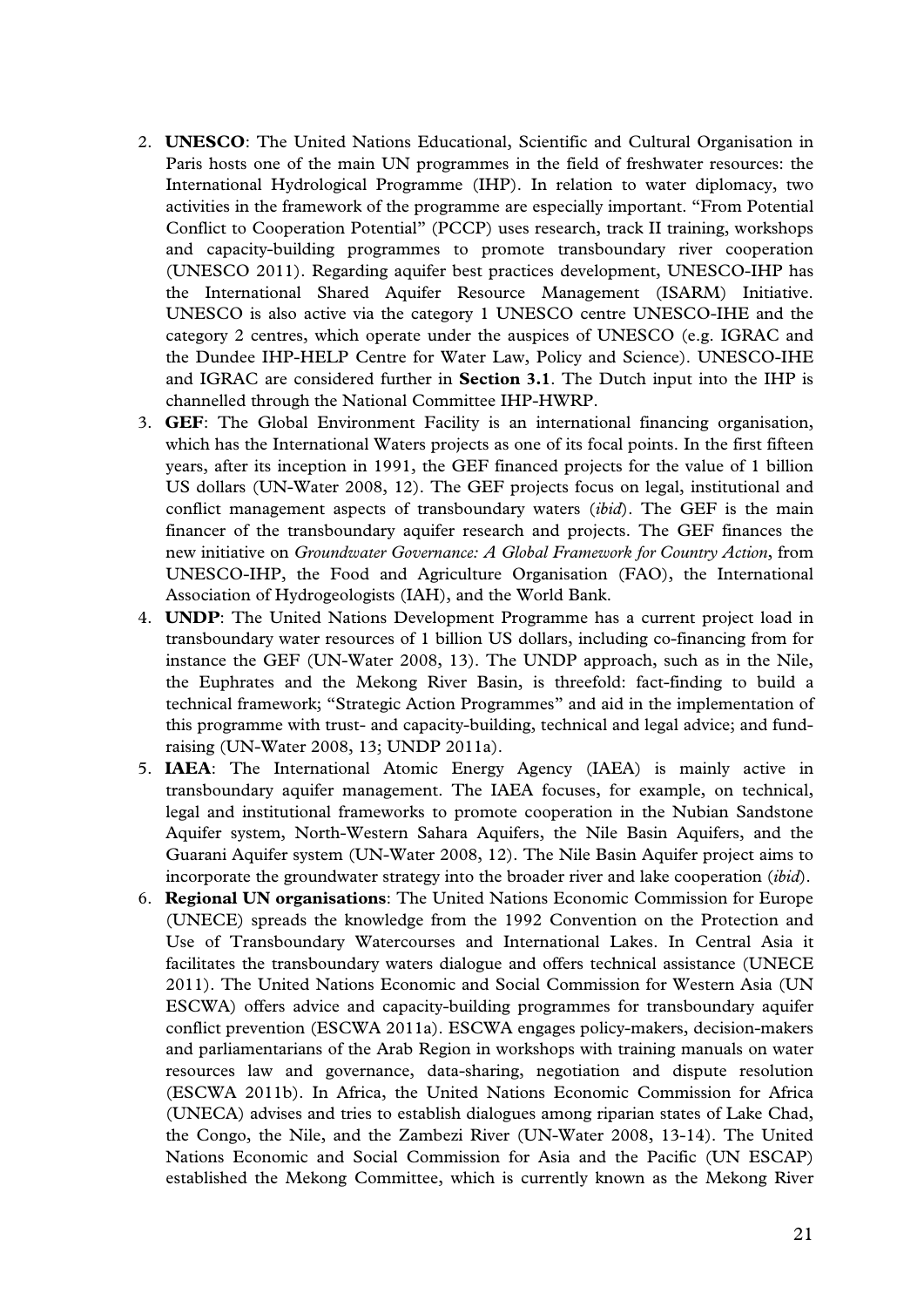Commission (MRC). To the MRC, ESCAP still provides technical advice on "basin development" and "flood control" (*ibid*. 14).

- 7. **FAO**: The Development Law Service of the FAO helps set up legal and institutional frameworks for basin-wide solutions to transboundary water resources. The FAO focuses on links with agriculture, but also advises on other issues, such as environmental impact. An example is the Consultation Arrangement that the FAO set up in 2007 for Libya, Algeria and Chad for the Northern Sahara Aquifer System (UN-Water 2008, 11-12). In the Nile River Basin, the FAO provides "agricultural, demographic, socioeconomic and environmental data" related to the water resource (*ibid*. 12).
- 8. **States**: The European Commission, Germany, the Netherlands, Norway, Sweden and the United States are very active players not only via their development aid but also through their respective MFAs. For instance, the Nile Basin Trust Fund donors are: Canada, Denmark, the European Commission, Finland, France, the Netherlands, Norway, Sweden, the United Kingdom and the World Bank (UNDP 2011b, 207). In addition, "the African Development Bank, Germany, Italy, Japan, Switzerland and the United States" offer aid as well (*ibid*). The EU, France, Germany, the Netherlands, Norway, Sweden and the United States have various activities in the Jordan River Basin (e.g. EXACT, MEDRC and autonomous projects). The Mekong River Commission Donor Consultative Group comprises the Asian Development Bank, Australia, Belgium, Denmark, the European Commission, Finland, France, Germany, Japan, the Netherlands, New Zealand, Sweden, the United States and the World Bank (MRC 2010, 8).

#### **3.1. Dutch actors, their roles and value added**

Non-state actors and IOs within the Netherlands are the basis of the niche potential for the Netherlands. Networks of non-state actors have shown to be influential in international policymaking and legal development in other sub-sectors such as human rights and the environment (Keck and Sikkink 1998). Arguably, this is also the case in transboundary water affairs. Examples of prominent non-state actors in transboundary water affairs include the Compass Foundation and the Strategic Foresight Group in water conflict mediation in the Middle East; the WWF in campaigning for the UN Watercourses Convention; and knowledge institutions and private actors such as IGRAC, WaterWatch and Deltares that offer transboundary scientific data and consultancy. States play a large role too, but often through non-state actors and international organisations. For instance, Norway partially funds the WWF campaign for the UN Watercourses Convention and the Netherlands is the largest donor of the World Bank's Nile Basin Initiative.

 In the water diplomacy niche, the Netherlands, and specifically the MFA in cooperation with I&M, can function as an autonomous norm entrepreneur (see **Section 2.3.3**). However, the MFA also has the capability to take the role of an enabler, a central hub and a neutral broker via IOs. An enabling MFA assists non-state actors and IOs to be active in such a way that is beneficial to them and the Netherlands (WRR 2010b, 120). A central hub arranges inter- and intra-national coordination for a dominant position in the international water diplomacy network. A neutral broker plays a role in water conflict resolution, by itself, or via IOs.

These roles are better explained with the help of a model of the *Dutch Network in*  Transboundary Water Affairs (see **Annex** 7).<sup>6</sup> The graph depicts knowledge institutions, the

6

 *See* **Annex 1** for a list of abbreviations.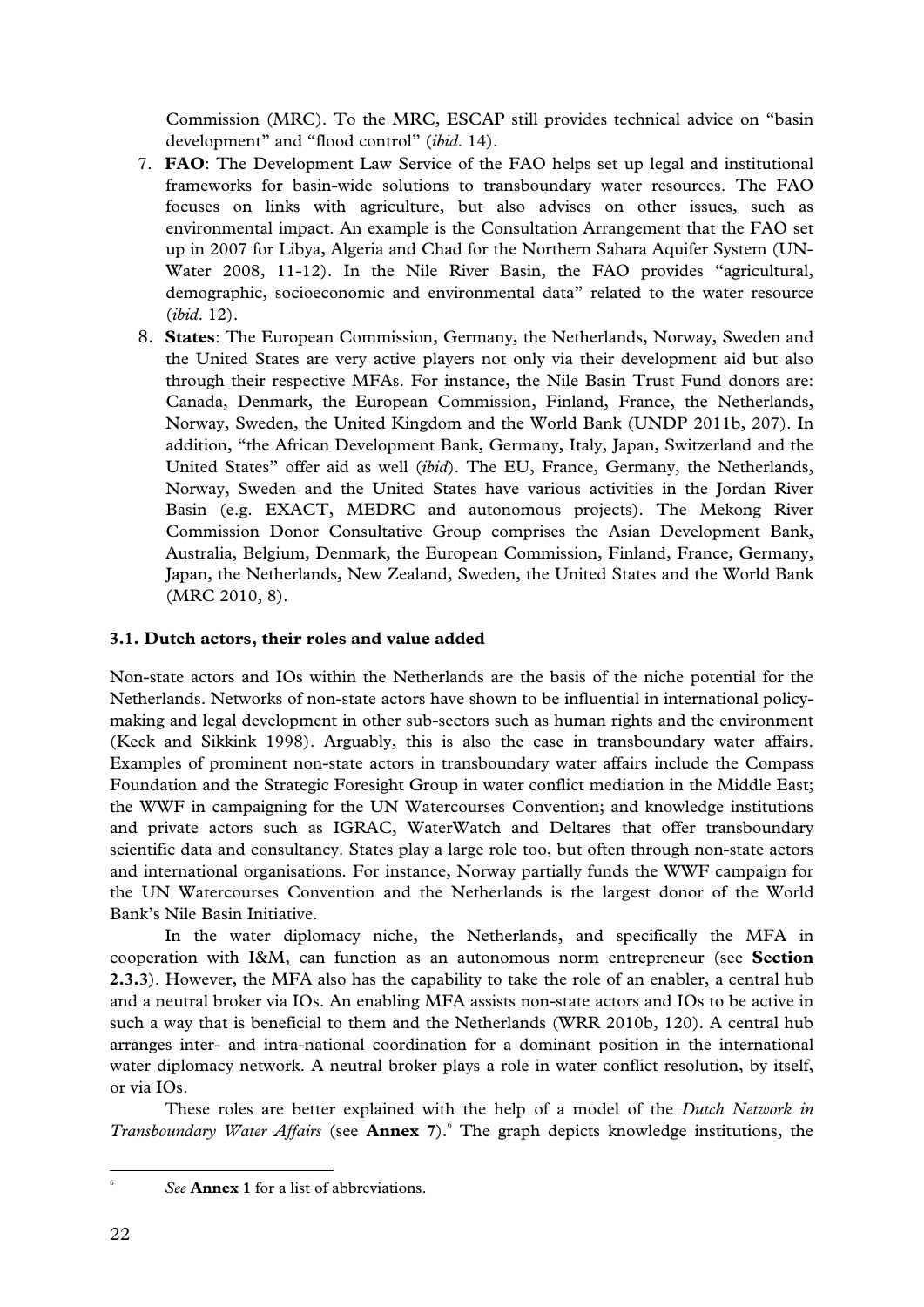private sector, governmental parties, IOs located in the Netherlands and IOs that the Netherlands supports in the field of water diplomacy. On the *x-axis* the parties are categorised in the water, governance or diplomatic (cross-)sector on the basis of their predominant activity. On the *y-axis* the parties are categorised in the research, consultancy, transboundary conflict prevention, mediation or adjudication (cross-)sector by their main activity. $^7$ 

- 1. **Governmental parties**: The MFA, EL&I, I&M, the Ministry of Education, Culture and Science (OCW), and the National Committee IHP-HWRP are depicted. The latter for its coordinating and representative role in several working groups of UNESCO's IHP and the WMO. OCW sponsors UNESCO-IHE; EL&I enables the water consultancy firms and consults Turkey on water management via the Service for Land and Water Management (DLG); and I&M plays a role in conflict prevention by means of international water law advocacy, UNESCO-IHP and UNECE. The interviewees indicate that the MFA is mainly equipped for conflict prevention, but upon request can also be a neutral broker. It is a central hub in the network that enables the non-state actors, works via IOs and is responsible for inter-ministerial coordination on this topic. Coordination is required with I&M to streamline a lobby for the UN Watercourses Convention or the UNECE amendments; with OCW to discuss UNESCO-IHP affairs; and with EL&I to mitigate possible tensions between conflict prevention and economic spin-offs from private sector technical advice.
- 2. **Knowledge institutions**: There is a wide range of expertise in water diplomacy (Clingendael, UT, UNESCO-IHE), international water law (EUR, THIGJ, UNESCO-IHE, UvA, VU), water governance (EUR, IGRAC, TU Delft, UNESCO-IHE, UT/ITC, UU, VU, WGC, WUR/Alterra), and hydrology (IGRAC, TU Delft, UNESCO-IHE, UT/ITC, UU, VU, Wetsus, WUR/Alterra). WUR/Alterra has also done a consultancy project on integrated water resources management in the Nile River Basin (Alterra 2011). In 2003, UNESCO-IHE was awarded the status of a category 1 centre of UNESCO after a long campaign. UNESCO-IHE is the only water institution with that status, and as such a genuine UNESCO centre instead of a category 2 centre "under the auspices of UNESCO" (UNESCO 2005, 1). The Netherlands also has a category 2 centre on groundwater affairs, namely, the International Groundwater Resources Assessment Centre (IGRAC). IGRAC is a leading institution in the field of aquifer data development and sharing with its Global Groundwater Information System and a core member of the UNESCO-ISARM programme (IGRAC 2011). Next, networking organisations such as the NWP and the Water Governance Centre (WGC), also play an intermediary role in facilitating research, consultancy and conflict prevention via technical and water governance advice.

#### **Box 9: Capacity-building trainings**

The Netherlands has a lot of water knowledge, and capacity-building trainings can translate this knowledge into a contribution to conflict prevention. UNESCO-IHE, which is also in an IO as a Category 1 UNESCO institute, organises regional workshops in cooperation with UNESCO-IHP and regional partners. An example is the *Transboundary Water Conflict Management and International Water Governance* training in the Mekong Basin from November 2010 and February 2011. In November 2010, 27 academics and government officials from Myanmar, Thailand, Laos, Cambodia and Vietnam were taught skills for water conflict management (Mekong Institute 2010). Clingendael contributes to the Arab Water Academy's water diplomacy training for representatives from Arab Ministries of Water and Foreign Affairs. Further cooperation between multiple knowledge institutions in the Netherlands would help niche development.

<sup>7</sup>

 Knowledge institutions such as Clingendael, THIGJ, UNESCO-IHE, WGC are exceptions. They deliver both research and (plan to be active in) trainings regarding transboundary rivers.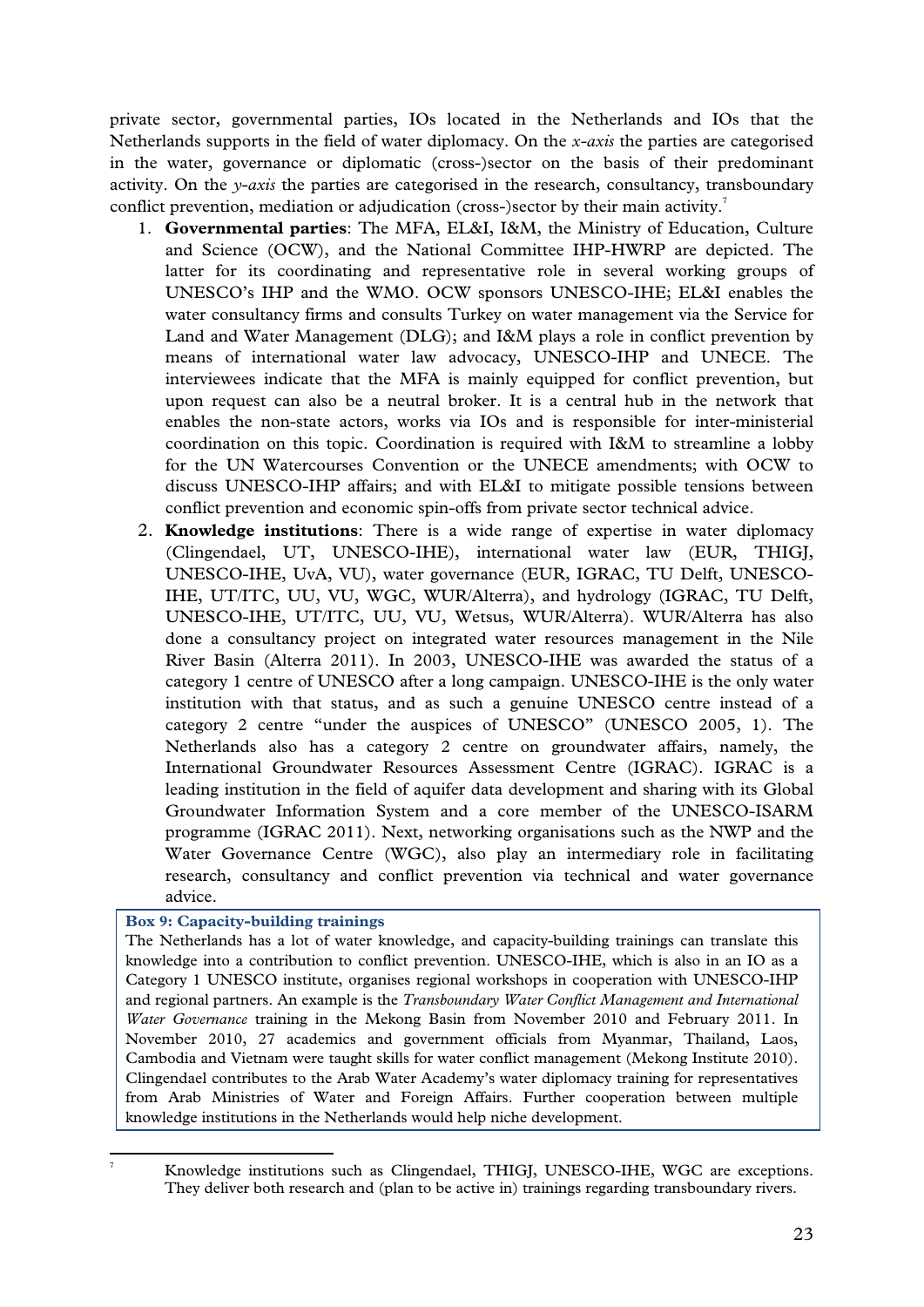In addition, institutes such as Clingendael, UNESCO-IHE, THIGJ, and the WGC are active in capacity-building trainings in the areas of (ground)water law, governance and negotiations. The MFA can function as a central hub that brings together legal, diplomatic and water knowledge, possibly with the help of the Water Governance Centre. Moreover, the MFA can enable capacity-buildings trainings, technical consultancy and other projects from the knowledge institutions that contribute to water conflict prevention.

- 3. **Private sector**: In the Netherlands, a lot of expertise on remote sensing (FutureWater, WaterWatch) and integrated (ground)water resources management (Acacia Water, Deltares, DHV, MetaMeta and Royal Haskoning) is nested in consultancy firms. To name a few examples, Royal Haskoning (2010) has ensured good local water governance in Uruzgan, Afghanistan; MetaMeta (2011) in Ethiopia; DHV (2011) in China; Deltares (2011) in Syria; and Acacia Water (2011) in Bangladesh. The private sector also does transboundary water projects, which contribute to conflict prevention or even lay a scientific basis for conflict resolution. FutureWater (2011) and WaterWatch (2011) do remote sensing work for the World Bank's Nile Basin Initiative. The MFA, in close cooperation with EL&I, should enable win-win situations of conflict prevention via technical advice and economic spin-offs. However, there can be a tension between the two activities, which asks for interministerial harmonization.
- 4. **IOs in the Netherlands**: The Netherlands also houses the Permanent Court of Arbitration (PCA) that has arbitrated a conflict between France and the Netherlands over the Rhine and presently deals with a conflict over the Indus between India and Pakistan. The International Court of Justice (ICJ) has also dealt with the Danube River dispute between Hungary and Slovakia in the *Gabčíkovo-Nagymaros* case. Consequently, with the absence of a global independent freshwater court, The Hague already accommodates the two major candidates, with the ICJ and the facilitating services of the PCA.

In relation to adjudication, arbitration is sometimes favoured by states due to their control over the members of the arbitration court and since arbitration is more likely to encompass win-win situations and"negotiated settlements" (Caflisch 2003, 238). For instance, of the present seven judges in the Pakistan-India case, each party appointed two candidates. Although the awards of the PCA are legally binding, just as the judgments of the ICJ, they are less loaded due to the absence of the UN principal organ link, and draw less publicity (*ibid*. 423). Furthermore, the PCA is a neutral organ that provides confidential hearings and awards upon request. There is also more control over the procedure and calendaring, which favours a quick resolution, as compared to the ICJ (Caflisch 2003, 238; Sands 2003, 422-423; Schofield 2011). However, a reason for states to resort to the International Court of Justice instead of the Permanent Court of Arbitration is that the ICJ is funded by all member states, which makes this form of dispute settlement less expensive (Caflisch 2003, 238).

Former Secretary-General Tjaco Van den Hout asserts, "the PCA stands ready to serve as *ad hoc* Registry and Secretariat, if the parties so desire, in the resolution of a water dispute (be it by arbitration, conciliation, mediation, fact-finding, or assisted negotiation" (Van den Hout 2003, xv). The Netherlands could benefit from lobbying for the PCA as an international forum of water arbitration, since it is already situated in The Hague and the Secretary-General (SG) of the PCA is traditionally Dutch. In terms of niche diplomacy, the emerging water caseload of the Permanent Court of Arbitration is a valuable development for the Netherlands as "Water Valley" and for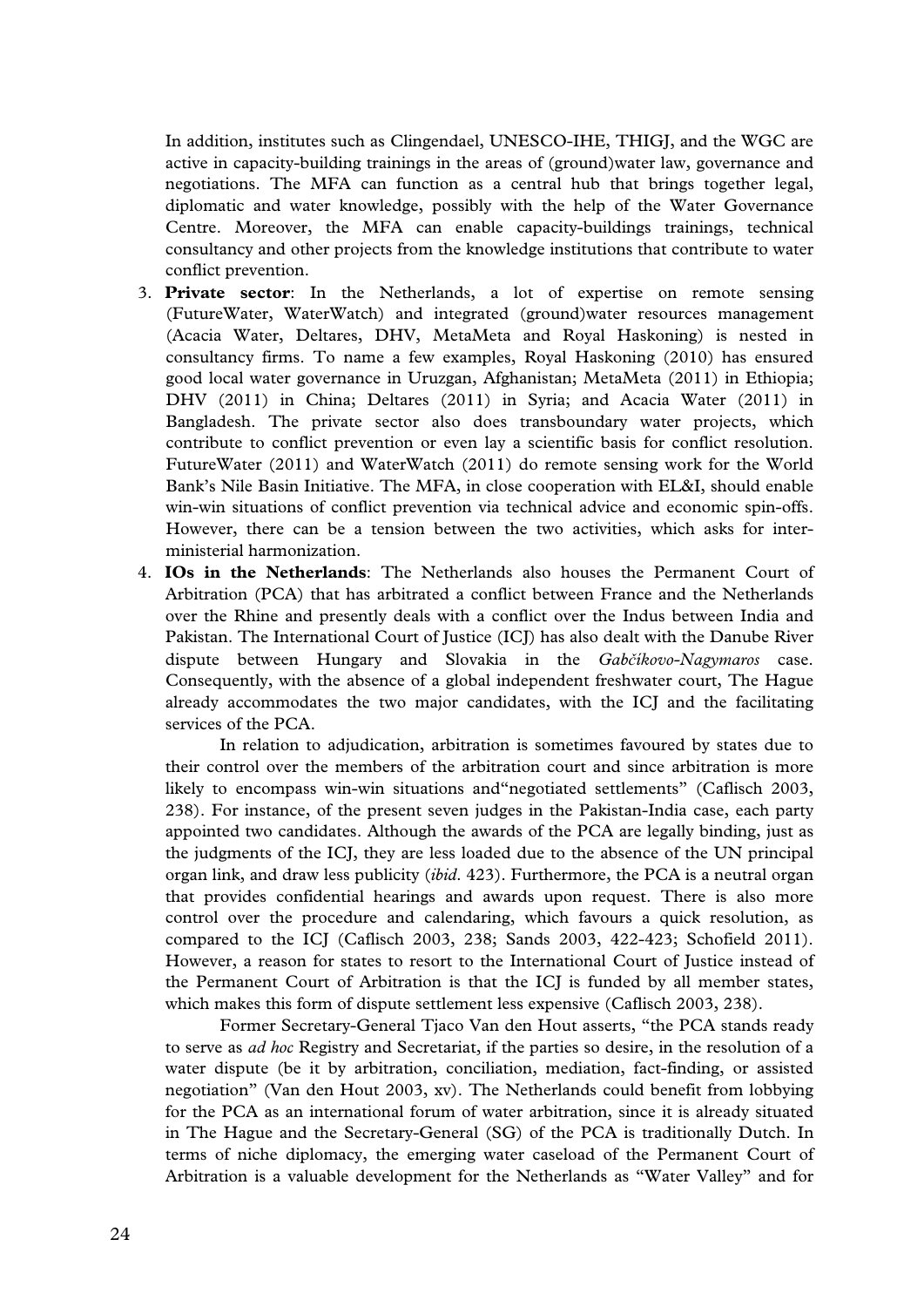The Hague as "legal capital of the world" (Dutch Water Sector 2011). The Netherlands can thus fulfil the role of a neutral broker and central hub via the PCA or ICI.

5. **IOs with Dutch involvement**: The Netherlands already has a considerable international network via support to the ADB, African Development Bank (AfDB), EXACT, the GEF, and the International Union for the Conservation of Nature (IUCN) in the Ganges River Basin; participation as a riparian state in the International Commission for the Protection of the Rhine (ICPR), the International Meuse Commission (IMC) and the International Scheldt Commission (ISC); and support and third-party participation in the Arab Water Academy, Middle East Desalination Research Center (MEDRC), Mekong River Commission (Donor Consultative Group), UNECE, and the World Bank (Nile Basin Initiative, the Groundwater Management Advisory Team (GW-MATE), Red Sea/Dead Sea peace canal study). The Netherlands undertakes efforts and has a network in water conflict prevention through technical advice, track II diplomacy, and capacity-building trainings.

#### **Box 10: The Nile Basin Initiative**

The Nile that empties into the Mediterranean Sea via Egypt has the Blue and White Nile as its main tributaries. The Blue Nile starts in Ethiopia and after crossing North Sudan it is responsible for 87 per cent of the water that reaches the Aswan Dam in Egypt. The White Nile stems both from tributaries in Burundi and Rwanda, flowing through the Democratic Republic of Congo, and from Lake Victoria, shared by Tanzania, Kenya and Uganda. Both these flows pass South and North Sudan and deliver 13 per cent of the total water that reaches the Aswan Dam in Egypt. After Sudan gained independence the 1959, *Agreement for the Full Utilisation of the Nile Waters* guaranteed 55,5 and 18,5 billion cubic meters per year to Egypt and Sudan respectively (Cairo Agreement 1959, Art. 2). Egypt and Sudan, as downstream states, accrue 90 per cent of the water, whereas upstream Ethiopia is not a party to the treaty and accounts for 85 per cent of the water reaching Egypt (McCaffrey 2003, 58). Hence the upstream riparian states want a basin-wide agreement instead with equitable shares (Cascao 2009, 245; Nicol and Cascao 2011). In 1999, the World Bank, the Nile riparian states and Eritrea (observer) launched the Nile Basin Initiative (NBI). Apart from trust building and technical programmes, the goal of the NBI is to create a Cooperative Framework Agreement with basin-wide rules to replace earlier treaties (UNDP 2011b, 201; NBI 2011). Burundi, Ethiopia, Kenya, Rwanda, Tanzania, and Uganda have signed the agreement, which will go into force after parliamentary ratification by six states. Contact between Egypt and Ethiopia on the Nile has recently intensified, after the regime change in Egypt and the announcement of the construction of the Renaissance Dam by Ethiopia.

#### **3.2. Autonomous action or cooperation?**

Niche diplomacy has the undertone of independent action, but that is not necessarily correct. It is an approach to be relevant to the international community and to be acknowledged for it by international colleagues and publics. Cooperation can also lead to a larger impact. There are many European states engaged in transboundary freshwater affairs, often scattered in different basins and projects. The Nile Basin Initiative of the World Bank is a current example of cooperation, where the Netherlands pools its funds with Canada, Denmark, the European Commission, Finland, France, Norway, Sweden and the United Kingdom. Nonetheless, when it comes to mediation, it is the United States that brings Ethiopia and Egypt back to the negotiating table.

The European Commission, Germany, the Netherlands, Norway, Sweden and the United States are very active via development and foreign affairs. Due to the many visible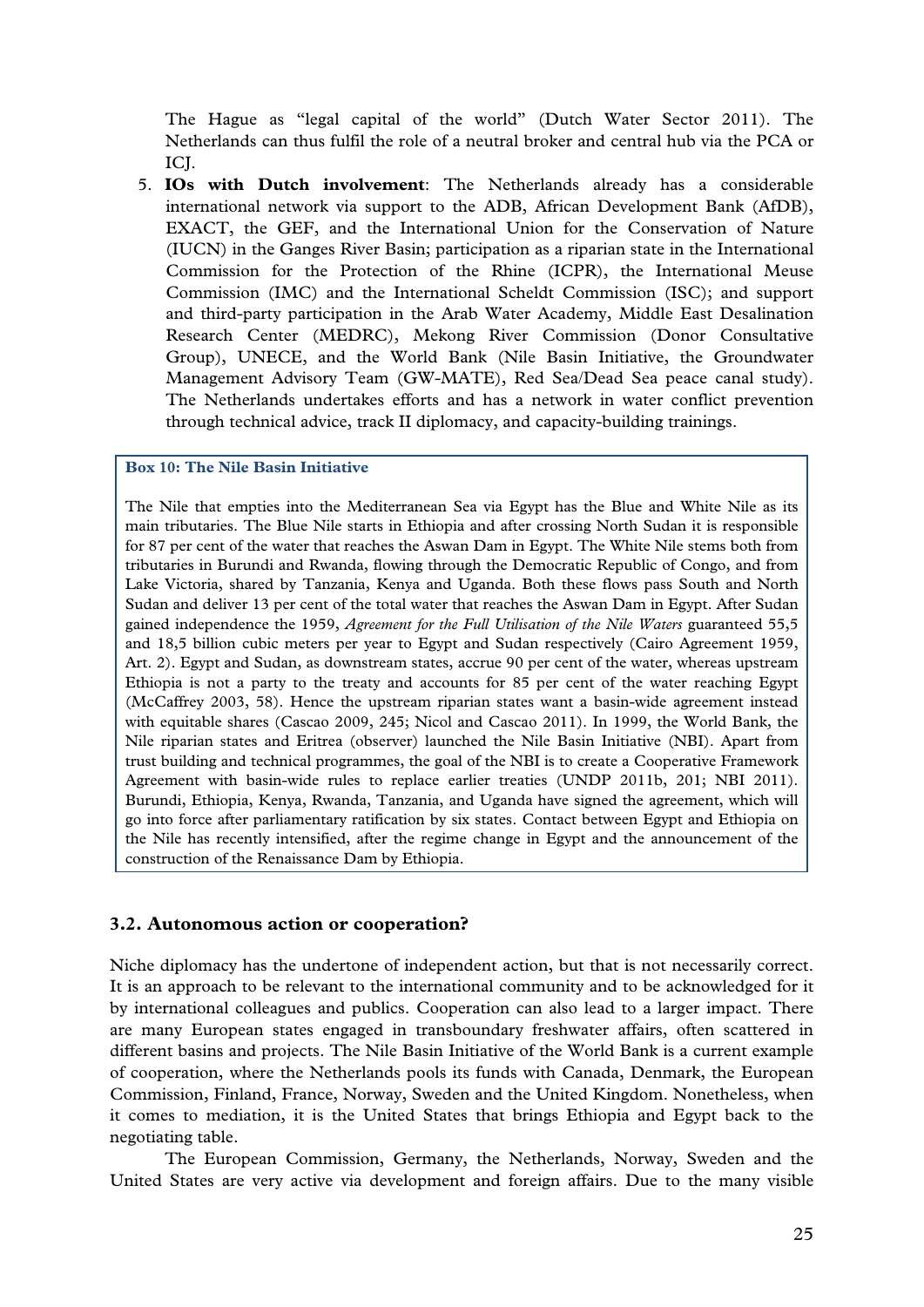knowledge institutions, private actors and IOs within the Netherlands, the Netherlands can cooperate with the confidence that it will be recognised for its efforts. An alternative that warrants further research is the European External Action Service (EEAS), EU's Common Foreign and Security Policy (CFSP) and the UNECE. Under the Managing Director for Global and Multilateral Issues, there is a modest, but distinct, Peacebuilding, Conflict Prevention and Mediation Unit. The European Commission is, moreover, a donor in many river basins. The EU's CFSP is an alternative that can also coordinate European foreign policy, without delegating as much responsibility to the EEAS. Lastly, if the MFA seeks an active role in conflict facilitation in Central Asia, cooperation with I&M and Germany would have a larger impact than autonomous efforts.

If the MFA wants to have a large impact on water conflict prevention and possibly mediation, a proposal to contribute via the EEAS, the CFSP, UNECE or, in any case, (some of) the active EU member-states would be worth considering. The Netherlands can, despite cooperation, remain visible by means of prominent organisations in the knowledge niche (UNESCO-IHE) and the water law niche (ICJ/PCA).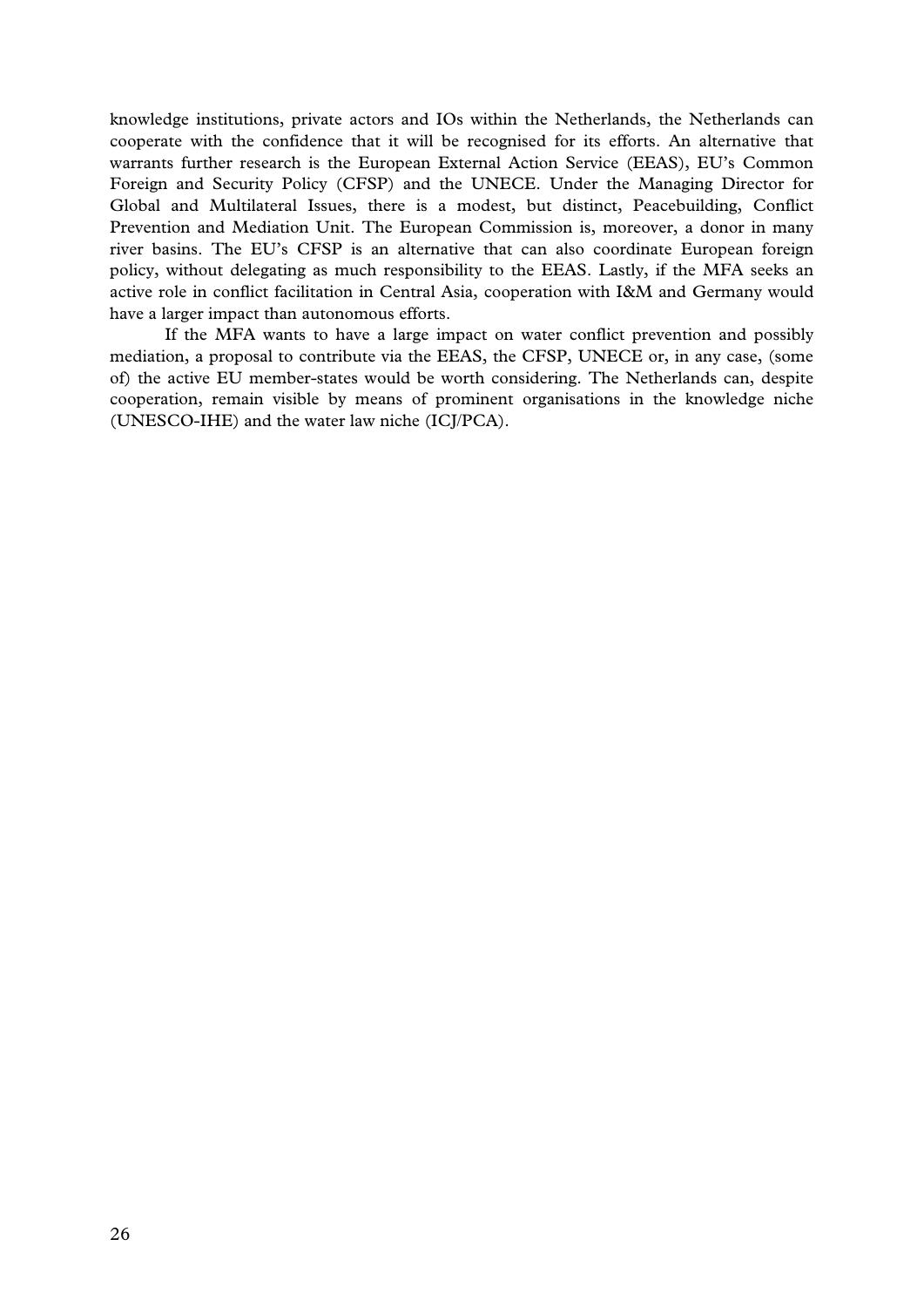### 4. Conclusion

The main goal of this study is to advise the Ministry of Foreign Affairs on the potential of water diplomacy as a foreign policy niche in the period 2011-2015. The report answers two central questions. The answer to the first question – what is the definition of water diplomacy from international practice and the perspective of the Netherlands?– is dealt with below in **Section 4.1**. The second question – what and where are the chances for the Netherlands concerning water diplomacy and international law of transboundary rivers and aquifers? – is answered in **Section 4.2**.

#### **4.1. Concluding Remarks Conceptualisation**

Water diplomacy has various meanings, depending on the actors, the level and the type of diplomacy. In very general terms, water diplomacy includes all contact between (non-) state actors and at least one other state or international governmental organisation over transboundary water resources such as seas, lakes, rivers and aquifers. The type of diplomacy varies from conflict management and agreement seeking to water-based interaction as a catalyst for regional integration and international law development. The level of diplomacy can be bilateral (e.g. upstream-downstream), multilateral (e.g. basin-wide), regional (regional integration institution), and global (UN, international law). Actors correspondingly vary per situation, with roles such as parties to a conflict, scientific teams or neutral brokers.

A more specific perception of water diplomacy views it as a foreign policy instrument. It enables a state to play a role in a chain from water conflict prevention to low-level and direct means of conflict resolution. Aiding a state with national water governance can avoid future conflicts. Knowledge on transboundary law, governance and diplomacy prevents conflicts and offers solutions. Transboundary conflict mediation addresses imminent or current conflicts. Water conflict prevention and resolution are possible sectors in which a state can invest as an example of niche diplomacy. Niche diplomacy is an activity in a specific foreign policy area in which that state has the network, expertise and capacity for issue-specific leadership. Three evaluation criteria exist for niche diplomacy:

- 1. specific knowledge provision that is internationally in demand and scarce/competitive;
- 2. long-term investments, activity and a broad network in a related policy (sub-)area; and
- 3. niche recognition in the form of institutional responsibility.

This perspective is interesting for the Dutch MFA in *multilateral affairs*. The policy recommendations in **Section 4.2** explain this further.

Water diplomacy from a Dutch perspective can also be broadly defined as the use of the water network, reputation and knowledge of the Netherlands as a part of *bilateral affairs*. The Netherlands is very active and knowledgeable in the areas of delta technology and drinking water and sanitation, but also on water governance. That water knowledge is in high demand in upcoming markets and countries in Latin-America, the MENA region and Asia. The bilateral transfer of this knowledge can be compatible with the prevention of future transboundary conflicts. Since a lot of Dutch technical knowledge is located in the private sector, such water diplomacy also corresponds with Dutch water sector economic diplomacy. Water can even function as a potential bilateral access enabler to intensify bilateral relations.

#### **4.2. Vision on Dutch Water Diplomacy for the Period 2011-2015**

In the abovementioned water diplomacy chain, the Netherlands is mainly equipped to be active in conflict prevention and indirectly via high-level conflict resolution. Regarding the former, the Netherlands can deliver national and transboundary water governance advice, capacity-building trainings, and entrepreneurship in global public goods development. Concerning the latter, the Netherlands accommodates the Permanent Court of Arbitration and International Court of Justice. To answer the central question of this pilot study, based on the three evaluation criteria, water diplomacy is indeed a promising niche for the Netherlands.

<sup>1.</sup> *Specific knowledge provision that is internationally in demand and scarce or competitive*: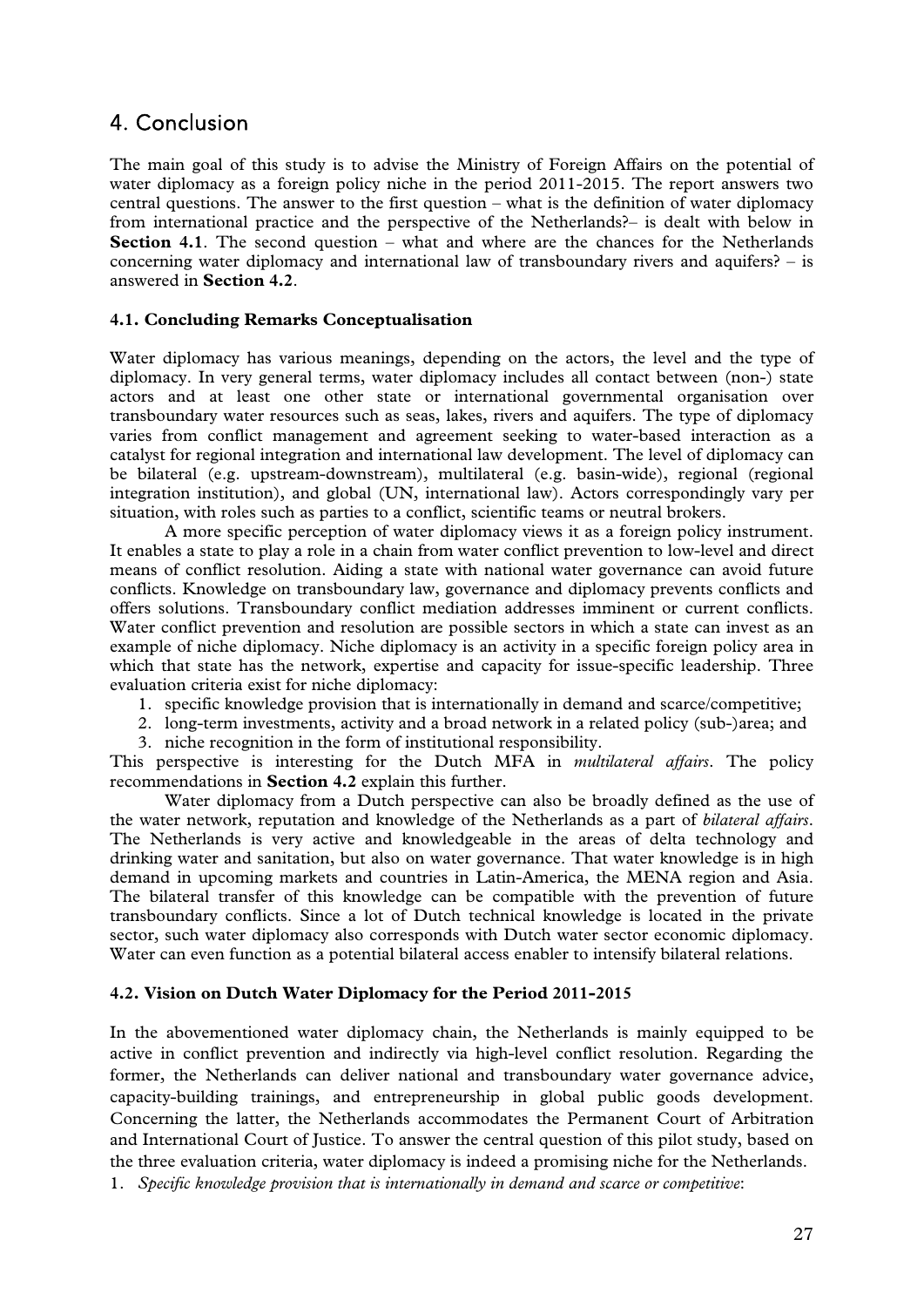There is a widespread demand for water technology, governance, and law expertise. The Netherlands has knowledge in the field of hydrology, remote-sensing, transboundary (ground)water governance, international water law, water negotiations and water conflict settlement, which is spread over several knowledge institutions and consultancy firms. Such knowledge is not scarce, since there are many knowledgeable actors, but it is certainly competitive.

- a. With UNESCO-IHE, the Netherlands is the only state that accommodates a category 1 UNESCO institute specialised in water affairs. On top of that, Delft also houses IGRAC, a category 2 UNESCO centre specialised in groundwater resources.
- b. Due to the absence of a world freshwater court, the ICJ (1997 *Gabčíkovo-Nagymaros* case) and PCA (2011 *Indus River* registry) are the main alternatives. Their knowledge regards arbitration and adjudication, but it has to be noted that Dundee University, in Scotland, presently takes the lead in general international water law expertise.
- 2. *Long-term investments, activity and a broad network in a related policy (sub-)area*: There is a strong basis of activities, a reputation, and a high-level water network to build future water diplomacy activities on. The Netherlands:
	- a. is the largest donor of the Nile Basin Initiative;
	- b. is involved on a technical level in various basins (Nile, Jordan, Mekong) and states (Syria, Turkey, China, etc.);
	- c. has been a strong supporter of the UN Watercourses Convention from the very start;
	- d. is engaged in water diplomacy training courses in the MENA-region (Clingendael) and in Asia (UNESCO-IHE);
	- e. has a great domestic and international water network it can use to its advantage; and
	- f. has a reputation as a state that is historically knowledgeable in water affairs.

Further political engagement in this issue area can build on that image, on that network, and on present and past activities to try to contribute to water conflict prevention.

3. *Niche recognition in the form of institutional responsibility*:

There are a wide variety of prominent actors active in water conflict prevention and mediation – such as the World Bank, UNDP, UNESCO, the United States, Germany, Norway, etcetera. In the World Bank projects on the Nile and Mekong, the Netherlands funds the organisation and, in return, is represented in technical committees and the donor groups. However, on a political level, other donors such as the United States are more influential. With all these actors present, the Netherlands will not be able to be internationally acknowledged as the *main* player in the entire water diplomacy niche. However, the Netherlands has certain strong points.

- a. It can play a large role in water conflict arbitration and adjudication through the PCA and ICJ;
- b. It can become one of the main hubs of water diplomacy capacity-building and training by means of UNESCO-IHE and Clingendael training courses for government representatives. The Oregon State University, the Stockholm International Water Institute (SIWI) and the University of East Anglia are other large players. However, UNESCO-IHE as the only full UNESCO centre and Clingendael's connection to the Arab Water Academy are promising. The Netherlands also has a dominant position in the UNESCO-IHP programme because of its knowledge role and funding of a third of the UNESCO-IHE budget.
- c. Lastly, regarding the UN Watercourses Convention, Norway currently funds the WWF campaign and France has taken the leadership in the last EU Water Directors meeting. Nonetheless, the Netherlands has been active from the start of the 1997 negotiations as Chairman of the Drafting Committee. A revival of the campaign now will not only give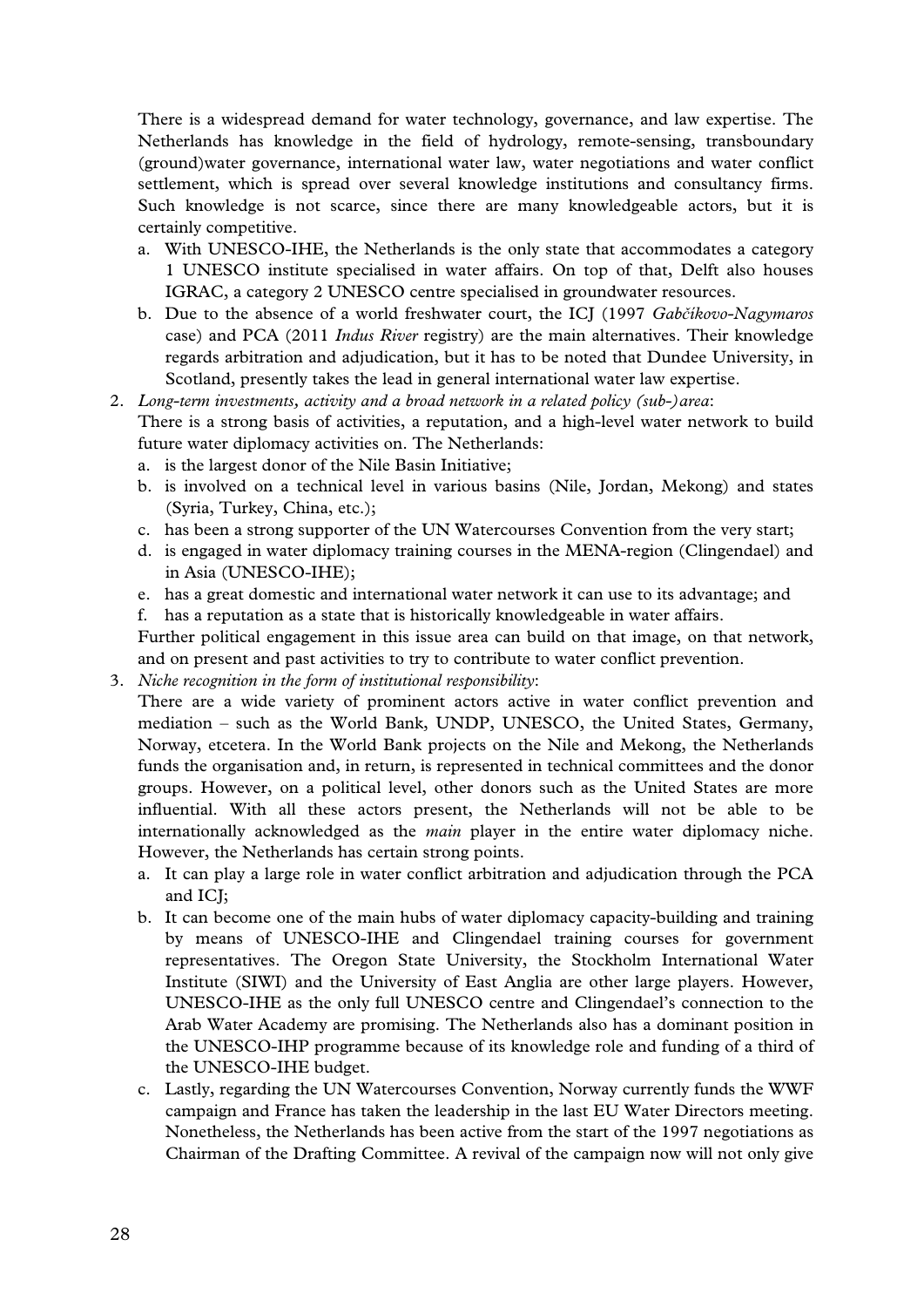the Netherlands a role in global public goods development, but also part of the credit for the possible success in the coming two years.

In short, the Netherlands has such visible institutions that recognition for its role in conflict prevention through capacity-building, technical consultancy and international water law is within reach. A few side notes are in order:

- a. It is not argued that water diplomacy has to be the main or only specialisation, since opportunities such as food security should also be investigated (WRR 2010b, 68).
- b. Importantly, niche diplomacy is not a replacement of foreign policy, but rather an additional strategy for efficiency through specialisation.
- c. Niche diplomacy is not equal to, but compatible with public diplomacy. Concrete activities in (transboundary) water affairs are a great basis for communication.
- d. Niche diplomacy is not necessarily done by one state. Instead, the MFA is advised to strive to pool the dispersed activities of the active states in the field, for instance, via the European Union.
- e. The MFA cannot excel in this niche autonomously. It is principally equipped for leadership in water conflict prevention due to the knowledge and activities of its domestic non-state actors and IOs. It is therefore well advised to practice modern diplomacy by enabling these institutions.

#### **The Role of the Ministry of Foreign Affairs**

The WRR (2010b, 65) stated in 2010 that Dutch policymakers were wrong to suggest that they already practised niche diplomacy. One year later this statement is doubtful, especially for water affairs. The Dutch water sector has a long tradition of international activeness in delta technology, water governance, and water and sanitation. The Ministry of Economic Affairs, Agriculture and Innovation has named nine "top sectors", of which water is one. The Minister for Development Cooperation named water as one of the four focus areas. The Ministry for I&M, EL&I, and the DGIS are engaged in niche development with the help of the Netherlands Water Partnership. The case made here is that water diplomacy or water conflict prevention, which has a strong political dimension, is a distinct opportunity for the MFA within this broader niche. *The MFA can take on the role of a neutral broker, a central hub, an enabler, and a norm entrepreneur in water diplomacy*.

#### **1. The MFA as a Neutral Broker Through IOs**

The Minister for Development Cooperation recently argued that the Netherlands could function as mediator in national and transboundary water conflicts due to its technical expertise of water governance and its neutrality (Knapen 2011a). Regarding national water conflicts, this is certainly the case since Dutch water governance experts and hydrologists are advising states such as China, Syria, Egypt, Bangladesh, and many others. The qualitative research gathered through interviews with and questionnaires from water experts and policy advisors indicates a more complex answer regarding transboundary water conflict mediation. Water-hegemons, such as India, China and Turkey, are often not keen on third-party involvement. The Netherlands is generally perceived as neutral, but riparian states still favour UN parties or the World Bank as a facilitator or a mediator. The MFA is, therefore, in general advised to focus on conflict prevention, although two options remain for the MFA if it wants to play a part in water conflict resolution.

a. **Neutral broker upon request**: A mediating role can grow over time due to technical advice or capacity-building activities in the river or aquifer basin. If such an appeal comes, the political situation in the basin should be examined first. The goodwill to facilitate negotiations can backfire if one of the parties does not want to alter the status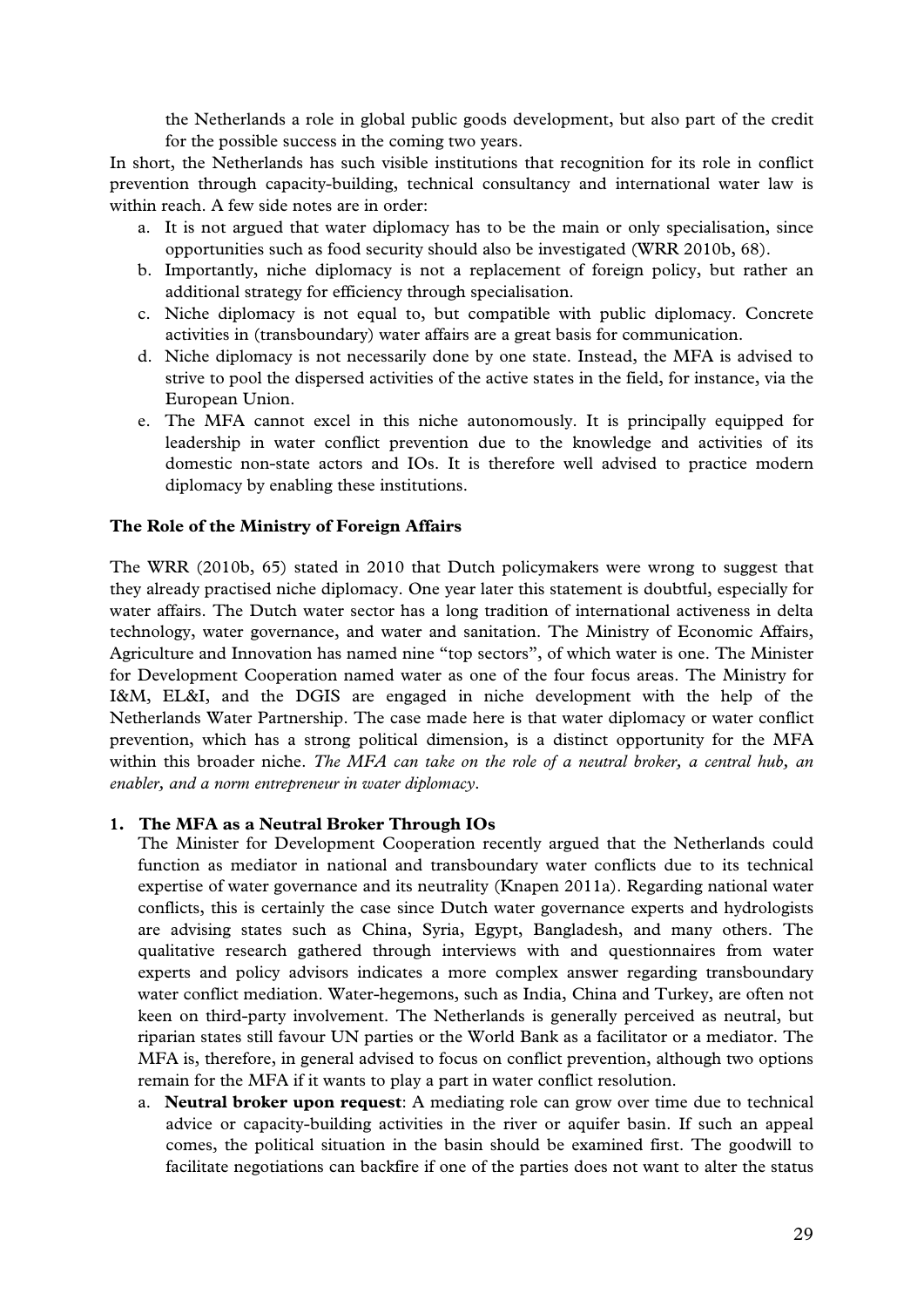quo and blames the mediator for the failure of the negotiations. If the political situation seems fruitful then the MFA has the capacity to function as a mediator if it takes action to compose a water mediation team (see **Annex 5**). The interviews indicate that effective mediation requires various qualities and basin-specific technical, economic and political knowledge, diplomatic skills, a deep understanding of hydrology, governance and transboundary water law; skills which are not easily captured in a single person.

- b. **Action through other organisations**: The MFA is encouraged to become involved in water conflict resolution via the following organisations.
	- i. *CFSP/European External Action Service*: The EU's Common Foreign and Security Policy and the EEAS Peacebuilding, Conflict Prevention and Mediation Unit are instruments that the MFA can use to enlarge its influence and to streamline the scattered action of many European states in transboundary water affairs. While acting via the CFSP/EEAS, the Netherlands can still contribute technical, legal and regional experts to mediation teams. Further enquiry is necessary to see which member-states would be willing to work through the CFSP or further strengthen the EEAS.
	- ii. *UNECE*: I&M already cooperates with Germany in the UNECE context. If the MFA wants to be active in conflict facilitation in Central Asia, it would do well to coordinate with I&M and Germany to have a larger impact.
	- iii. *Permanent Court of Arbitration and International Court of Justice*: The MFA has a key asset with the Permanent Court of Arbitration and International Court of Justice in The Hague. The MFA should lobby for the inclusion of both of them in transboundary water treaties articles on arbitration and adjudication. Since transboundary water affairs are often very sensitive, states tend to prefer the control they have over the choice of judges, confidentiality and level of involvement with the PCA. The Netherlands could therefore especially aid and promote the PCA to become the main forum for transboundary water conflict arbitration. As Surya Subedi (2003, 35) suggested earlier, the PCA could even be "developed into an institution capable of offering mediation and other diplomatic means of resolving disputes". The Netherlands could:
		- 1. finance an international expert workshop to further examine the role of the PCA in water conflict arbitration and mediation;
		- 2. advise riparian states that are formulating a river basin treaty to include the PCA in dispute settlement provisions, similar to the Indus Rivers Treaty and the Rhine Convention; and
		- 3. promote the already existing Financial Assistance Fund for states that in the future want to make use of the PCA regarding a water conflict, yet which lack the financial capacity for the legal costs.

The fact that the Secretary-General of the PCA is traditionally Dutch emphasises the involvement of the Netherlands.

#### **2. The MFA as a Central Hub and an Enabler**

To iterate the general point made by WRR (2010b, 30) for the specific case of water diplomacy: in an international society where networks of states, non-state actors and IOs are increasingly important, the Netherlands should aim for a dominant position in the water diplomacy network. The MFA can function as a *central hub* and an *enabler* in the water diplomacy web, both domestically and internationally.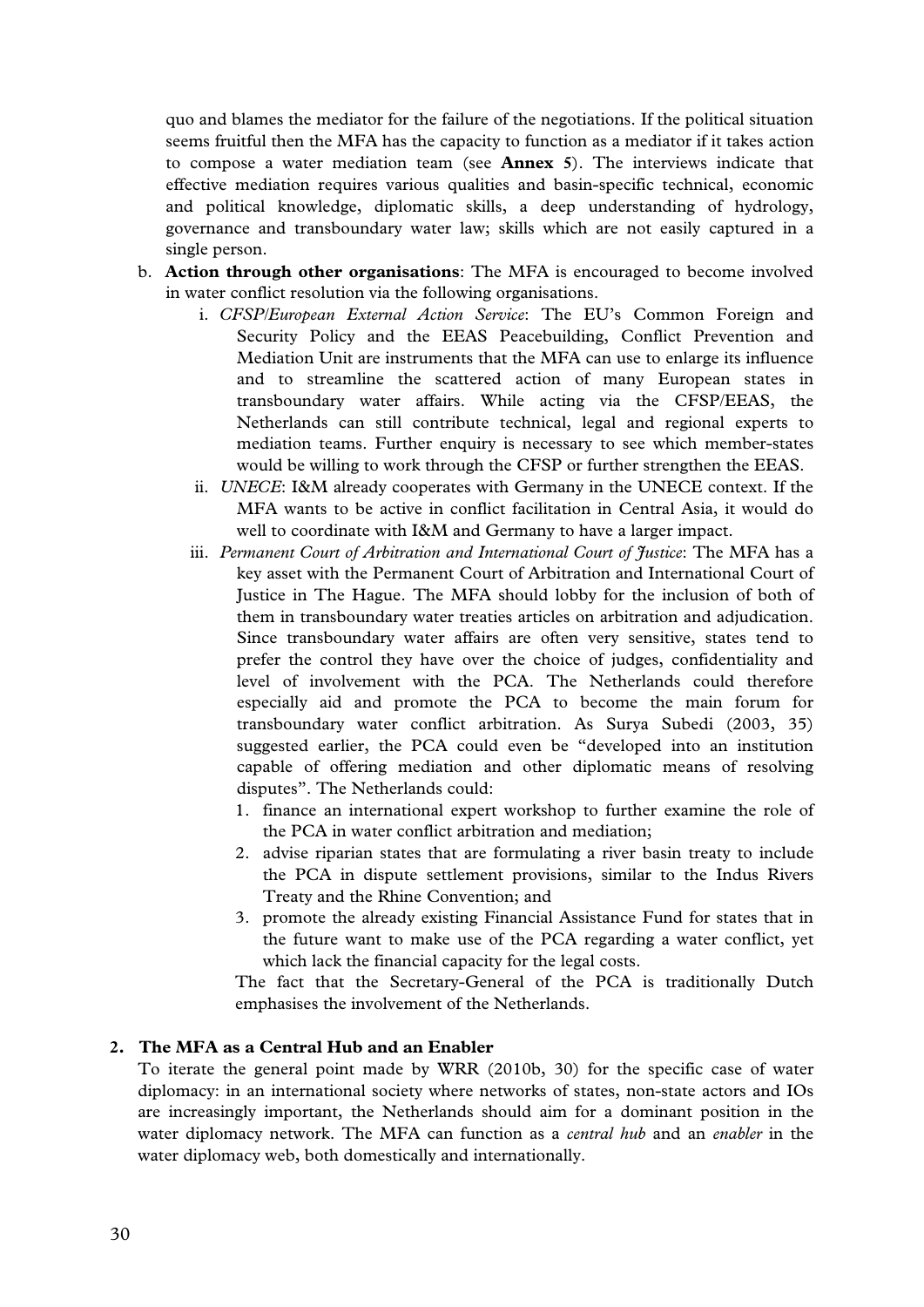- a. **Central hub**: A central hub brings together domestic and international actors that can together add more than the sum of their parts.
	- i. *Headquarters and key positions*: In line with niche diplomacy, the Netherlands would do well to promote the country for influential water conflict prevention related headquarters, and its citizens for prominent institutional positions. Regarding the headquarters, the Netherlands should also value the ICJ, PCA, UNESCO-IHE and IGRAC.
	- ii. *International and domestic coordination*: As discussed above, the international activities on conflict resolution and prevention are dispersed. The Netherlands can play a role through the CFSP/EEAS to coordinate with other EU member-states and maximise impact. Domestically, there is a solid foundation for future water diplomacy activities, but the sector, depicted in **Annex 7**, is also still very much scattered. The MFA could (co-)finance parties such as the Water Governance Centre to organise symposia, bringing water and legal experts and diplomats together. A *water diplomacy forum* that assembles domestic and international experts to coordinate action would also strengthen the Netherlands as a water diplomacy hub. A first expert meeting could, for instance, go into the role of the CFSP, EEAS or the PCA in water diplomacy. The overview of Dutch actors and activities in this report is a first start for coordinated action and consortium building. A fruitful example is capacity-building training, where a combination of knowledge regarding international water law, diplomacy and negotiation, hydrology and water governance can create a valuable package for states seeking solutions to water conflicts.
	- iii. *Inter-ministerial harmonisation*: Regarding water diplomacy, the MFA needs to coordinate with the ministries of I&M, EL&I and OCW. For instance, the MFA would have to synchronise a possible lobby for the UN Watercourses Convention with I&M, which is represented in the EU Council for Water Directors.
- b. **Enabling state**: An enabling state facilitates non-state actors and IOs to engage in activities that are beneficial to them and the state (WRR 2010b, 120). The MFA is advised to stand out in water conflict prevention by facilitating institutions specialised in capacity-building, training, and technical advice.
	- i. *Capacity-building and training*: A key sector for the Netherlands within water conflict prevention is the transferral of knowledge through education and training. In November 2010 and February 2011 UNESCO-IHE, for example, delivered a *Transboundary Water Conflict Management and International Water Governance* training for professionals and academics from the Mekong River Commission member-states. The MFA is recommended to deliberate with UNESCO-IHE and UNESCO-PCCP about similar track II diplomacy activities in other river basins. In the interviews with policy advisors and water experts and in the questionnaires from the embassies, this suggestion was widely acknowledged. The Euphrates, Ganges, Indus, Jordan (and regional aquifers), Mekong, Nile, Senegal and Zambezi River Basins were put forward. A programme that focuses on international water law (EUR, THIGJ, UNESCO-IHE, UU, UvA, VU), water governance (TU Delft, UNESCO-IHE, UT, WGC, WUR) and water negotiations (Clingendael, UNESCO-IHE) combines the available knowledge in the Netherlands (see **Annex 7**). Capacity-building trainings can thereby also promote consortium building in the Netherlands.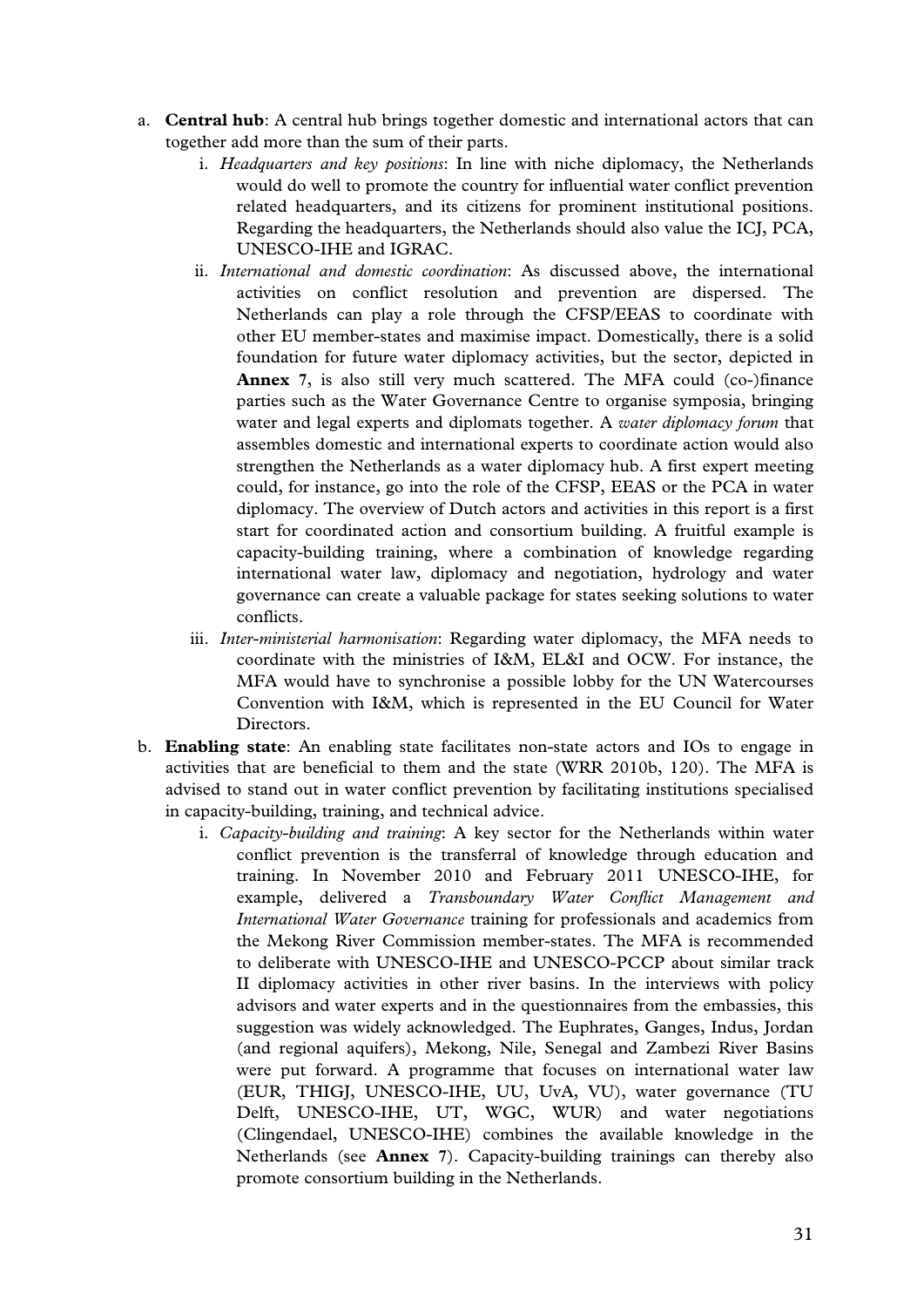- ii. *Technical advice*: The Netherlands is often queried for advice on integrated (ground)water resources management and many other technical water issues. The MFA can use the Water Governance Centre, which has the ambition to function as an intermediary between international demand and Dutch supply of water governance expertise. National good water governance can partially lessen international water conflicts. Since much Dutch knowledge on (ground)water governance stems from the private sector, enabling technical advice at times has an economic spin-off. It has to be noted that there can be a tension between economic and water diplomacy. Still, private sector technical advice that aids in conflict prevention can be a win-win situation. The MFA, EL&I and I&M would do well to streamline their efforts in this regard. In case of technical water advice, the role of the MFA is twofold.
	- 1. The embassies are vital in scanning, linking and communicating the supply and demand for knowledge and in particular after water crises. After a disaster, the embassy can quickly offer knowledge and enable the Dutch water sector to help. The World Bank or regional development banks call for technical experts too. The MFA would do well to create a crisis assistance fund and a pool of experts in, for instance, drinking water and sanitation, integrated (ground)water resources management and remote sensing. Apart from crisis relief, these experts can also update the Dutch water sector early on about tenders and demand.
	- 2. The MFA is essential for early announcements of tenders and opportunities with regard to transboundary water governance. It has a broker function in forums such as the World Bank, the regional development banks, and international river basin organisations. In so doing, the MFA enables firms - like Acacia Water, Deltares, DHV, MetaMeta, FutureWater and WaterWatch - and knowledge institutions such as UNESCO-IHE, UT, UU, VU and WUR/Alterra - to participate in transboundary conflict prevention via research, models, and a scientific basis for negotiations.

#### **3. The MFA as a Norm Entrepreneur**

Christine Ingebritsen (2002) argues that Scandinavian states portray themselves as 'norm entrepreneurs' in the fields of climate change, development aid, and conflict resolution. The Netherlands has the potential of norm entrepreneurship in transboundary water law.

- a. **UN Watercourses Convention**: The MFA is recommended to set up a final campaign for the 1997 Convention on the Non-Navigational Uses of International Watercourses. Currently, eleven states are still needed to reach the 35 necessary ratifications. The Netherlands has been active in the past as Chairman of the Drafting Committee during the 1997 drafting negotiations and via an I&M presentation in 2009 during the biannual Council for EU Water Directors. Due to the Netherlands, there is an article on the optional declaration to add arbitration or ICJ adjudication as ultimate dispute settlement mechanisms (UN 1997, Art. 33, para. 10). The MFA can be a norm entrepreneur if it prepares a final lobby in cooperation with I&M and the WWF for the Convention to go into force before 2013.
- b. **Groundwater governance and law**: The MFA is recommended to encourage the development of groundwater law and governance, which are still in their infancy.
	- i. On December  $11<sup>th</sup>$  of 2008 the UN General Assembly (UNGA) adopted Resolution A/RES/63/124 on the law of transboundary aquifers (UNGA 2008). The MFA is advised to advocate the importance of these *draft articles*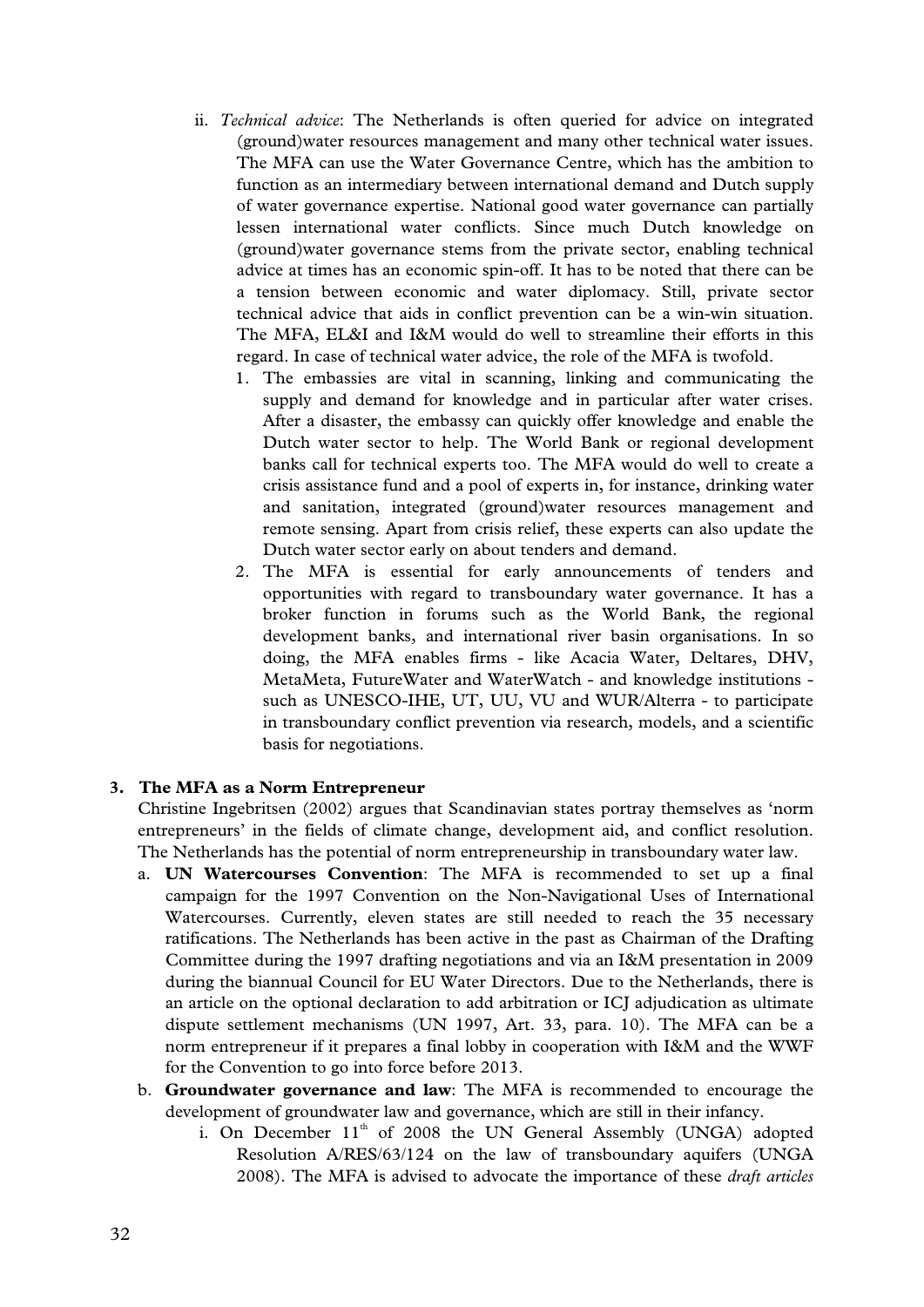*on the law of transboundary aquifers*, but not necessarily to lobby for a new convention. The UN Watercourses Convention teaches us that renegotiation and ratification can take a very long time. Besides, the draft articles will also be used as mere guidelines, such as in the Guarani Aquifer Basin.

- ii. Regarding groundwater governance, UNESCO-IHP, the GEF, the FAO, the IAH and the World Bank have started the project *Groundwater Governance: A Global Framework for Country Action.* It is an inventory of best practices for groundwater governance that ultimately has to result in policy advice. Regional Consultation Workshops with government and groundwater experts form the main input for this inventory. The MFA can suggest, together with IGRAC, to organise the European Consultation Workshop in Delft at IGRAC.
- c. **UNECE Water Convention**: A way to promote codification of transboundary aquifer law in other regions is through the amendments to article 25 and 26 of the broader UNECE Water Convention. The Netherlands and Serbia have ratified the amendments and Germany, Switzerland and the Czech Republic are currently doing so. The MFA, in close collaboration with I&M, should consider a lobby with the abovementioned states for the 23 necessary ratifications for the amendment to go into force. Once that goal is achieved, the lobby should focus on non-European states to adopt the UNECE Water Convention.
- d. **International policy context**: The MFA can address (ground)water governance and law in (side-events to) scheduled high-level water meetings as well. To name a few: the 2012 World Water Forum (Marseille); the 2012 Rio+20 Conference on Sustainable Development; the 2013 UN International Year of Water Cooperation; and in the follow-up of the 2015 Millennium Development Goals.

In sum, there is definitely a potential for niche diplomacy, in particular in conflict prevention and arbitration. However, it requires a coordinated and coherent effort to involve other states, IOs and non-state actors. If the Netherlands wants to fulfil a role as a neutral broker, a central hub, an enabler, and a norm entrepreneur, the challenge for the MFA is to conduct the orchestra.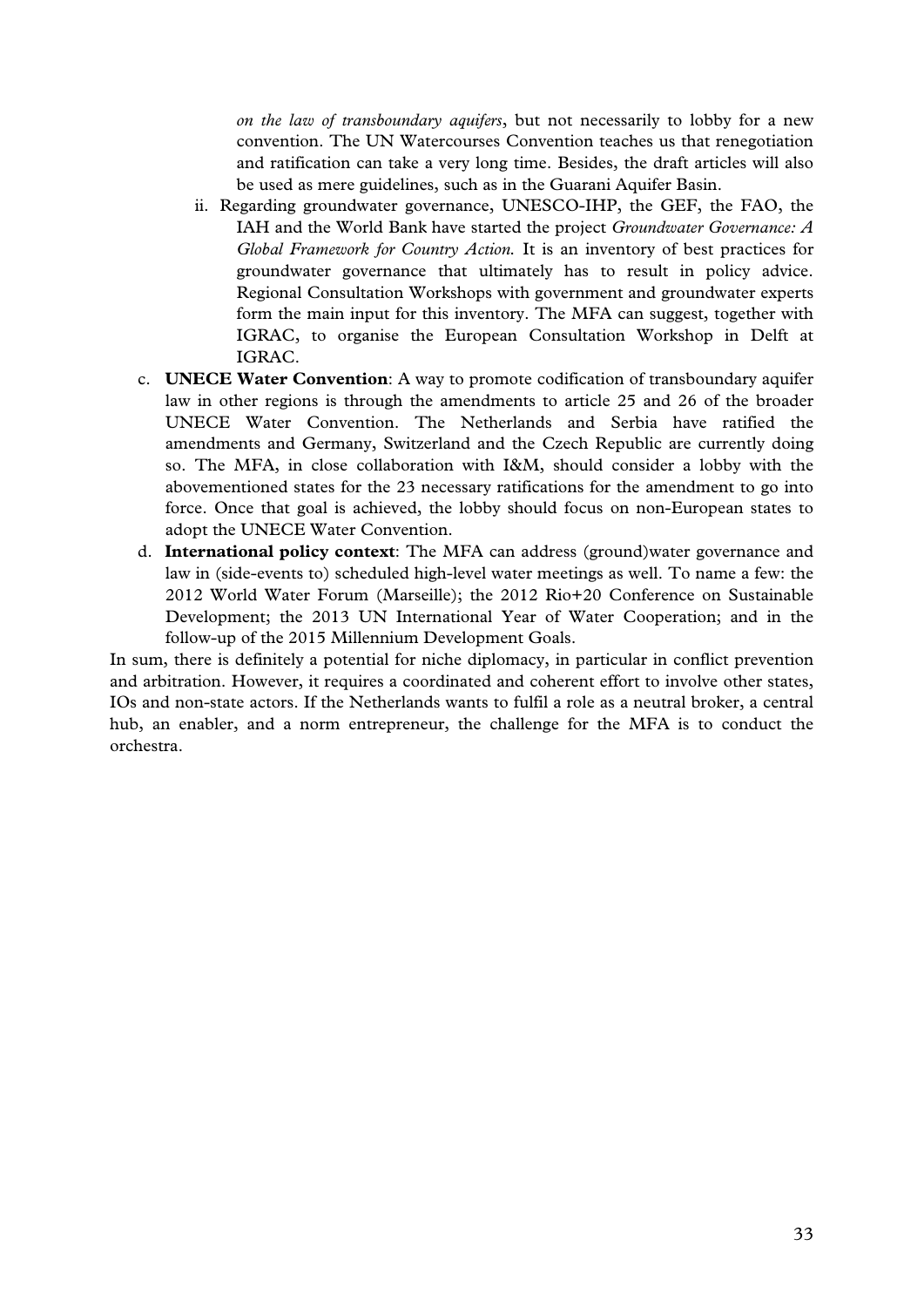# Annex 1: List of Abbreviations

| <b>ADB</b>     | Asian Development Bank                                   |  |  |
|----------------|----------------------------------------------------------|--|--|
| <b>AfDB</b>    | African Development Bank                                 |  |  |
| <b>CEO</b>     | <b>Chief Executive Officer</b>                           |  |  |
| <b>CFSP</b>    | Common Foreign and Security Policy                       |  |  |
| <b>DfID</b>    | Department for International Development                 |  |  |
| <b>DGIS</b>    | Directorate-General for International Cooperation        |  |  |
| <b>DLG</b>     | Service for Land and Water Management                    |  |  |
| <b>ECOWAS</b>  | Economic Community Of West African States                |  |  |
| <b>EEAS</b>    | <b>European External Action Service</b>                  |  |  |
| EL&I           | Ministry of Economic Affairs, Agriculture and Innovation |  |  |
| EU             | European Union                                           |  |  |
| <b>EUR</b>     | Erasmus University Rotterdam                             |  |  |
| <b>EXACT</b>   | <b>Executive Action Committee</b>                        |  |  |
| <b>GDP</b>     | <b>Gross Domestic Product</b>                            |  |  |
| <b>GEF</b>     | <b>Global Environment Facility</b>                       |  |  |
| <b>GMS</b>     | Greater Mekong Subregion                                 |  |  |
| <b>GW-MATE</b> | Groundwater Management Advisory Team (World Bank)        |  |  |
| <b>FAO</b>     | Food and Agriculture Organisation of the United Nations  |  |  |
| I&M            | Ministry of Infrastructure and the Environment           |  |  |
| <b>IAEA</b>    | <b>International Atomic Energy Agency</b>                |  |  |
| <b>IAH</b>     | International Association of Hydrogeologists             |  |  |
| ICJ            | International Court of Justice                           |  |  |
| <b>ICPR</b>    | International Commission for the Protection of the Rhine |  |  |
| <b>IGRAC</b>   | <b>International Groundwater Assessment Centre</b>       |  |  |
| <b>IMC</b>     | <b>International Meuse Commission</b>                    |  |  |
| IO             | International Organisation                               |  |  |
| <b>ISC</b>     | International Scheldt Commission                         |  |  |
| <b>IUCN</b>    | International Union for the Conservation of Nature       |  |  |
| <b>HWRP</b>    | Hydrology and Water Resources Programme (WMO)            |  |  |
| <b>LGBT</b>    | Lesbian, Gay, Bisexual & Transgender                     |  |  |
| <b>MEDRC</b>   | Middle East Desalination Research Centre                 |  |  |
| <b>MFA</b>     | Ministry of Foreign Affairs                              |  |  |
| MGA            | Ministry of General Affairs                              |  |  |
| MinDef         | Ministry of Defence                                      |  |  |
| <b>MRC</b>     | <b>Mekong River Commission</b>                           |  |  |
| -DCG           | <b>MRC Donor Consultative Group</b>                      |  |  |
| <b>NATO</b>    | North Atlantic Treaty Organisation                       |  |  |
| <b>NBI</b>     | Nile Basin Initiative                                    |  |  |
| <b>NGO</b>     | Non-governmental Organisation                            |  |  |
| <b>NSAS</b>    | Nubian Sandstone Aquifer System                          |  |  |
| <b>NWP</b>     | Netherlands Water Partnership                            |  |  |
| <b>OCW</b>     | Ministry of Education, Culture and Science               |  |  |
| <b>OECD</b>    | Organisation for Economic Co-operation and Development   |  |  |
| <b>PLO</b>     | Palestine Liberation Organisation                        |  |  |
| <b>PCA</b>     | Permanent Court of Arbitration                           |  |  |
| <b>RBO</b>     | <b>River Basin Organisation</b>                          |  |  |
| <b>SADC</b>    | South African Development Community                      |  |  |
| <b>SIDA</b>    | Swedish International Development Cooperation Agency     |  |  |
| <b>SIWI</b>    | Stockholm International Water Institute                  |  |  |
| <b>THIGJ</b>   | The Hague Institute for Global Justice                   |  |  |
| <b>TNO</b>     | Netherlands Organisation for Applied Scientific Research |  |  |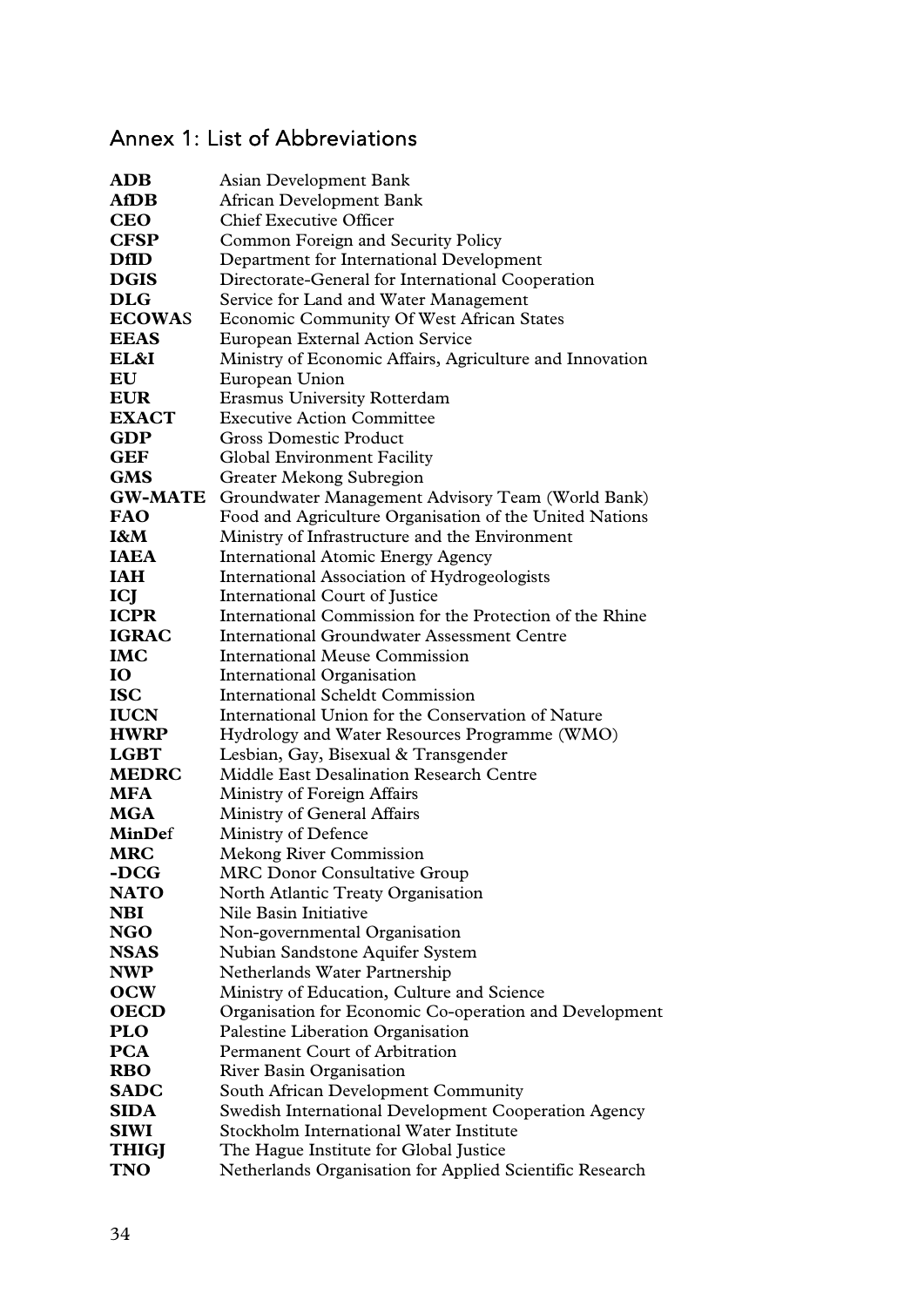| <b>TU Delft</b> | Delft University of Technology                                             |  |  |
|-----------------|----------------------------------------------------------------------------|--|--|
| UN              | <b>United Nations</b>                                                      |  |  |
| <b>UNDESA</b>   | United Nations Department of Economic and Social Affairs                   |  |  |
| <b>UNDP</b>     | <b>United Nations Development Programme</b>                                |  |  |
| <b>UNECA</b>    | United Nations Economic Commission for Africa                              |  |  |
| <b>UNECE</b>    | United Nations Economic Commission for Europe                              |  |  |
| <b>UNEP</b>     | United Nations Environment Programme                                       |  |  |
| <b>UNESCAP</b>  | United Nations Economic and Social Commission for Asia and the Pacific     |  |  |
| <b>UNESCO</b>   | United Nations Educational, Scientific and Cultural Organisation           |  |  |
| -IHE            | <b>IHE - UNESCO Institute for Water Education</b>                          |  |  |
| -IHP            | International Hydrological Programme                                       |  |  |
| -ISARM          | <b>Internationally Shared Aquifer Resources Management</b>                 |  |  |
| -PCCP           | From Potential Conflict to Cooperation Potential                           |  |  |
| <b>UNESCWA</b>  | United Nations Economic and Social Commission for Western Asia             |  |  |
| <b>UNGA</b>     | <b>United Nations General Assembly</b>                                     |  |  |
| <b>UNSG</b>     | <b>United Nations Secretary-General</b>                                    |  |  |
| <b>UNSGAB</b>   | <b>UNSG Advisory Board on Water and Sanitation</b>                         |  |  |
| <b>USAID</b>    | United States Agency for International Development                         |  |  |
| UU              | <b>Utrecht University</b>                                                  |  |  |
| <b>UvA</b>      | University of Amsterdam                                                    |  |  |
| <b>UT/ITC</b>   | University of Twente/Faculty of Geo-Information Sci. and Earth Observation |  |  |
| VU              | <b>VU University Amsterdam</b>                                             |  |  |
| <b>WGC</b>      | Water Governance Centre                                                    |  |  |
| <b>WHO</b>      | World Health Organisation                                                  |  |  |
| <b>WMO</b>      | World Meteorological Organisation                                          |  |  |
| <b>WRR</b>      | Scientific Council for Government Policy                                   |  |  |
| <b>WTO</b>      | World Trade Organisation                                                   |  |  |
| <b>WUR</b>      | Wageningen University & Research centre                                    |  |  |
| <b>WWF</b>      | World Wildlife Fund                                                        |  |  |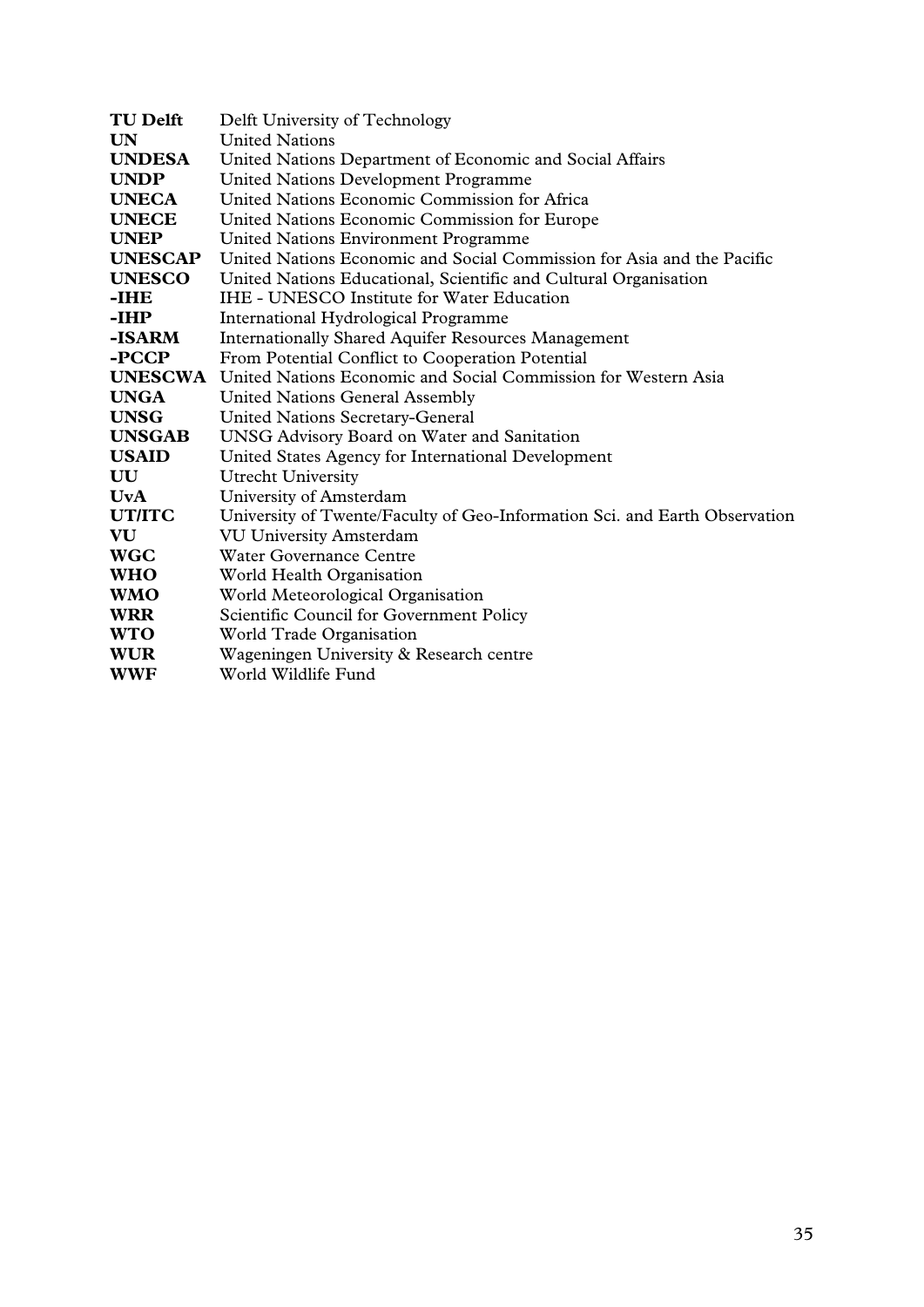### Annex 2: Bibliography

- ADB (2011) Greater Mekong Subregion. 22 July 2011. Accessed on 23-08-11 at <http://www.adb.org/gms/>.
- Alterra (2011) *Integrated Water Resources Management*. Accessed on 24-10-2011 at <http://www.alterra.wur.nl/NR/rdonlyres/CB669629-5D36-4780-BC8C- A655089E47 14/117323/FlyerIWRM.pdf>.
- Balkenende, J. (2002) The Royal Order of Former PM Wim Kok. Speech by Prime Minister of the Netherlands. The Hague, 10 December 2002.
- Balkenende, J. (2003) *Naar een Slagvaardiger Europa*. Speech by the Prime Minister of the Netherlands. Christelijke Academie voor Europese Dialoog, Vaalbeek-Leuven, 03 February 2003.
- Balkenende, J. (2005a) *Solidariteit tussen mens en milieu*. Lecture by Prime Minister Balkenende on stewardship, sustainability and the environment. The Hague, 06 May 2005.
- Balkenende, J. (2005b) In: "Het oranjegevoel gaat niet verloren". Interview by Koelé, T.. *De Volkskrant*, 20-05-2005.
- Behringer, R. (2005) Middle Power Leadership on the Human Security Agenda. *Cooperation and Conflict*, 40(3), pp. 305-342.
- Bercovitch, J. (ed.) (1996) *Resolving International Conflicts The Theory and Practice of Mediation*. London: Lynne Riener Publishers.
- Bertilsson, P. (2010) Benefit Sharing in International Basins. SIWI Presentation for the Arab Water Academy, Abu Dhabi, 28 September 2010.
- Bigdon, C. and B. Korf (2004) *The Role of Development Aid in Conflict Transformation: Facilitating Empowerment Processes and Community Building*. Berlin: Berghof Research Centre for Constructive Conflict Management.
- Boisson de Chazournes, L. (2003) *The Role of Diplomatic Means of Solving Water Disputes: A Special Emphasis on Institutional Mechanisms*. In: International Bureau of the Permanent Court of Arbitration (Ed.) Resolution of International Water Disputes. The Hague: Kluwer Law International, pp. 91-110.
- Bos, W. (2009a) In: "21ste bij de G20-top word je niet zomaar". By Doorduyn, Y. *De Volkskrant*, 03-04-2009.
- Bot, B. (2003) "Bot wil in Brussel minder hoog van de toren blazen". *Trouw*, 18-12-2003.
- Bot, B. (2005) *Bestaande kaders, nieuwe wegen? Nederland en de Europese mid-life crisis*. "Lecture for the celebration of the 60 year existence of the Nederlands Genootschap Internationale Zaken". The Hague, 27 September 2005.
- Browder, G. (2000) An Analysis of the Negotiations for the 1995 Mekong Agreement. *International Negotiation*, 5(2), pp. 237-261.
- Burchi, S. and M. Spreij (2003) *Institutions for International Freshwater Management*. Paris: UNESCO.
- Caflisch, L. (2003) *Judicial Means for Settling Water Disputes*. In: International Bureau of the Permanent Court of Arbitration (Ed.) Resolution of International Water Disputes. The Hague: Kluwer Law International, pp. 235-245.
- Cascao, A. (2009) Changing Power Relations in the Nile River Basin: Unilateralism vs. Cooperation? *Water Alternatives*, 2(2), pp. 245-268.
- Cairo Agreement (1959) *Agreement between the Republic of the Sudan and the United Arab Republic for the full utilization of the Nile waters*. Cairo, 8 November 1959. Accessed on 07-07-11 at <http://www.fao.org/docrep/W7414B/w7414b13.htm>.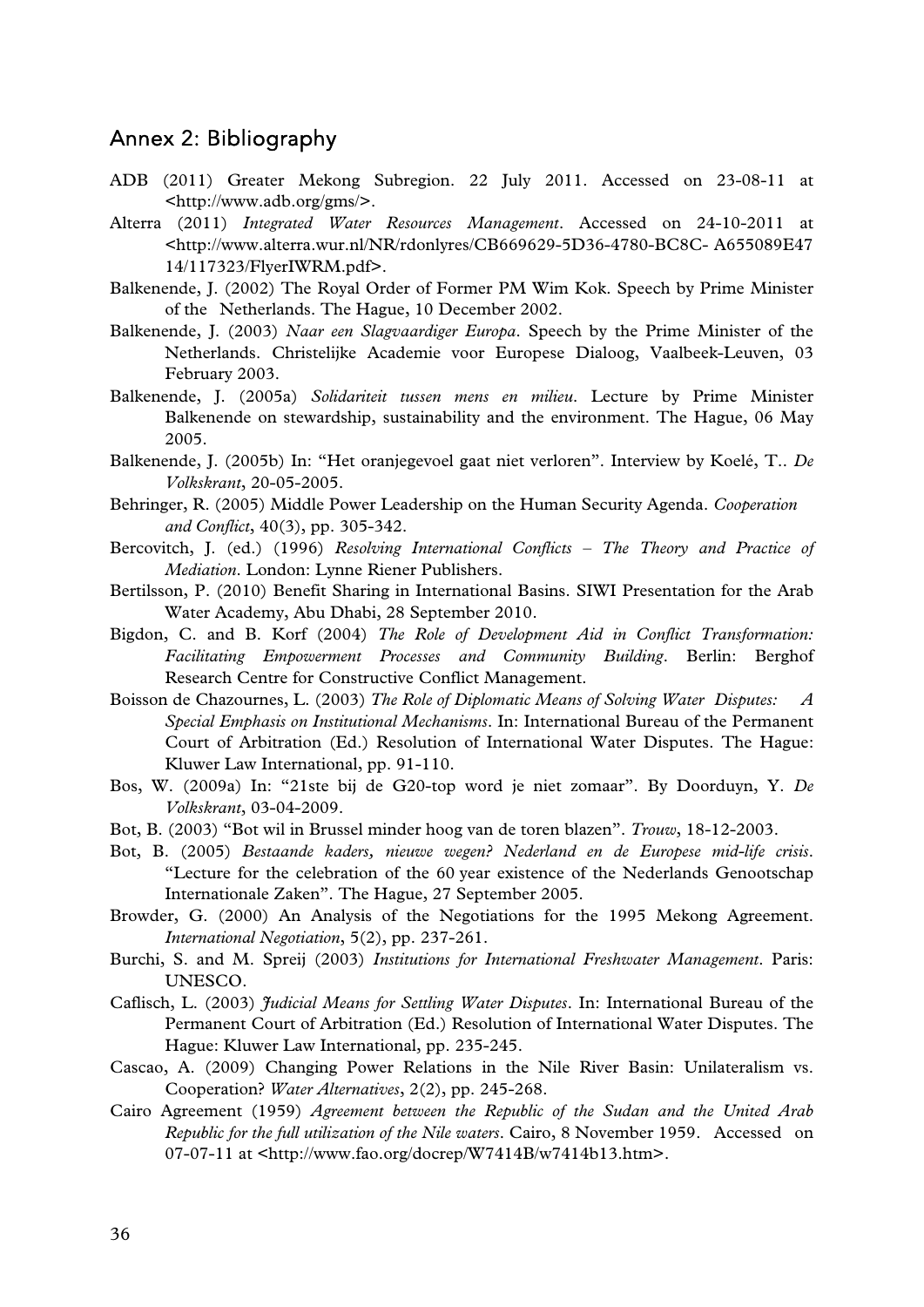- Coalition Agreement (2010). *Regeerakkoord VVD-CDA: Vrijheid en verantwoordelijkheid*. 30 September 2010, accessed on 09-02-2011 at <http://www.rijksoverheid.nl/ documenten-en-publicaties/rapporten/2010/09/30/regeerakkoord-vvd-cda.html>.
- Cooper, A. (2009). Middle powers: squeezed out or adaptive? *PD Magazine*, 2, pp. 29-34.
- Cooper, A. (1997). *Niche Diplomacy: Middle Powers after the Cold War*. Basingstoke: Macmillan.
- Cooper, A., Higgott, R. and K. Nossal (1993) *Relocating Middle Powers: Australia and Canada in a Changing World Order*. Vancouver: University of British Columbia Press.
- Daoudy, M. (2009) Asymmetric power: Negotiating water in the Euphrates and Tigris. *International Negotiations*, 14(2), pp. 361–391.
- De Hoop Scheffer, J. (2003) In: "Grote landen bepalen EU-beleid". By Schampers, B., *Trouw*, 08-09-2003.
- Deltares (2011) *Integrated Water Resources Management: Projects*. Accessed on 24-10-2011 at <http://www.deltares.nl/en/projects?page=1&expertise=101129>.
- DHV (2011) *Water Management: Projects*. Accessed on 24-10-2011 at <http://www.dhv.com/Markets/Water>.
- Dinar, S. (2000) Negotiations and International Relations: A Framework for Hydropolitics. *International Negotiation*, 5(2), pp. 375-407.
- Dinar, S. (2006) Assessing side-payment and cost-sharing patterns in international water agreements: The geographic and economic connection. *Political Geography*, 25(4), pp. 412-437.
- Dinar, S. (2009) Power Asymmetry and Negotiations in International River Basins. *International Negotiation*, 14 (2), pp. 329–360.
- Dutch Water Sector (2011) *Come and visit the 'Water Valley for the World'!* Accessed on 25-07- 2011 at <http://www.dutchwatersector.com/web/water-valley/>.
- Elhance, A. (2000) Hydropolitics: Grounds for Despair, Reasons for Hope. *International Negotiation*, 5(2), pp. 201-222.
- ESCWA (2011a) *Sustainable Development and Productivity: Water Resources*. Accessed on 30- 09-11 at <http://www.escwa.un.org/divisions/more.asp?teams=WaterResources&divis ion=SDPD>.
- ESCWA (2011b) *SDPD: Integrated Water Resources Management*. Accessed on 30-09-11 at <http://www.escwa.un.org/divisions/otherdetails.asp?id=105>.
- Evans, G. and B. Grant (1991) *Australia's Foreign Relations in the World of the 1990s.* Melbourne: Melbourne University Press.
- FutureWater (2011) *Projects*. Accessed on 24-10-2011 at <http://www.futurewater.nl/uk/pro jects/>.
- GEF (2011) *GEF Project List*. Accessed on 21-09-11 at <http://www.gefonline.org/projectList SQL.cfm>.
- Gibcus, P. and D. Snel (2010) *De Watersector Exportindex (WEX): Prognose 2009. EIM.*
- Gleick, P. (1993) Water and Conflict: Fresh Water Resources and International Security. *International Security*, 18(1), pp. 79-112.
- Haddadin, M. (2000) Negotiated Resolution of the Jordan-Israel Water Conflict. *International Negotiation*, 5(2), pp. 263-288.
- Heldring, J. (1997) Zelfkleinering en zelfoverschatting. *NRC Handelsblad*, 25-02-1997.
- Henrikson, A. (2005). *Niche Diplomacy in the World Public Arena: the Global 'Corners' of Canada and Norway*. Houndmills: Palgrave Macmillan.
- Hey, J. (ed.) (2003) *Small States in World Politics: Explaining Foreign Policy Behavior*. Boulder, CO: Lynne Rienner.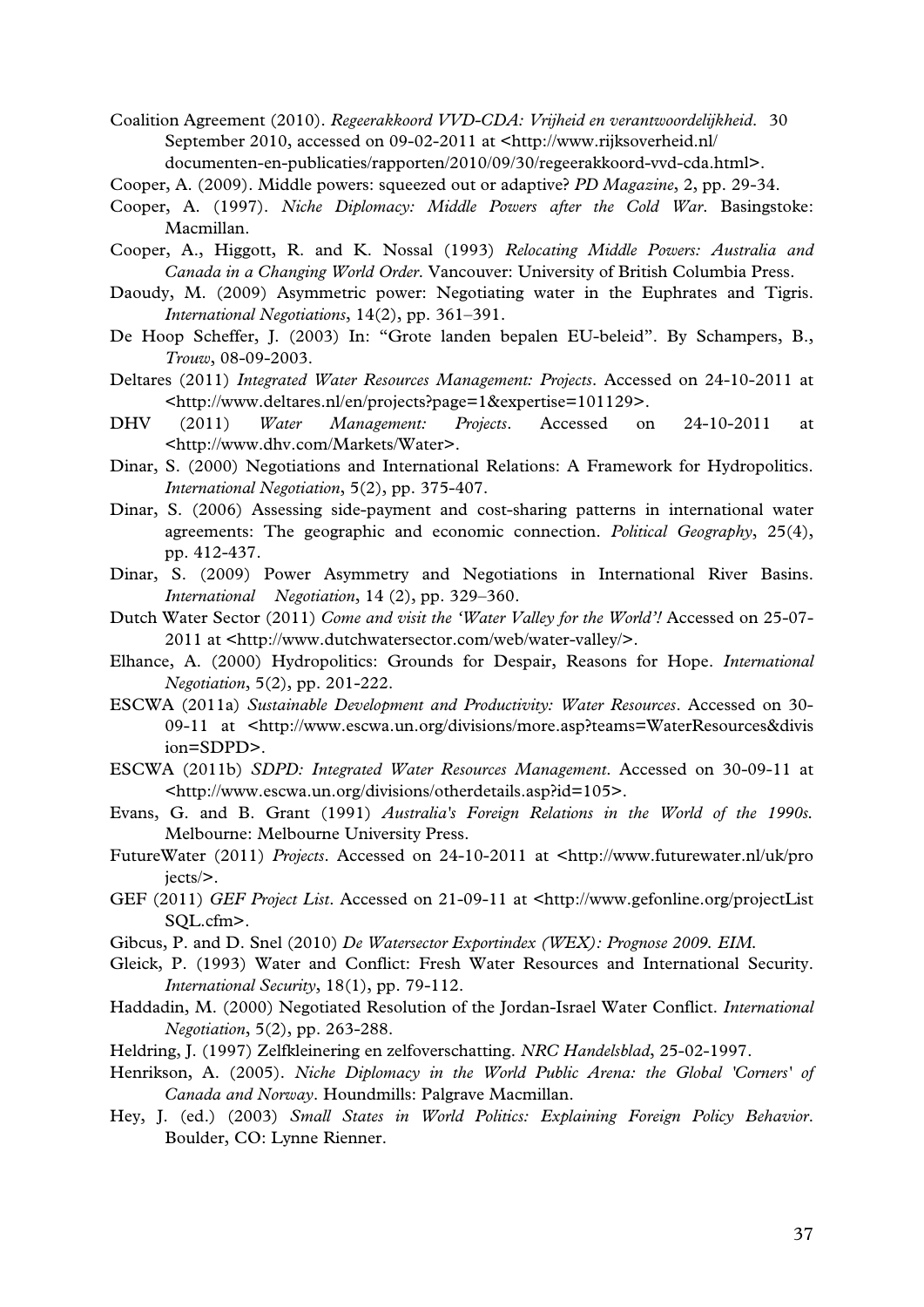- I&M (2009). *Nationaal Waterplan 2009-2015*. Accessed on 16-09-2011 at <http://www.rijksoverheid.nl/documentenenpublicaties/rapporten/2009/12/01/nationaal -waterplan-2009-2015.html>.
- IAEA (2006) *IAEA-TC Project Datasheet RAF/8/041: Formulation of an Action Programme for the Integrated Management of the Shared Nubian Aquifer*. Accessed on 03-08-11 at <http://tc.iaea.org/tcweb/projectinfo/projectinfo\_body.asp>.
- IGRAC (2011) *IGRAC and Internationally Shared Aquifers*. Accessed on 31-08-2011 at <http://www.igrac.net/publications/286>.
- Indus Waters Treaty (1960) World Bank Resources. 19 September 1960, accessed on 19-07- 11 at <http://siteresources.worldbank.org/INTSOUTHASIA/Resources/223497- 1105737253588/IndusWatersTreaty1960.pdf>.
- Ingebritsen, C. (2002) Norm Entrepreneurs: Scandinavia's Role in World Politics. *Cooperation and Conflict*, 37(1), pp. 11-23.
- Jennings, R. (2003) *Keynote Address*. In: International Bureau of the Permanent Court of Arbitration (Ed.) Resolution of International Water Disputes. The Hague: Kluwer Law International, pp. 23-31.
- Jongerden, J. (2010) Dams and Politics in Turkey: Utilizing Water, Developing Conflict. *Middle East Policy*, 17(1), pp. 137-143.
- Keck, M. and K. Sikkink (1998) *Activists beyond borders: Advocacy networks in international politics*. Ithaca: Cornell University Press.
- Keohane, R. (1969) Lilliputians Dilemmas: Small States in International Politics. *International Organization*, 23(2), pp. 291-310.
- Keohane, R. and J. Nye (1977) *Power and Interdependence: World Politics in Transition*. Boston, MA: Little, Brown.
- Knapen, B. (2011a) *Toespraak van staatssecretaris voor Ontwikkelingssamenwerking*. Watersectorbijeenkomst, 2 February2011.
- Knapen, B. (2011b) In: "Meer samenwerking tussen Nederland en Indonesië", News item MFA, 04-06-2011.
- Kok, W. (1994) In: "Kok maakt het weer goed met Duitsland". *Trouw*, 27-10-1994.
- Kok, W. (2001a) Gesprek met de Minister-President [Television broadcast]. Interview by Frieszo, J. *Nederlandse Omroep Stichting*, 08 June 2001.
- Lorenz, F. and E. Erickson (1999) *The Euphrates Triangle: Security Implications of the Southeast Anatolia Project*. National Defense University Press.
- Lowi, M. (1993) *Water and Power: The Politics of a Scarce Resource in the Jordan River Basin*. Cambridge: Cambridge University Press.
- McCaffrey, S. (1996) The Harmon Doctrine One Hundred Years Later: Buried, Not Praised. *Natural Resources Journal*, 36(3), pp. 549-590.
- McCaffrey, S. (2003) *Water Disputes Defined: Characteristics and Trend for Resolving Them*. In: International Bureau of the Permanent Court of Arbitration (Ed.) Resolution of International Water Disputes. The Hague: Kluwer Law International, pp. 49-90.
- Mekong Institute (2010) *Training Workshop on "Transboundary Water Conflict Management and International Water Governance"*. Accessed on 25-10-2011 at <http://www.mekonginstitute.org/news/182-training-workshop-on-transboundary water-conflict-management-and-international-water-governance-opened-on 1november-2010-.html>.
- MetaMeta (2011) *Groundwater: Projects*. Accessed on 10-11-11 at <http://www.metameta.nl/ mmr\_groundwater.htm>.
- MFA (2010). *Basisbrief Ontwikkelingssamenwerking*. Parliamentary report, 26-11-2010.
- MFA (2011a) *Focusbrief Ontwikkelingssamenwerking*. Parliamentary report, 18-11-2011.
- MFA (2011b) *Modernisering Nederlandse diplomatie*. Parliamentary report, 08-04-2011.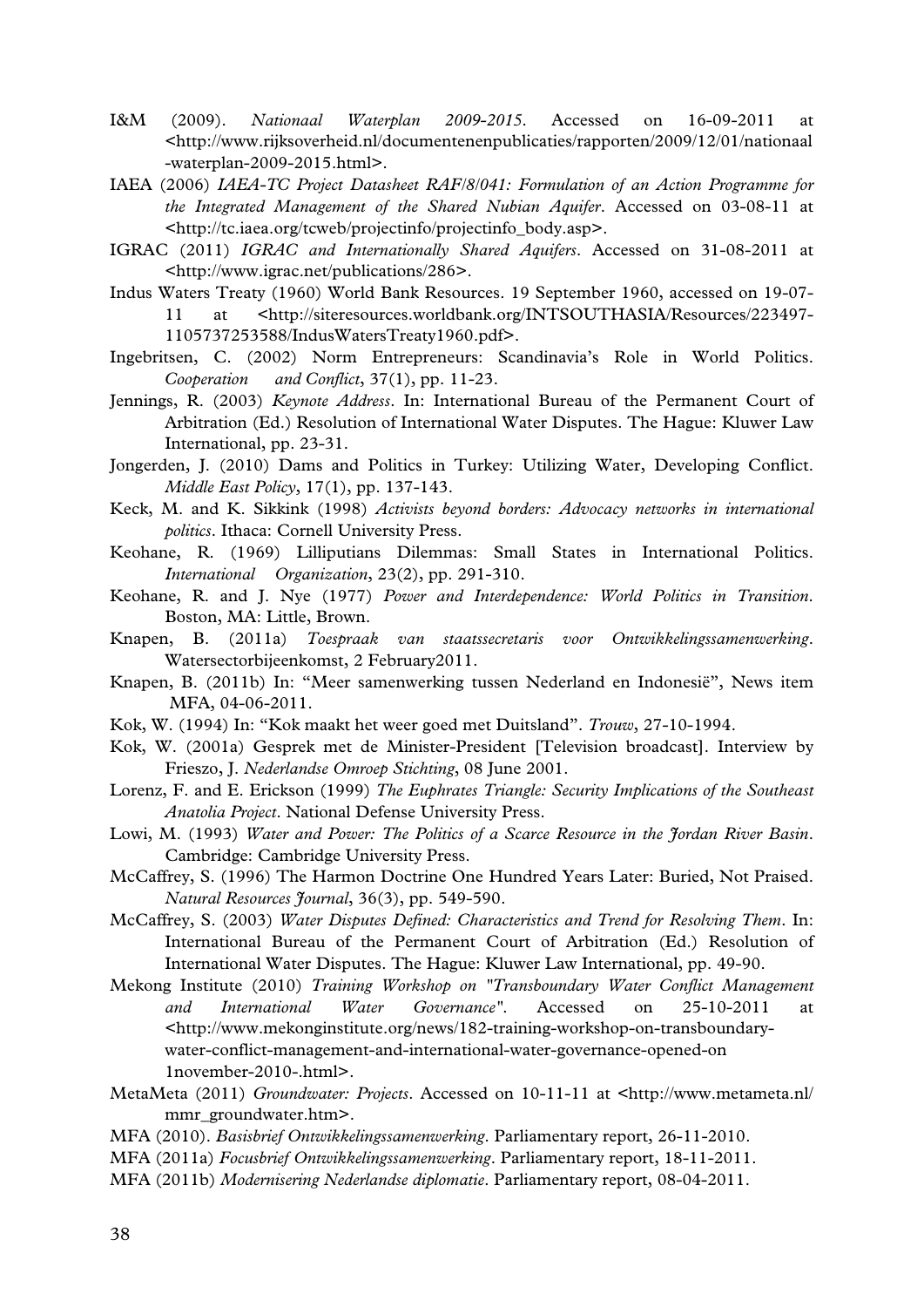- MGA (2011). *Reaction on the WRR-Rapport: minder pretentie, meer ambitie*. Parliamentary report, 21-01-2011.
- MinDef (2010) *Verkenningen: Houvast voor de krijgsmacht van de toekomst*. Final report 19 May 2010, accessed on 01-11-11 at <http://www.defensie.norganisatie/defensie/verkennin gen/eindrapport\_verkenningen>.
- Mostert, E. (2005) *How Can International Donors Promote Transboundary Water Management?* German Development Institute.
- NBI (2011) *NBI Background*. Accessed on 31-08-2011 at <http://www.nilemedianetwork. com/index.php?option=com\_content&view=article&id=56:nbi-background&catid=36: nbi>
- Nicol, A. and A. Cascao (2011) Against the flow new power dynamics and upstream mobilisation in the Nile Basin. *Review of African Political Economy*, 38(128), pp. 317- 325.
- Nishat, A. and I. Faisal (2000) An Assessment of the Institutional Mechanisms for Water Negotiations in the Ganges-Brahmaputra-Meghna System. *International Negotiation*, 5(2), pp. 289-310.
- NWP (2011) *Water 2020: Wereldleiders in Water. De toekomstvisie van de Nederlandse watersector*. Accessed on 14-03-2011 at <http://www.nwp.nl/\_docs/Watervisie2020. pdf>.
- Phillips, D. *et al*. (2006) Trans-boundary Water Cooperation as a Tool for Conflict Prevention and for Broader Benefit-sharing. *Global Development Studies*, No. 4, Stockholm.
- Puri, S. and A. Aureli (ed.) (2009) *Atlas of Transboundary Aquifers: Global maps, Regional Cooperation and Local Inventories*. The UNESCO-IHP, Division of Water Sciences, ISARM Programme.
- Royal Haskoning (2010) *Royal Haskoning Helps Uruzgan with Safe Water Supply*. Accessed on 10-11-11 at <http://www.royalhaskoning.co.uk/en-gb/News/Pages/GivingUruzgansafe water.aspx>
- Rutte, M. (2011) In: "Rutte: NAVO-besluitvorming gaat veel te traag", *De Volkskrant*, 24-03- 11.
- Sadoff, C. and D. Grey (2002) Beyond the River: The Benefits of Cooperation on International Rivers, *Water Policy*, 4, pp. 389-404.
- Sadoff, C. and D. Grey (2005) Cooperation on International Rivers: A Continuum for Securing and Sharing Benefits. *Water International*, 30(4), pp. 420-427.
- Salem, O. and P. Pallas (2001) *The Nubian Sandstone Aquifer System (NSAS)*. In: Puri, S. et al.(ed), "Internationally Shared (Transboundary) Aquifer Resource Management", IHP-VI, IHP Non Serial Publications in Hydrology. Paris: UNESCO, pp. 41-44.
- Salman, S. (2003) *Good Offices and Mediation and International Water Disputes*. In: International Bureau of the Permanent Court of Arbitration (Ed.) Resolution of International Water Disputes. The Hague: Kluwer Law International, pp. 155-199.
- Sands, P. (2003) *Concluding Remarks*. In: International Bureau of the Permanent Court of Arbitration (Ed.) Resolution of International Water Disputes. The Hague: Kluwer Law International, pp. 417-425.
- Schmeier, S. (2009) Regional Cooperation Efforts in the Mekong River Basin: Mitigating river-related security threats and promoting regional development. *Austrian Journal of Southeast Asian Studies*, 2(2), pp. 28-52.
- Schofield, G. (2011) *Interview with a Legal Counsel of the International Bureau of the Permanent Court of Arbitration*. 26 July 11, Peace Palace.
- Seib, P. (2011) *The Case for Water Diplomacy*. CPD Blog, 07 July 11. Accessed on 12-08-11 at <http://uscpublicdiplomacy.org/index.php/newswire/cpdblog\_detail/the\_case\_for water\_diplomacy/>.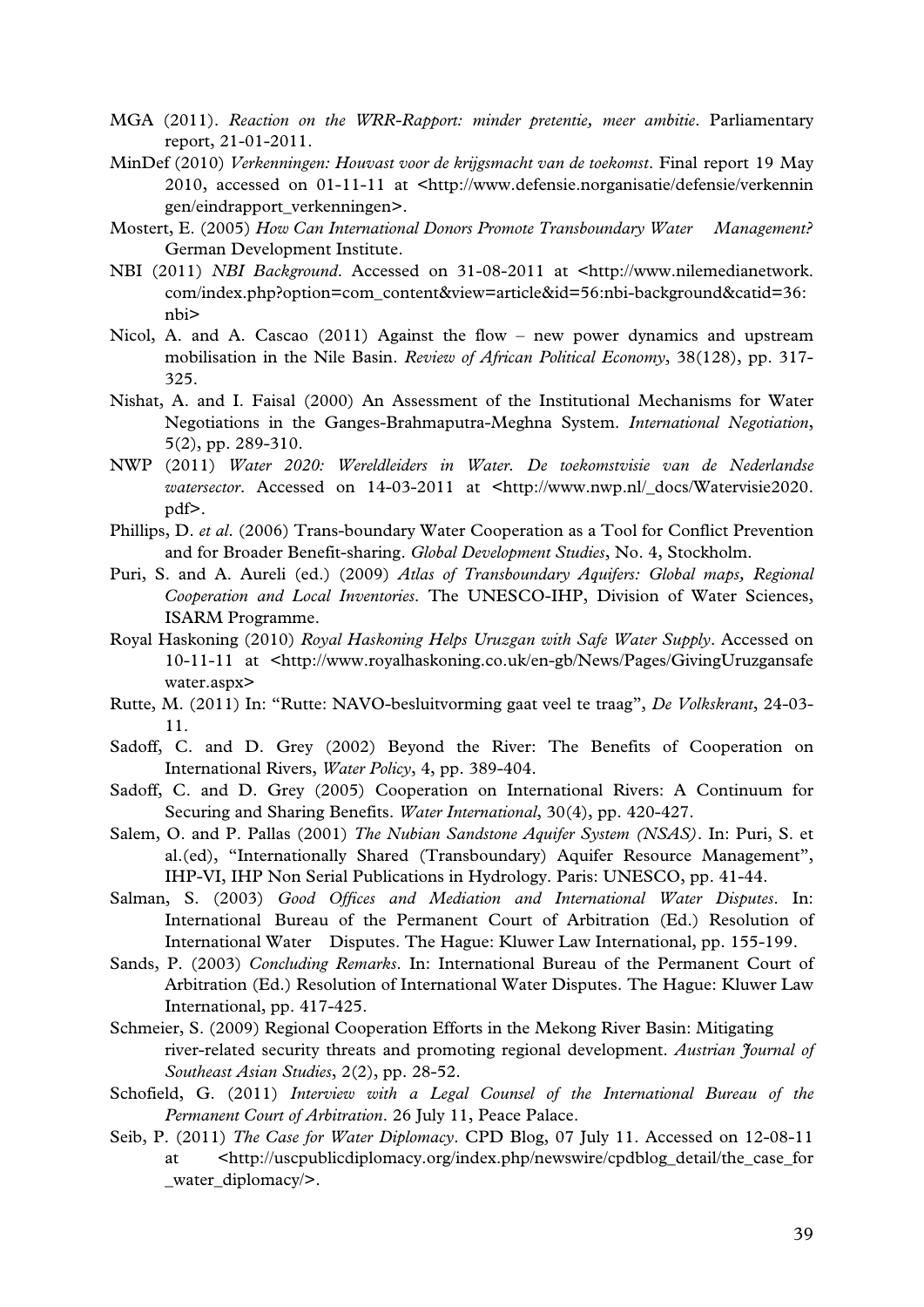- Stephan, R. (ed.) (2009) *Transboundary Aquifers: Managing a Vital Resource*. Paris: UNESCO.
- Stephan, R. (2010) *Introduction to the UN Articles on TB GW management and protecting GW quality*. Presentation at the Stockholm International Water Week, 8 September 2010. Accessed on 03-08-2010 at <http://www.worldwaterweek.org/documents/WWW \_PDF/2010/wednesday/T6/1\_Stockholm\_2010\_UNESCO\_IHP\_080910.pdf>.
- Stinnett, D. and J. Tir (2009) The Institutionalization of River Treaties. *International Negotiation*, 14(2), pp. 229-251.
- Subedi, S. (2003) *Resolution of International Water Disputes: Challenges for the 21st Century*. In: International Bureau of the Permanent Court of Arbitration (Ed.) Resolution of International Water Disputes. The Hague: Kluwer Law International, pp. 33-48.
- Susskind, L. and E. Babbitt (1992) *Overcoming Obstacles to Effective Mediation of International Disputes*. In: Mediation in International Relations. Bercovitch, J. and J. Rubin (Eds.), London: Macmillan, pp. 33-51.
- Topteam Water (2011) Water verdien het: Advies Topteam Water. The Hague, June 2011, <www.top-sectoren.nl/water>.
- UN (1997) *Convention on the Law of the Non-navigational Uses of International Watercourses*. 21 May 1997, accessed on 18-07-11 at <http://untreaty.un.org/ilc/texts/instruments /english/conventions/8\_3\_1997.pdf>.
- UNDP (2006) *Beyond scarcity: power, poverty and the global water crisis. Human Development Report 2006*. UNDP: New York.
- UNDP (2011a) *Transboundary River Basin Initiative (TRIB)*. Accessed on 21-09-11 at <http://www.undp.org/water/transboundary-river-basin-initiative.shtml>.
- UNDP (2011b) *International Waters: Review of Legal and Institutional Frameworks*. 05 April 2011, accessed on 31-08-2011 at <http://www.beta.undp.org/undp/en/home/ librarypage/environment-energy/water-governance/international-waters-review-of legal-and-institutional-frameworks.html>.
- UNECE (2009) *Amendments to articles 25 and 26 to open the Convention to countries outside the region*. Accessed on 10-11-11 at <http://www.unece.org/env/water/mop5/mop5 docs. html>.
- UNECE (2011) *Central Asian countries discuss the role of UNECE Water Convention in strengthening transboundary cooperation*. 25 October 11, accessed on 10-11-11 at <http://www.unece.org/index.php?id=26882>.
- UNESCO (2005) *Principles and Guidelines for the Establishment and Functioning of UNESCO Institutes and Centres (Category 1) and Institutes and Centres under the Auspices of UNESCO (Category 2)*. General Conference, 33rd Session, 04 August 2005. Accessed on 31-10-11 at <http://unesdoc.unesco.org/images/0014/001403/140303e.pdf>.
- UNESCO (2011) *From Potential Conflict to Co-operation Potential (PCCP): About PCCP*. Accessed on 10-11-11 at <http://www.unesco.org/water/wwap/pccp/>.
- UNGA (2008) *Resolution A/RES/63/124: the law of transboundary aquifers*. Distributed on 15 January 2009, accessed on 03-08-11 at <http://www.isarm.net/dynamics/modules/ SFIL0100/view.php?fil\_Id=282>.
- UN News (2011) Global population to pass 10 billion by 2100. 3 May 2011, accessed on 11- 08-2011 at <http://www.un.org/apps/news/story.asp?NewsID=38253>.
- UN-Water (2008) *Transboundary Waters: Sharing Benefits, Sharing Responsibilities*. Accessed on 21-09-2011 at <http://www.unwater.org/downloads/UNW\_TRANS BOU NDARY.pdf>.
- Van den Hout, T. (2003) *Introduction*. In: International Bureau of the Permanent Court of Arbitration (Ed.) Resolution of International Water Disputes. The Hague: Kluwer Law International, pp. xi-xviii.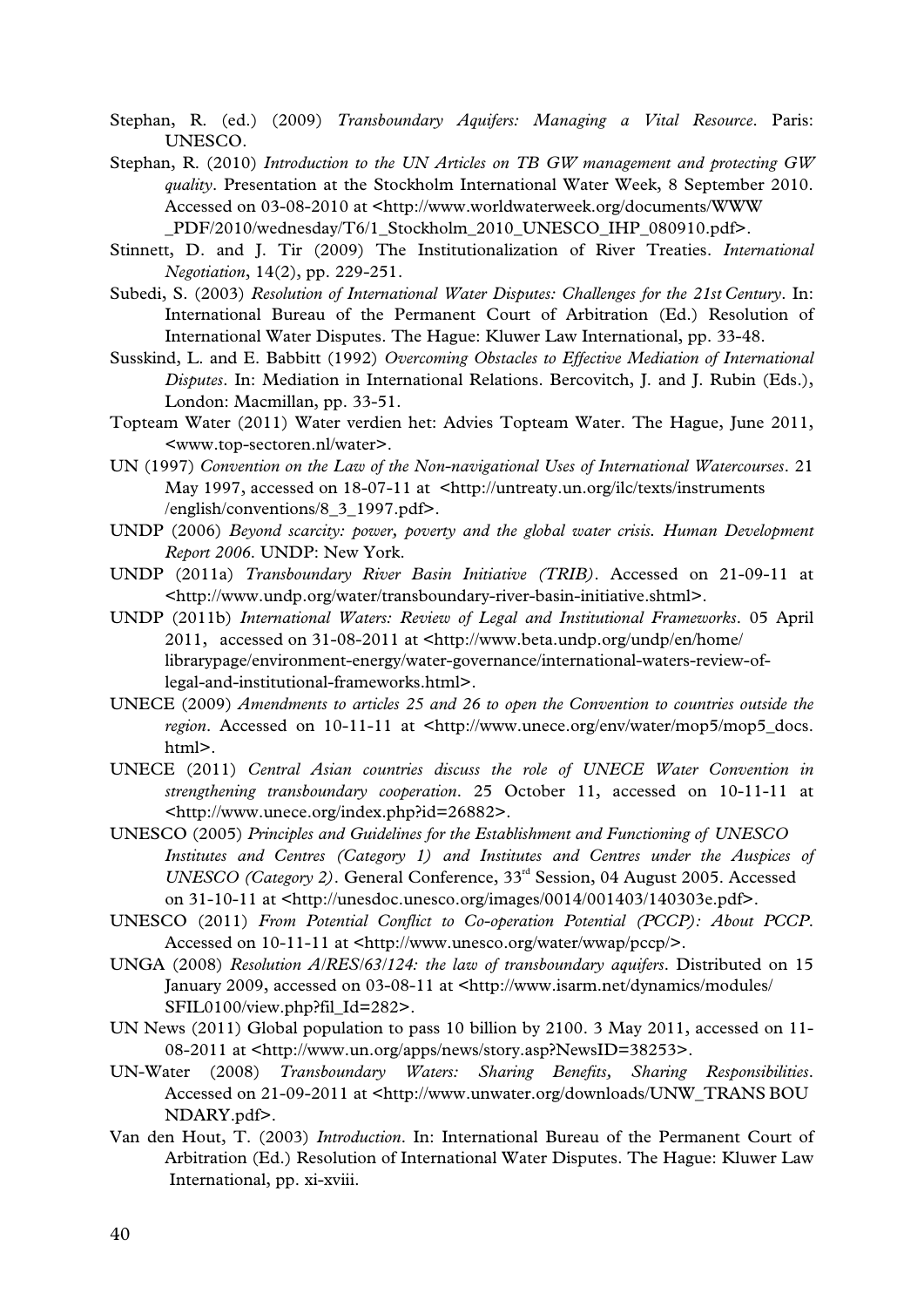- Van Genderen, R. (2011). Nederland als middelgrote mogendheid: van streven naar erkenning tot poging tot volwassenheid? *Internationale Spectator*, 65(1), 14-18.
- Verhagen, M. (2005) Interview on the upcoming Dutch referendum on the Constitutional Treaty. *Nederlandse Omroep Stichting*, 30-05-2005.
- Verhagen, M. (2007) We kunnen niet zomaar onze biezen pakken. Interview by Eijsvoogel, J. and M. de Waard. *NRC Handelsblad*, 15-09-2007.
- Vinogradov, S., Wouters, P. and P. Jones (2003) *Transforming Potential Conflict into Cooperation Potential: The Role of International Water Law*. UNESCO, PCCP Number 2.
- WaterWatch (2011) *Remote Sensing for Decision Support Systems (DSS) in Nile Basin Water Management*. Accessed on 10-11-11, at <http://www.waterwatch.nl/projects/africa.ht ml>.
- WHO (2010) *UN-Water Global Annual Assessment of Sanitation and Drinking-Water (GLAAS) 2010: targeting resources for better results*. Accessed at 14-10-11 at <http://www.who.int/water\_sanitation\_health/glaas/en/>.
- Wolf, A. (2007) Shared Waters: Conflict and Cooperation. *Annual Review of Environment and Resources*, 32(5), pp. 1-29.
- World Bank (2004) *Water Resources Sector Strategy: Strategic Directions for World Bank Engagement*. Washington D.C.: World Bank.
- Wouters, P. (2003) *Universal and Regional Approaches to Resolving International Water Disputes: What Lesson Learned from State Practice*. In: International Bureau of the Permanent Court of Arbitration (Ed.) Resolution of International Water Disputes. The Hague: Kluwer Law International, pp. 111-154.
- WRR (2010a) *Minder pretentie, meer ambitie*. Amsterdam: Amsterdam University Press.
- WRR (2010b) *Aan het buitenland gehecht: over verankering en strategie van Nederlands buitenlandbeleid*. Amsterdam: Amsterdam University Press.
- WWF (2010) *International Architecture for Transboundary Water Resources Management*. WWF and DFID publication, February 2010. Accessed on 21-09-2011 at <http://assets.wwf.org.uk/downloads/options\_international\_architecture.pdf>.
- Zawahri, N. (2009) Third Party Mediation of International River Disputes: Lessons from the Indus River. *International Negotiation*, 14(2), pp. 281-310.
- Zawahri, N. and A. Gerlak (2009) Navigating International River Disputes to Avert Conflict. *International Negotiation*, 14(2), pp. 211-227.
- Zawahri, N. and S. Mitchell (2011) Fragmented Governance of International Rivers: Negotiating Bilateral versus Multilateral Treaties. *International Studies Quarterly*, forthcoming. Accessed on 04-07-11 at <http://www.saramitchell.org/zmisq.pdf>.
- Zeitoun, M. and A. Jäkerskog (2011, *forthcoming*) Addressing Power Asymmetry: How transboundary water management may serve to reduce poverty.
- Zeitoun, M. and J. Warner (2006) Hydro-Hegemony: A Framework for Analysis of Transboundary Water Conflicts. *Water Policy*, 8(5), pp. 435-460.
- Zeitoun, M., N. Mirumachi and J. Warner (2011) Transboundary water interaction II: the influence of 'soft' power. *International Environmental Agreements*, 11, pp. 159-178.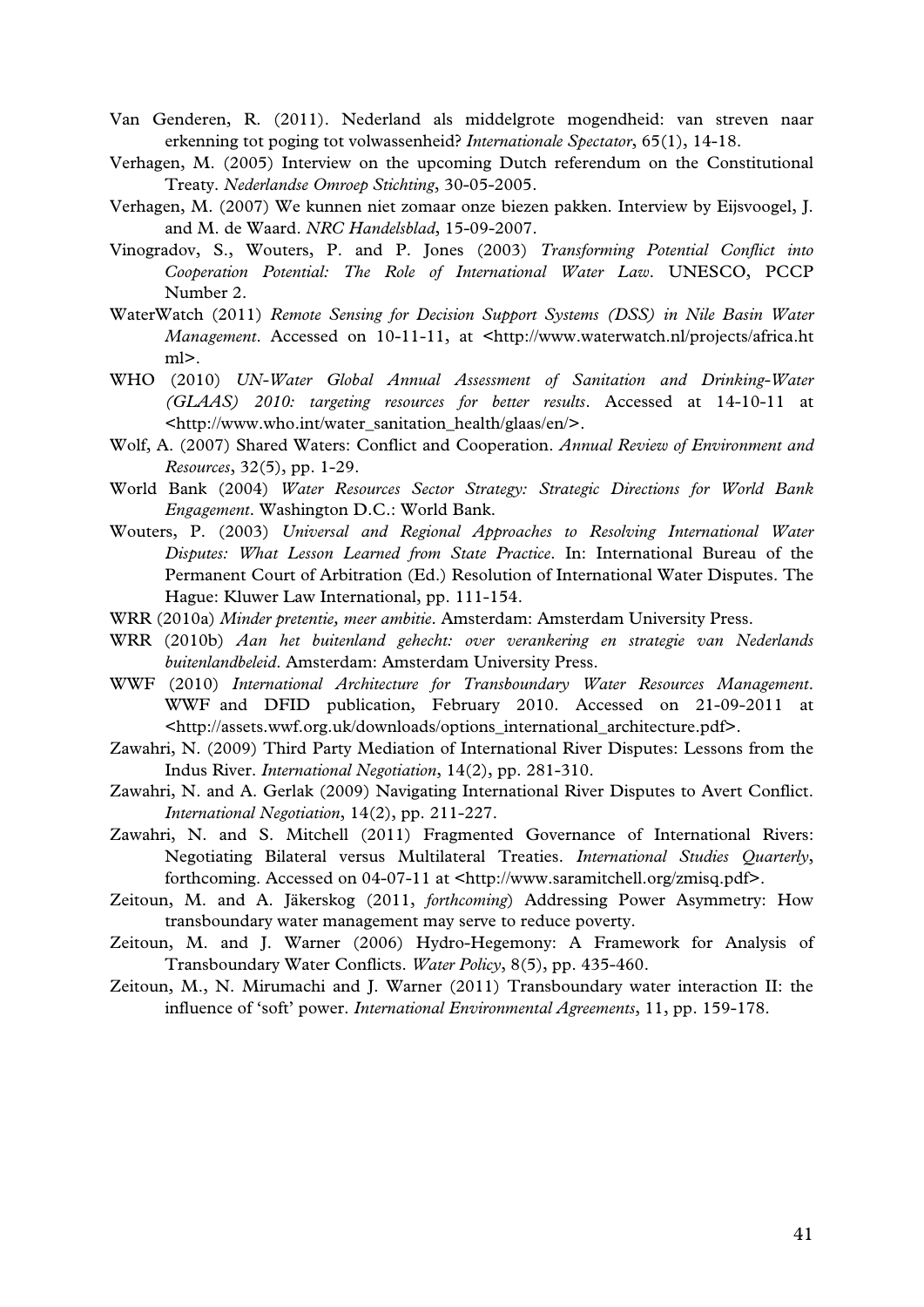| $\#$            | <b>Name</b>            | Organisation                        |
|-----------------|------------------------|-------------------------------------|
| $\mathbf{1}$    | Anten, Louise          | MFA, DSO                            |
| $\overline{c}$  | de Bree, Nicole        | I&M                                 |
| 3               | de Schutter, Joop      | UNESCO-IHE                          |
| $\overline{4}$  | de Vries, Arjen        | Acacia Water                        |
| $\overline{5}$  | Dekker, Bob            | I&M                                 |
| 6               | Diks, Marjolein        | <b>MFA</b>                          |
| $\overline{7}$  | Douven, Wim            | UNESCO-IHE                          |
| $8\,$           | Ebskamp, Bas           | ex-Arab Water Academy               |
| $\overline{9}$  | Eckstein, Gabriel      | <b>Texas Wesleyan University</b>    |
| 10              | Gupta, Joyeeta         | <b>VU University Amsterdam</b>      |
| 11              | Kraak, Eelke           | Oxford University                   |
| 12              | Kruizinga, Irene       | Kruizinga Consult                   |
| 13              | Lammers, Johan         | Former legal adviser MFA            |
| 14              | Lamoree, Ben           | <b>NWP</b>                          |
| 15              | Leentvaar, Jan         | UNESCO-IHE                          |
| 16              | Loures, Flavia         | <b>WWF</b>                          |
| 17              | Martens, Roel          | EL&I                                |
| 18              | Meerts, Paul           | Clingendael                         |
| 19              | Mostert, Erik          | Delft University of Technology      |
| $20\,$          | Nooteboom, Sibout      | <b>Erasmus University Rotterdam</b> |
| 21              | Salamé, Léna           | <b>UNESCO</b>                       |
| 22              | Schofield, Garth       | Permanent Court of Arbitration      |
| 23              | Smidt, Ebel            | Delft University of Technology      |
| $\overline{24}$ | Soons, Alfred          | <b>Utrecht University</b>           |
| $\overline{25}$ | Steeghs, Renilde       | <b>MFA</b>                          |
| 26              | Stephens, Raya         | <b>UNESCO</b>                       |
| 27              | Sterk, Henk            | EL&I                                |
| 28              | Susskind, Lawrence     | <b>MIT</b>                          |
| 29              | ter Haar, Bas          | MFA/Clingendael                     |
| 30              | Ton, Ron               | Clingendael                         |
| 31              | Trondalen, Jon Martin  | <b>Compass Foundation</b>           |
| 32              | van den Bosch, Maarten | <b>MFA</b>                          |
| 33              | van der Groep, Martijn | I&M                                 |
| 34              | van der Molen, Irna    | University of Twente                |
| 35              | van der Valk, Michael  | National Committee IHP-HWRP         |
| 36              | van der Zwan, Henk     | <b>MFA</b>                          |
| 37              | van Geuns, Lucia       | Clingendael                         |
| 38              | van Meel, Paul         | <b>DHV</b>                          |
| 39              | van Oosteren, Stein    | <b>MFA</b>                          |
| 40              | van Someren, Ester     | <b>MFA</b>                          |
| 41              | van Steenbergen, Frank | MetaMeta                            |
| 42              | Veenis, Niels          | <b>MFA</b>                          |
| 43              | Vis, Rinus             | Deltares                            |
| $\bf 44$        | Vlaanderen, Niels      | I&M                                 |
| 45              | Warner, Jeroen         | Wageningen University               |
| 46              | Wester, Flip           | Wageningen University               |
| 47              | Westerhuis, Taco       | EL&I                                |
| 48              | Zeitoun, Mark          | University of East Anglia           |

# Annex 3: List of Interviewed Persons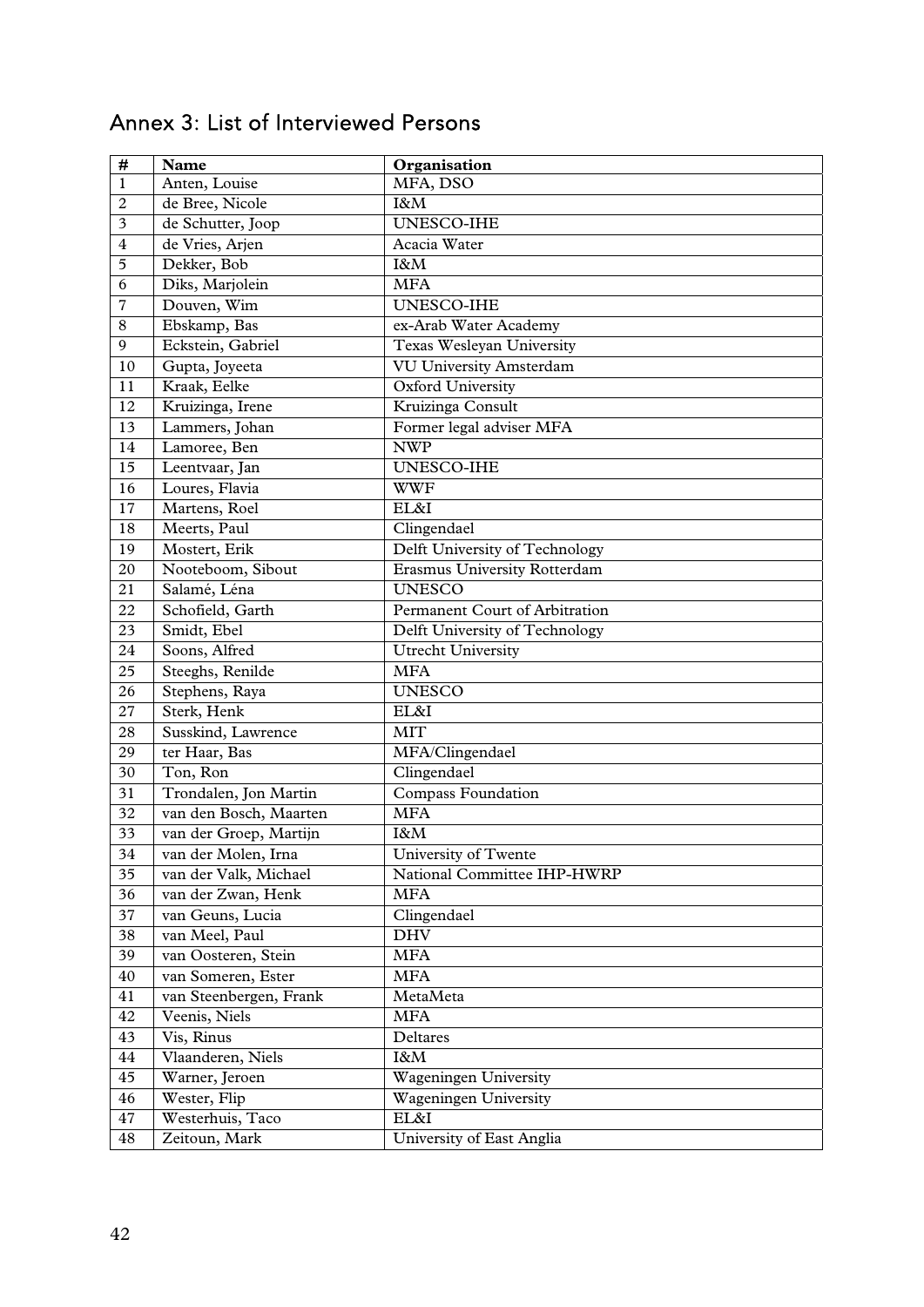## Annex 4: Questionnaire for the Embassies

'Water Diplomacy as a Niche for the Netherlands'

*Clingendael Institute, MFA/Water Department (DME/MW), Water Governance Centre* 

*Please answer the four questions below related to water diplomacy and the Euphrates-Tigris, Ganges-Brahmaputra, Indus, Jordan, Mekong, Nile or Nubian River/Aquifer Basin.* 

1. How is the Dutch government or water sector presently involved in the transboundary water management of this basin – with an emphasis on present projects, financial aid and/or strategic actors?

| #       | Name(s) | Active       | Financing    | Activity |
|---------|---------|--------------|--------------|----------|
|         |         | Organisation | Organisation |          |
| . .     |         |              |              |          |
| ◠<br>۷. |         |              |              |          |
| э.      |         |              |              |          |

2. Which other states, networks or organisations are active in this river basin?

| #        | Name(s) | Actor(s) | Activity |
|----------|---------|----------|----------|
| . .      |         |          |          |
| <u>.</u> |         |          |          |
| <u>.</u> |         |          |          |

3. Is there a role for the Netherlands in water conflict mediation or prevention in this river basin from the perspective of your embassy? If so, what kind of role?

| #              | Role                                                                                                        | Qualified | Explanation |
|----------------|-------------------------------------------------------------------------------------------------------------|-----------|-------------|
| $\mathbf{0}$ . | Is the Netherlands qualified to play a<br>role in water conflict resolution/                                | YES / NO  |             |
|                | prevention in this river basin?                                                                             |           |             |
| 1.             | Leadership in international water law:<br>lobby for the 1997 UN Watercourses<br>Convention to go into force | YES / NO  |             |
| 2.             | Provision of water diplomacy<br>workshops/courses for national<br>representatives of the riparian states    | YES / NO  |             |
| 3.             | Offering water technical and legal<br>expertise to the riparian states                                      | YES / NO  |             |
| 4.             | Mediation between riparian states                                                                           | YES / NO  |             |
| 5.             | Other:                                                                                                      |           |             |
| 6.             | Other:                                                                                                      |           |             |

4. Do you have other advice for the Water Department (DME/MW) of the MFA regarding water diplomacy?

| #   | Advice |
|-----|--------|
| . . |        |
| ∠.  |        |
| . ر |        |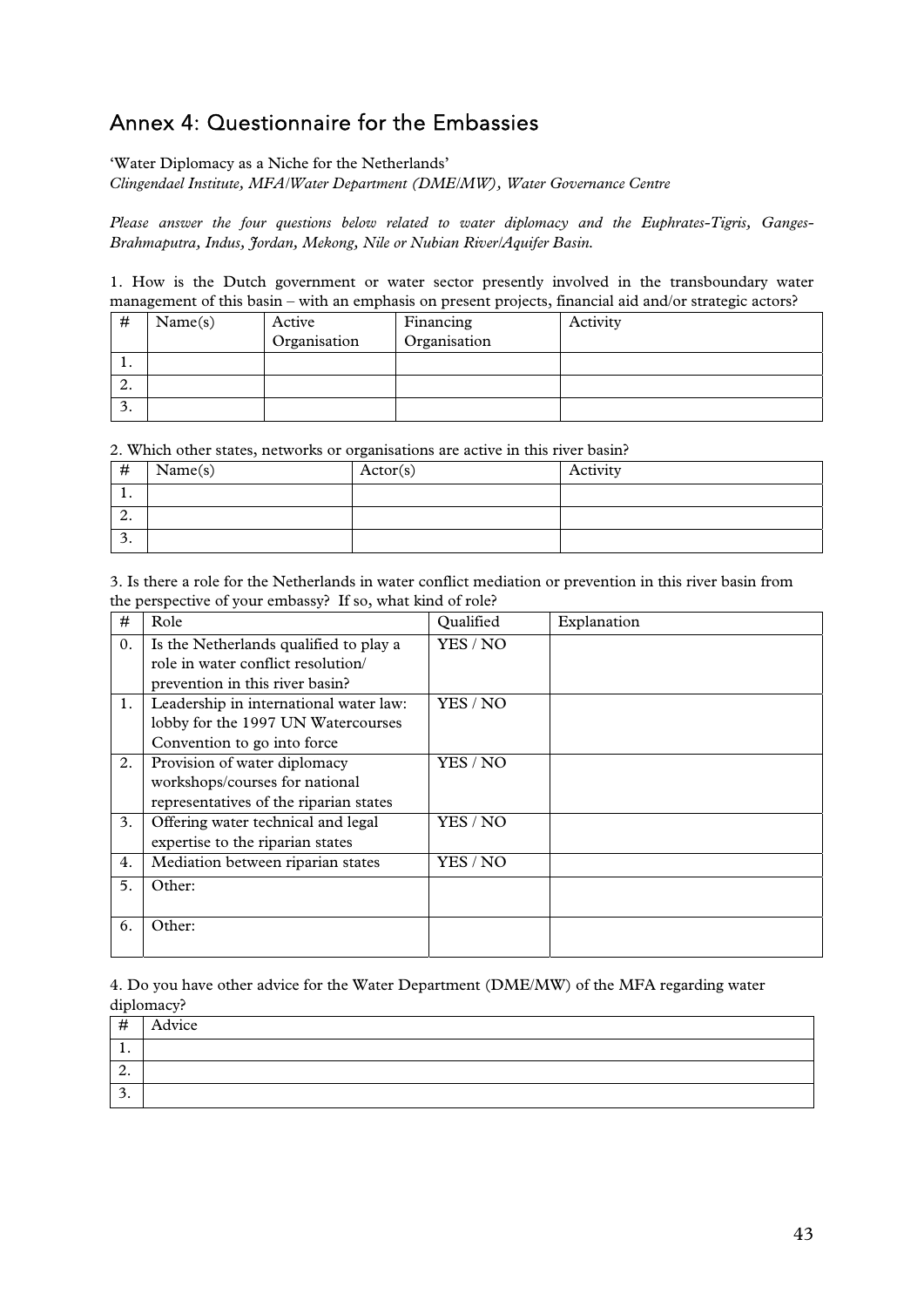### Annex 5: The Role and Required Qualities of Water Diplomats

Third parties can play a large role in water conflicts by means of mediation. Key to water conflicts is that states need to query for the services of a mediator. There are three exceptions to this rule. International organisations such as the World Bank can manoeuvre themselves in such a position through their financial leverage and continuous involvement, as in the Nile Basin Initiative. Another option is that IOs such as UNESCO, which provides basin-wide training programmes including one with representatives from the Mekong riparian states, can later be asked for advice or mediation services. Lastly, RBOs can also have a technical committee with water experts that can mediate or facilitate if the parties do not raise objections. International Organisations, technical experts and, to a lesser degree, state representatives thus often become mediators due to existing involvement in the river basin.

 Water conflict mediation frequently occurs and it often takes years before results are achieved. In **Section 1.3**, general variables that influence mediation have been mentioned, but the mediators or "water diplomats" themselves can also influence the outcome. In the existing literature on water conflict mediation, various factors are said to play a role in its effectiveness. Factors that make a successful mediator are:

- 1. neutrality toward both or all parties;
- 2. legitimacy for both or all parties;
- 3. status from a proven track record if it is an individual;
- 4. interpersonal proficiency to understand interests and deal with emotions;
- 5. technical expertise and the capacity to refer to scientific data;
- 6. (financial) leverage and power if it is a representative from an IO or state;
- 7. ability to build confidence and get concessions;
- 8. capacity to guide negotiations to a compromise; and
- 9. occasional informality;
- 10.shared culture and values (Bercovitch 1996, 27; Nishat and Faisal 2000, 305; Salman 2003, 177-179; Susskind and Babbitt 1992, 48; Trondalen 2008, 19-21; Zawahri and Gerlak 2009, 213).

The interviews with international water experts, policy advisors, and diplomats offered a similar picture (Annex 3). Neutrality and legitimacy are essential preconditions. Financial or political power leverage can also work if the riparian states lack these themselves. Next there are various qualities that a water diplomat must possess. The main qualities that a water mediator or mediating team needs to have, that many professional mediators lack, is technical, legal and regional river or aquifer basin know-how. The possibility of a water mediation team is mentioned, since the combination of diplomatic, legal, regional, hydrological knowledge and skills is hard to find in a single person. Naturally there are exceptions. The interviewees also indicated that a (multinational) team with experts is considered more neutral than one of government representatives. The interviewees named the qualities below as vital to water mediation:

- 1. neutrality;
- 2. legitimacy;
- 3. financial or other power leverage;
- 4. technical water knowledge;
- 5. knowledge of international water law and treaties;
- 6. regional technical, economic and political expertise of the basin;
- 7. diplomatic capacity to guide a dialogue;
- 8. empathy, interpersonal and trust-building skills;
- 9. charisma and leadership ability;
- 10.significant clout or status.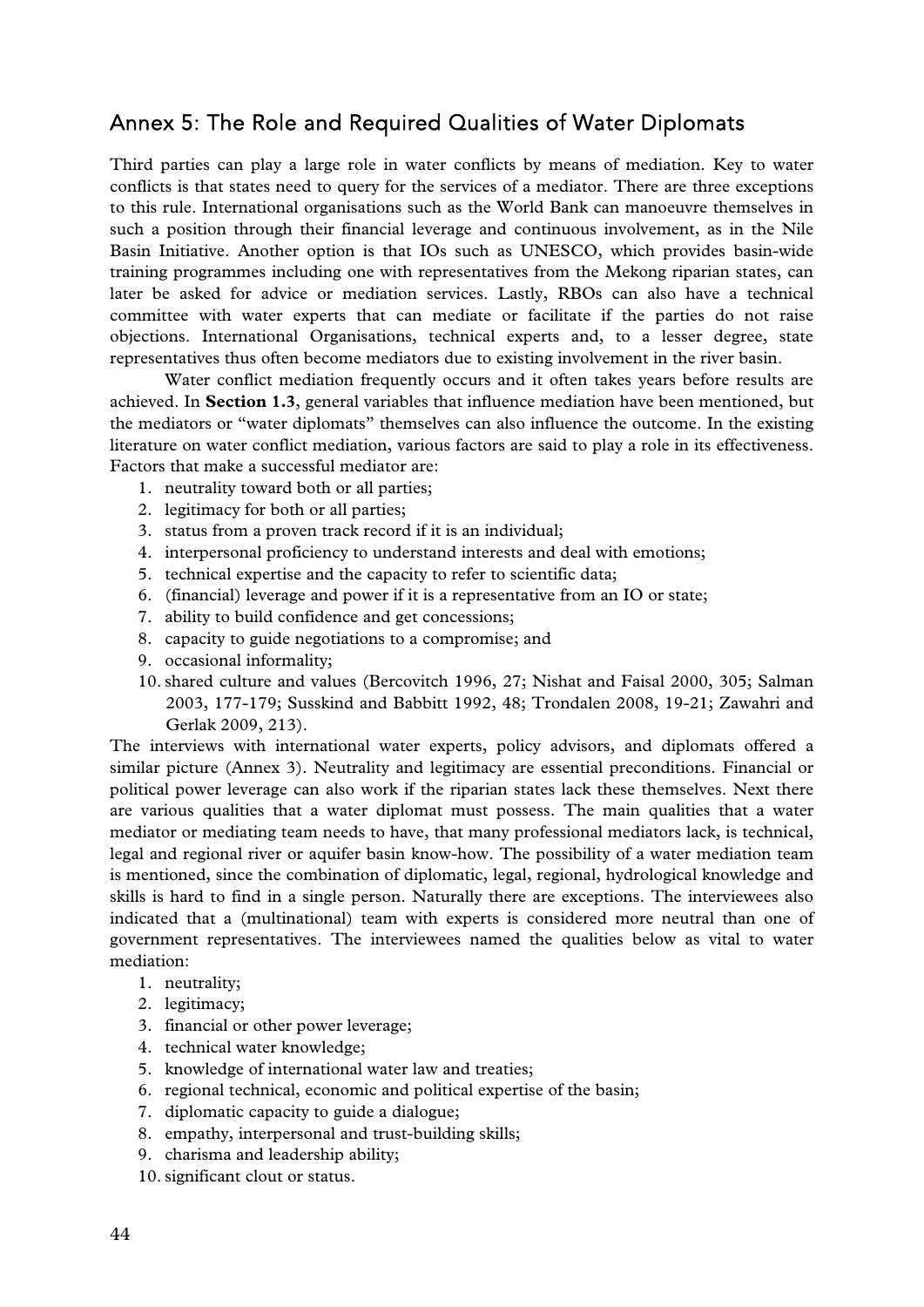# Annex 6: Status of the UN Watercourses Convention

| Participant                        | <b>Signature</b> | Ratification, acceptance(A), |
|------------------------------------|------------------|------------------------------|
|                                    |                  | Accession(a), approval(AA)   |
| <b>Burkina Faso</b>                |                  | 22 Mar 2011 a                |
| Côte d'Ivoire                      | 25 Sep 1998      |                              |
| <b>Finland</b>                     | 31 Oct 1997      | 23 Jan 1998 A                |
| France                             |                  | 24 Feb 2011 a                |
| Germany                            | 13 Aug 1998      | 15 Jan 2007                  |
| Greece                             |                  | 2 Dec 2010 a                 |
| Guinea-Bissau                      |                  | 19 May 2010 a                |
| Hungary                            | 20 Jul 1999      | 26 Jan 2000 AA               |
| <b>Iraq</b>                        |                  | 9 Jul 2001 a                 |
| Jordan                             | 17 Apr 1998      | 22 Jun 1999                  |
| Lebanon                            |                  | 25 May 1999 a                |
| Libyan Arab Jamahiriya             |                  | 14 Jun 2005 a                |
| Luxembourg                         | 14 Oct 1997      |                              |
| Morocco                            |                  | 13 Apr 2011 a                |
| <b>Namibia</b>                     | 19 May 2000      | 29 Aug 2001                  |
| <b>Netherlands</b>                 | 9 Mar 2000       | 9 Jan 2001 A                 |
| Nigeria                            |                  | 27 Sep 2010                  |
| <b>Norway</b>                      | 30 Sep 1998      | 30 Sep 1998                  |
| Paraguay                           | 25 Aug 1998      |                              |
| Portugal                           | 11 Nov 1997      | 22 Jun 2005                  |
| Qatar                              |                  | 28 Feb 2002 a                |
| <b>South Africa</b>                | 13 Aug 1997      | 26 Oct 1998                  |
| Spain                              |                  | 24 Sep 2009 a                |
| <b>Sweden</b>                      |                  | 15 Jun 2000 a                |
| <b>Syrian Arab Republic</b>        | 11 Aug 1997      | 2 Apr 1998                   |
| Tunisia                            | 19 May 2000      | 22 Apr 2009                  |
| <b>Uzbekistan</b>                  |                  | 4 Sep 2007 a                 |
| Venezuela (Bolivarian Republic of) | 22 Sep 1997      |                              |
| Yemen                              | 17 May 2000      |                              |

*Source: UN Treaty Collection Chapter XXVII (12), Environment, 10-11-11.*